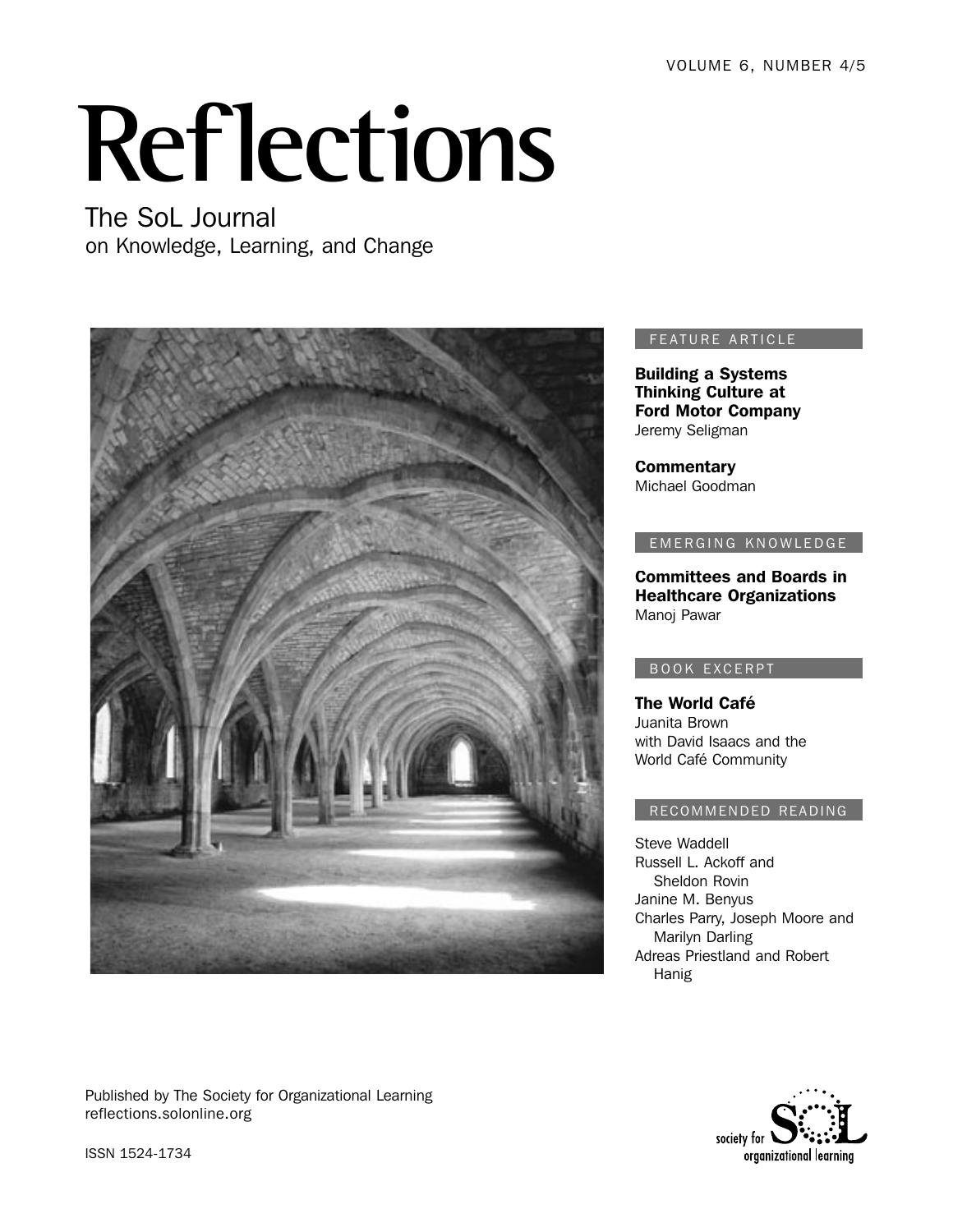IN THIS ISSUE OF *REFLECTIONS* we bring together the themes of systems thinking and conversation. One of SoL's unique contributions is its blend of fresh analytical perspective on the causes and consequences of structures and policies, and insight into implementing the cultural shifts that are required for effective action. The combination of these two approaches evokes the intelligence of systems whose complexity otherwise can be overwhelming.

The Ford Motor Company was an early sponsor of the MIT Center for Organizational Learning, and has been a member of SoL since its inception. In our lead article, Jeremy Seligman, a passionate systems thinker, has captured some of the story of building a systems thinking culture at Ford from the perspective of a relative newcomer. The candor of this piece helps us appreciate the fact that organizational systems will naturally limit the success of even the best-intentioned efforts. Recognizing, planning for, and learning to correct these limits helps build organizational capacity for systems thinking that survives and grows over time.

A key ingredient in developing a deep appreciation for the systemic nature of issues is the ability to consider diverse perspectives. Our Emerging Knowledge feature, "Committees and Boards in Health Care Organizations: Barriers to Organizational Learning?" presents the story of redesigning a structure in order to change the nature of conversations within an organization. The case is an interesting example of systems thinking itself, because the intention of the intervention is not simply to improve the quality of conversation, but to experiment with a structure for governance that is enabled and reinforced with new tools.

One of these tools is the World Café process. "Conversation as a Core Process: Co-Creating Business and Social Value" is our featured excerpt from the new book *The World Café: Shaping Our Futures Through Conversations That Matter* by Juanita Brown, with David Isaacs and the World Café Community. This chapter features two more stories of transforming working relationships and stimulating significant innovation by encouraging the participation of whole systems.

Finally, I'd like to remind you that SoL gatherings are a great way to sharpen analytical skills and deepen conversation on the topics that matter most to us. You can still sign up to attend SoL's 2nd Global Forum in Vienna – "A Symphony of Innovation" – September 13-16th by visiting *http://www.solonline.org/ events/GlobalForum2005Public/.* (There will be a special pre-meeting session for those interested in the World Café process.) In future issues of *Reflections* we will share some of the work presented at this meeting, and feature work from other SoL gatherings as well.

As always, we welcome your suggestions, requests and comments. Happy reading, and we look forward to hearing from you!

l. Shey Aundeats

C. Sherry Immediato *Managing Director, SoL*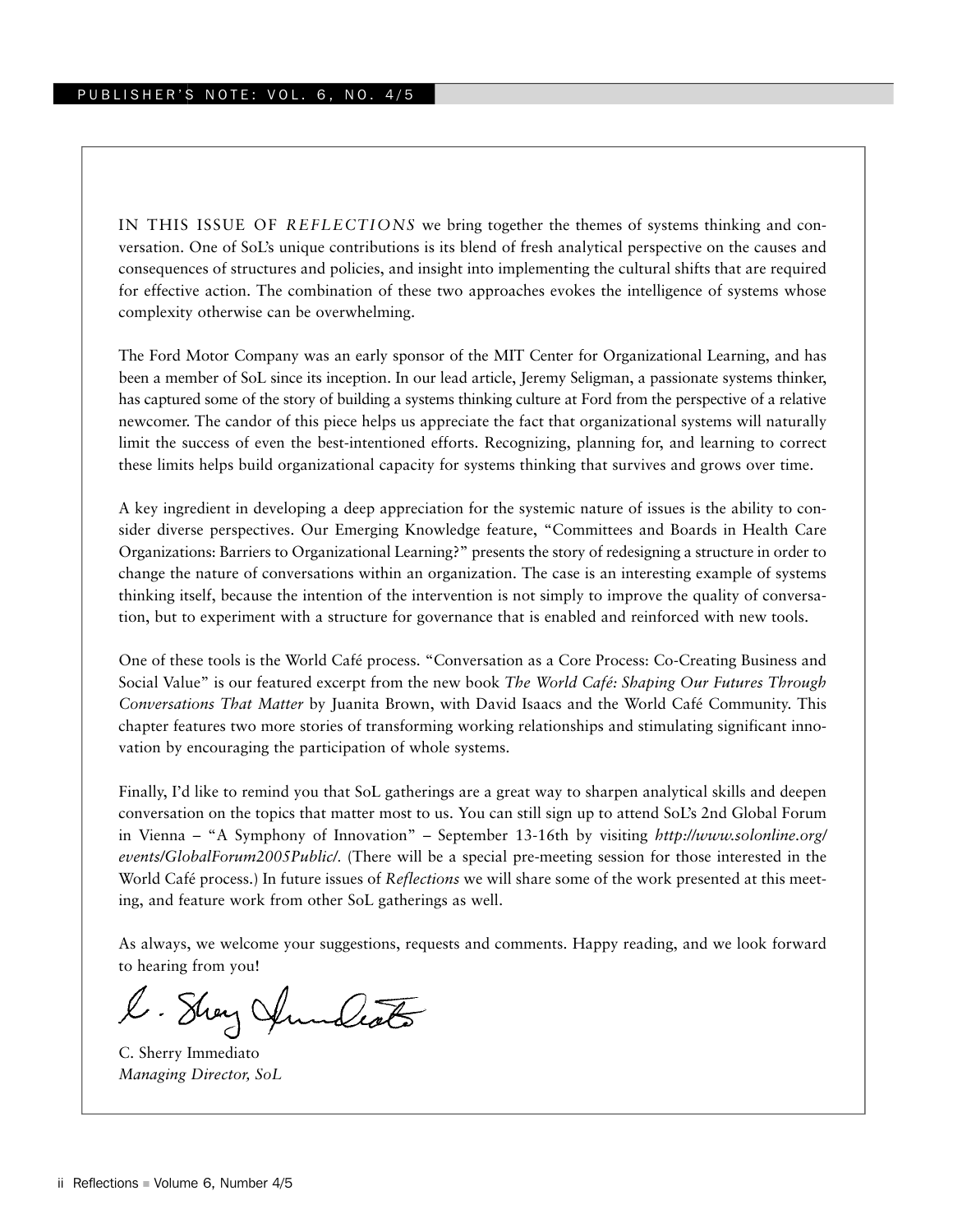# TIMELY PRACTICALITY

THE LAST ISSUE OF *REFLECTIONS* (Vol. 6, No. 2/3) arrived at a most opportune time. Over the last few months, several colleagues and I in the Technology and Manufacturing Group within Intel have been investigating the implications of social networks on diversity and inclusiveness in the work environment. Specifically, we have been looking at the nature of "dominant" and "non-dominant" networks and their impact on such things as culture formation, business process design, and the definition of what might be called the "ideal" member. The *Reflections* lead article *"The Nature of Social Collaboration: How Work Really Gets Done"* by Dennis Sandow and Anne Murray Allen, provided useful insight.

Of particular interest was the authors' definition of collaboration as "simply the social coordination of action around a shared purpose" and the related casual loop "Figure 5: Reinforcing Trust" with its associated explanation (i.e. Listening ® Understanding ® Trusting ® Collaborating ® Listening).

Several questions emerged for us that have helped to focus our inquiry. What is the quality of "listening" between members of "dominant" and "non-dominant" networks? What process might create "shared purpose" across current networks and help drive collaboration in order to form new networks?

Many of us commented on the practicality of the article – and how it seemed to arrive at just the time it was needed. Thank you for it and your continued good work.

. . . . . . . . . . . . . . . . . . . . . . . . . . . . . . . . . . . . . . . . . . . . . . . . . . . . . . . . . . . . . . . . . . . . . . . . . . . . . .

*Robert M. O'Bryan Senior OD Consultant, Intel Corporation*

# PUBLIC AND PRIVATE INQUIRY

AS AN EXECUTIVE COACH WHO SPECIALIZES in women's leadership, I found the discussion between Peter Senge and Saj-nicole Joni ("A New Tool for Inquiry," *Reflections* 6.1) fascinating for several reasons.

Joni's framework for first, second, and third opinions names a strategy that many coaches advise. But Joni's model more clearly articulates the value and distinctions of the levels of inquiry and how the connectedness and interdependencies of the opinions help to develop the thinking of the leader. Joni makes a wonderful point in emphasizing that public and private inquiry are interdependent. Regardless of how many questions are asked in public, it's essential for individuals to reflect on their own and to ask questions of others in private. This combination of public and private inquiry helps to shape thinking by sorting through and integrating what's learned.

A related point of interest is that to me, Joni's concepts reflect "feminine" thinking. It might be just coincidental, but Joni's model is reflective of the way in which many women approach leadership. In my experience and research, women tend to gather information from many sources. They ask a lot of questions, publicly and privately, before they come to a decision. This process can often be misinterpreted by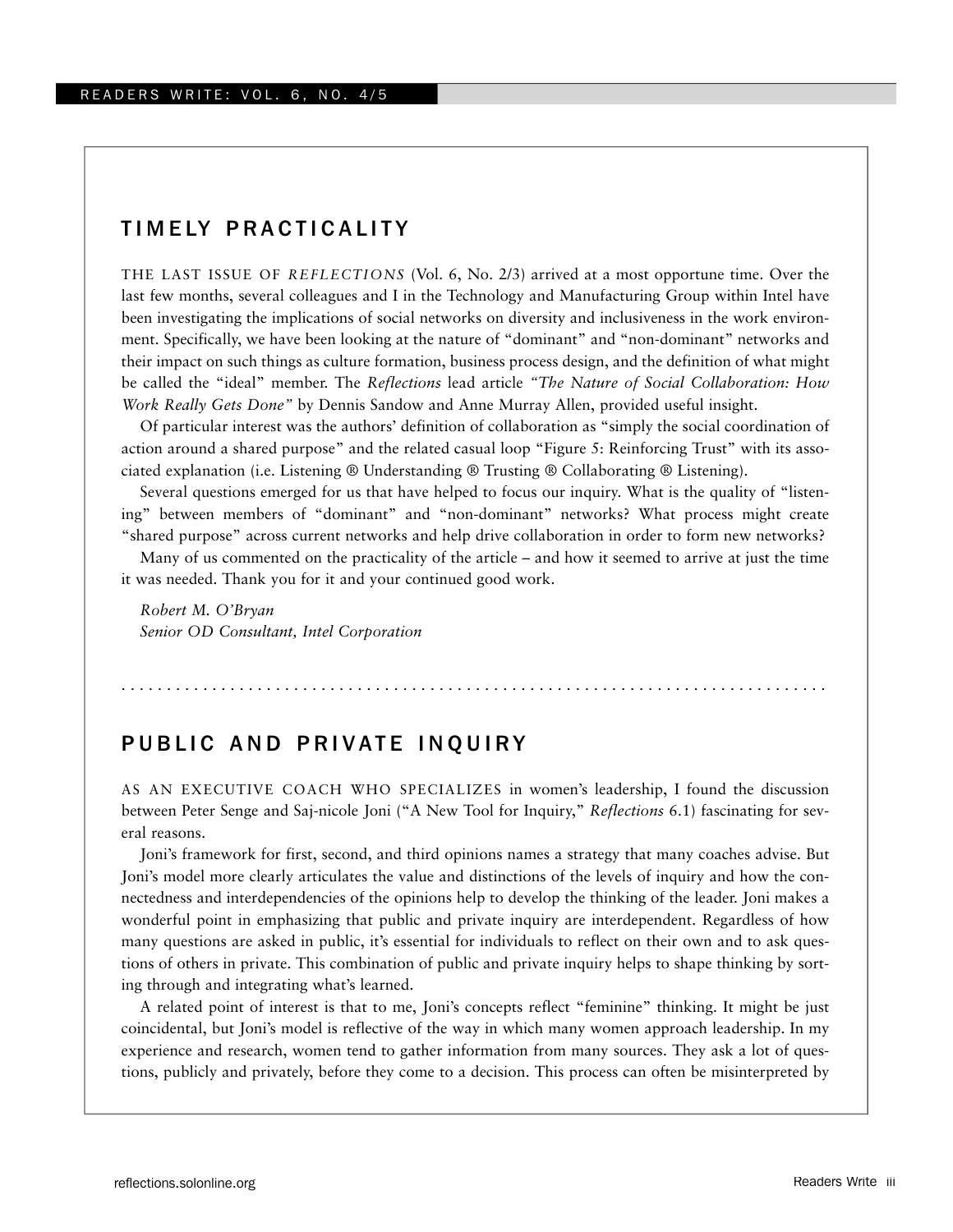men who equate the inquiry process with the inability to make decisions. Women say, as Joni herself says, that they need to "talk it out." Women look for sounding boards to process their thoughts and they recognize the value of talking to people who have insider feedback and to people who can be completely objective.

Joni's model reinforces the critical concept that leaders, both men and women, have to know when to ask particular questions, whom to ask, in what setting to ask, and how to integrate and interpret the information they receive. Thank you for bringing it to your readers' attention.

. . . . . . . . . . . . . . . . . . . . . . . . . . . . . . . . . . . . . . . . . . . . . . . . . . . . . . . . . . . . . . . . . . . . . . . . . . . . .

*Ginny O'Brien*

Executive Coach, and author of *Coaching Yourself to Leadership: Five Key Strategies for Becoming an Integrated Leader* and *Success on Our Own Terms: Tales of Extraordinary, Ordinary Business Women*

Send your comments, questions, and suggestions to *reflections@solonline.org*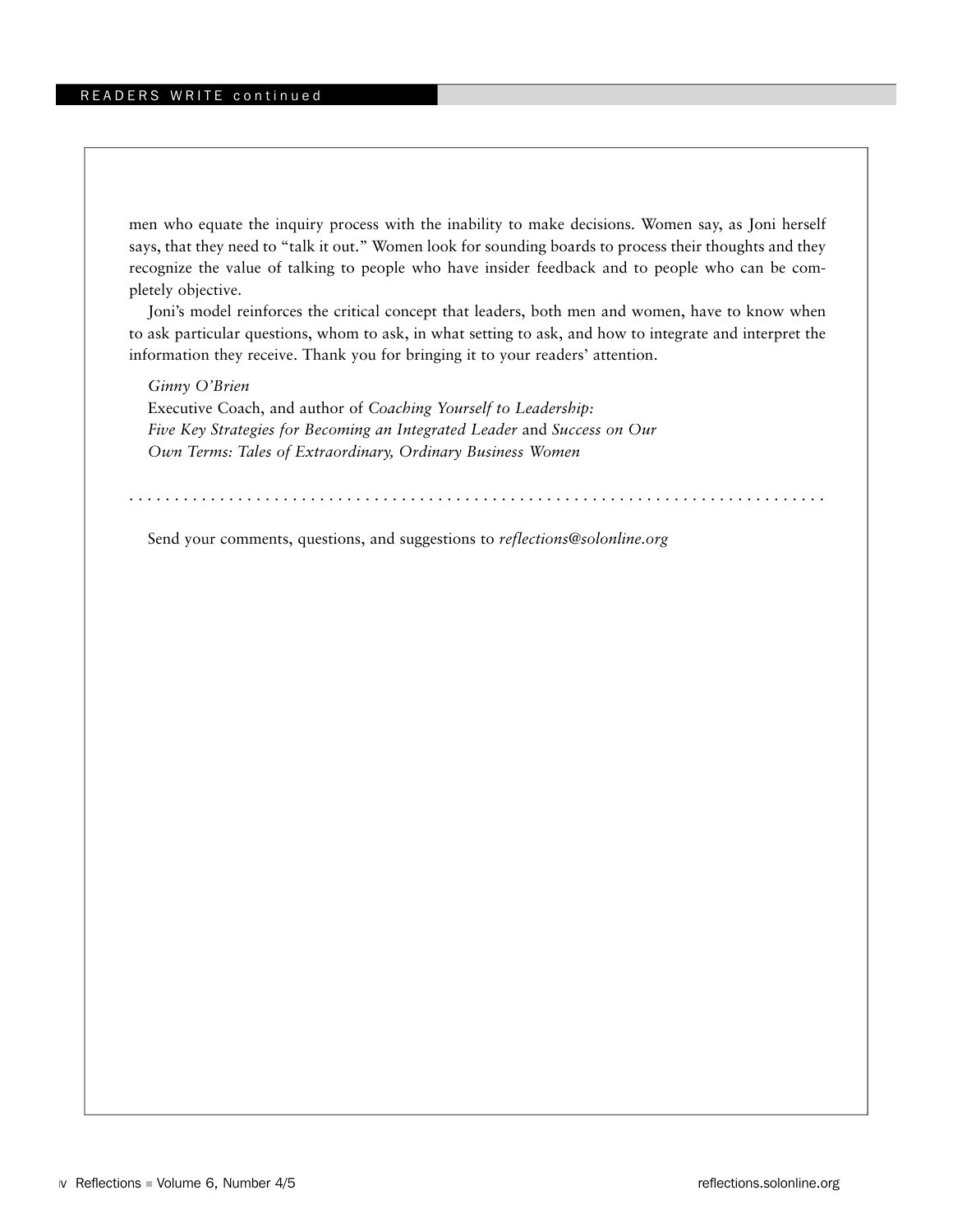# Building a Systems Thinking Culture at Ford Motor Company

By Jeremy Seligman



Jeremy Seligman

M<br>W any of us in the systems thinking (ST) and organizational learning communities have experienced frustration in creating sustainable communities of practice in corporate environments. Sharing that frustration with each other has generated much reflection and dialogue as to why these efforts are so consistently challenging. It can be disappointing to return years later to the site of initiatives – many of which were undertaken with substantial initial internal support and the best resources on the planet – to find little evidence of either measurable benefits or ongoing active practice fields. The benefits of practicing systems thinking – gaining an understanding of the dynamics of a system and how to intervene in it successfully – are incontrovertible. Yet sometimes it seems doubtful that ST will ever gain the critical mass required to make it an integral part of how major corporations practice strategic thinking.

# The Legacy of Systems Thinking at Ford

There was already a rich history of systems thinking at Ford Motor Company when I arrived there as a consultant to the information technology (IT) group in early 2001, although I was not aware of this at the time. When word began to spread that there was a consultant on site who was asking about and talking about systems thinking, people quietly approached me, and hesitantly revealed that they too were systems thinkers, but that we probably ought to close the door if we wanted to continue the conversation. I found the behavior curious, and a little alarming, but over time I came to understand the behavior and the reasons behind it.

When I broached the subject of adding ST to the learning curriculum of IT at Ford, one of the survivors of the last ST era at Ford pulled me into a conference room to speak. Over time, we talked regularly, shared ideas, and learned to trust each other. It was clear that the chief information officer (CIO) was a strong supporter of ST, and slowly a small group coalesced around the idea of reinvigorating systems thinking in IT. We began to plan an approach to building capacity in the organization in a way that would be sustainable. We did not want to do anything that would reanimate Ford's quiescent but vigilant "immune system," the instinctive response of all organizations to reject anything "foreign" or new.

In the mid-1990s, Ford had opened its doors to Peter Senge, Russell Ackoff, Daniel Kim, and others in order to learn about ST and to apply it to an increasingly high-profile range of projects and programs. The story of that time is not the subject of this article, and it has been documented and reported elsewhere. It was an era that produced some remarkable results, including new model launches that were accomplished with better communication, less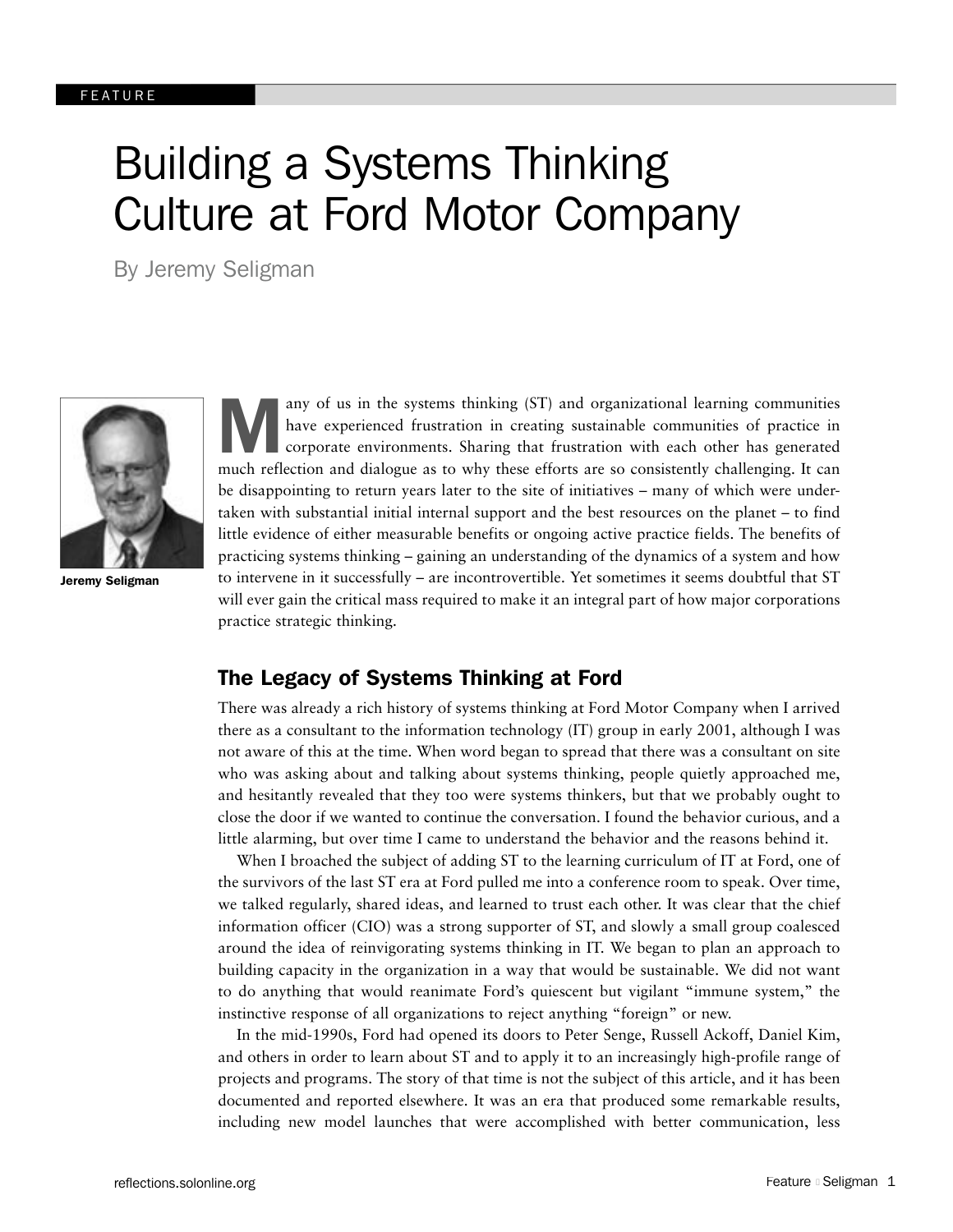rework, and improved cost performance. The era also left its mark on a number of people at Ford, whose introduction to and deep immersion in ST forever changed their way of looking at the world and getting results at work.

Participants in these early efforts had some difficulties. Learning labs and coursework during this era were characterized by a "learning for the sake of learning" approach, without sufficient focus on real-world problems. As a result, many people walked away with transformational personal insights but little idea of how to apply these insights to their everyday work. Also, ST's innovative approaches, new language, and challenges to existing mental models energized the company's immune system, and over time, many of the initial champions of the ST projects moved on to other positions within and outside the company. Those who remained came to feel that espousing the language and practices of ST was increasingly unacceptable, and even risky. In the words of one of these "survivors" with whom I subsequently spoke, "We all went underground. There are more systems thinkers here than you know about, but they are not willing to come out of their caves yet."

# The Edison Project

In the fall of 2003, Ford Motor Company's Information Technology Group began to look at the organization's fragmented IT infrastructure. This undertaking was named the "Edison Project" in hopes that it would "shed some light" on the complexities of the group's business of warehousing, building, and transferring data throughout the company. Everyone agreed that IT fragmentation was a costly and time consuming issue that needed to be dealt with, but not on the definition of the problem trying to be solved. Some saw it as a problem of data integration across a shared network of servers. Others saw it as a problem of mixing legacy systems with modern day applications. And everyone had questions. How would they know if they were solving the "right" problem? In solving it, would they create a whole host of new issues? Were they willing to bet their reputation with the business on their instincts about the right solution?

The champion, or sponsor, of the project suggested taking a systemic approach so that the group could see the interrelations of the system and gain a better understanding of the issue. Participants in the project first created an accurate picture of Ford's IT infrastructure. This included what the system looked like to customers, the complexity of the servers, and the complexity of the types of applications. Using systems thinking tools – which included causal loop diagrams and stock-and-flow computer models – helped them articulate and build a shared understanding of the (then-current state) of the organization's IT infrastructure without assigning blame or trying to "fix" a problem.

Eventually team members identified leverage points within three main themes, all of which were critical for the integration project to be successful. One was "technology," using factory-like, assembly-line processes that would help migrate existing applications and infrastructure smoothly into a new system. The second was called "adoption," which included the social technology to support that migration. This involved long range activities such as working with customers beforehand to improve their willingness to submit their owned infrastructure, and early identification of related software applications to the group for integration. This work became very important in building a trusting working relationship between IT and its customers in the business. The third theme was developing an understanding of the "network effect" benefits of infrastructure defragmentation. Once the team understood what the costs and benefits would be to the entire system – which had not been analyzed previously – it was easier to make the case for change to everyone who would be affected.

Initially many people thought that a change of this nature – integrating IT in a new, virtual, user-friendly environment – would be cost prohibitive. At Ford, IT is not strictly a cost center. Most funding for the Edison Project would need to come from business customers. Using systems tools demonstrated that despite a larger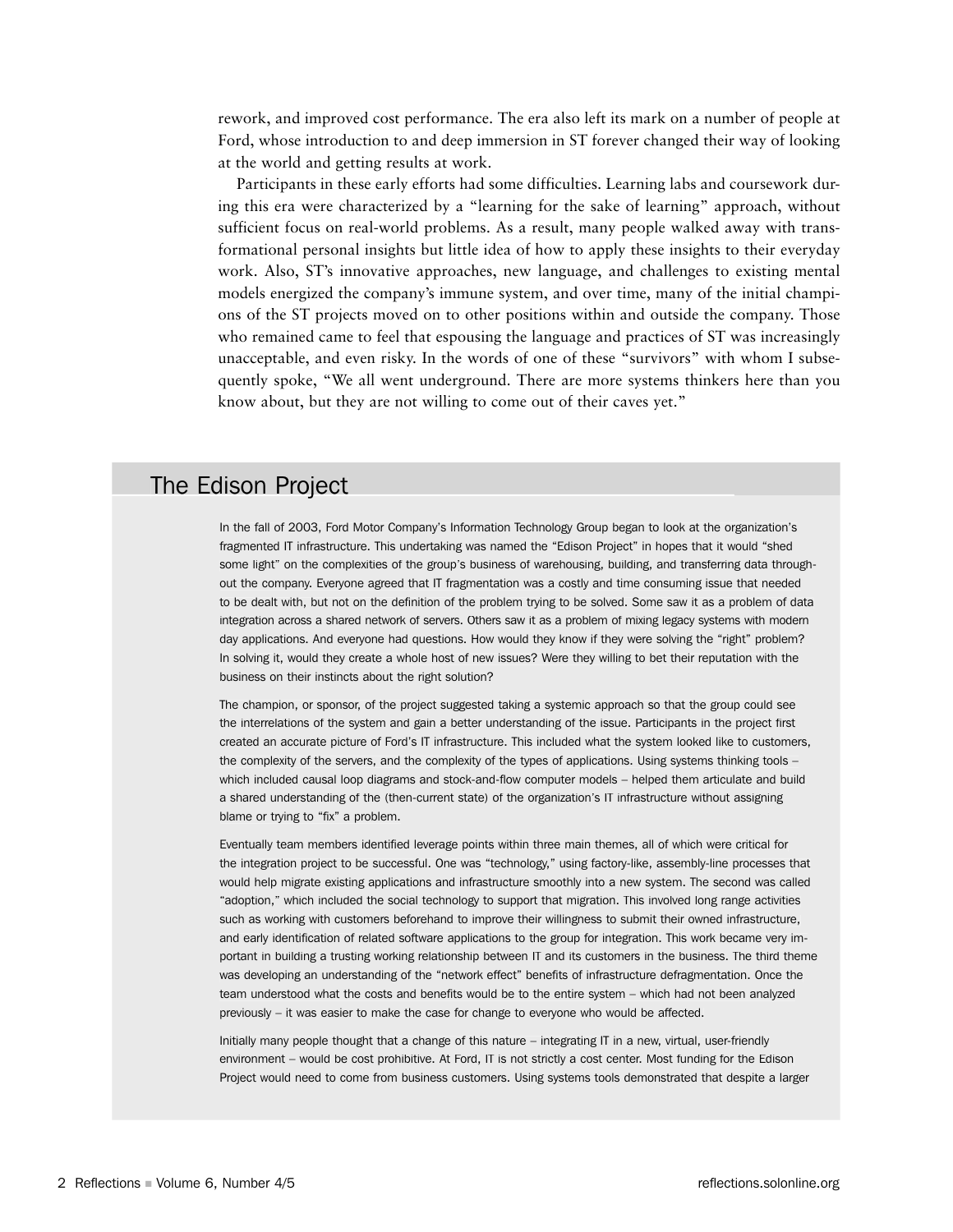# A New Champion

The existing small band of practitioners had been doing some very limited ST work, but mostly behind the scenes and on small projects, given the sense they all shared of being medieval monks preserving the arts and sciences through the Dark Ages. Around, this time, in 2001, the then-new CIO Marv Adams sponsored several very high visibility ST-based analyses and began speaking to a broad range of audiences about what had been learned from the project, "openly" using causal loop diagrams (CLDs) and praising the benefits of ST as a way of seeing the bigger picture. Partially as a result of this and partially because the ST community was taking on more public projects, interest in the discipline began to increase throughout the IT community.

Adams, an engineer by training, had long been convinced of the power of a systems thinking approach in understanding both information technology and business problems. He clearly saw that the problems endemic to large IT organizations could be understood as failures to understand the whole system of which those problems were a part. The IT environ-

initial investment, the payback over time would be larger than expected. Armed with this information and a greater understanding of the system at large, group members were able to explain the change in a way that customers could understand, encouraging adoption of the new methodology, and allowing better partnerships between IT and the business.



This stock-and-flow diagram (part of a larger model) helped the group see the probable impact of the rate at which customers adopted the new "commonization" of applications and servers. The development of the model pointed out the need for policies and measurements that could offset the "worse before better" syndrome that customers would experience as the systems changed. Intuitively, the group had understood there would be a savings, but the model made it clear that costs would rise immediately and more dramatically than anticipated. The model helped the group determine how to address those cost impacts, build a truer understanding of the benefits of the change, and position the business case more clearly – which helped build trust between IT and its customers, and increase the rate of adoption.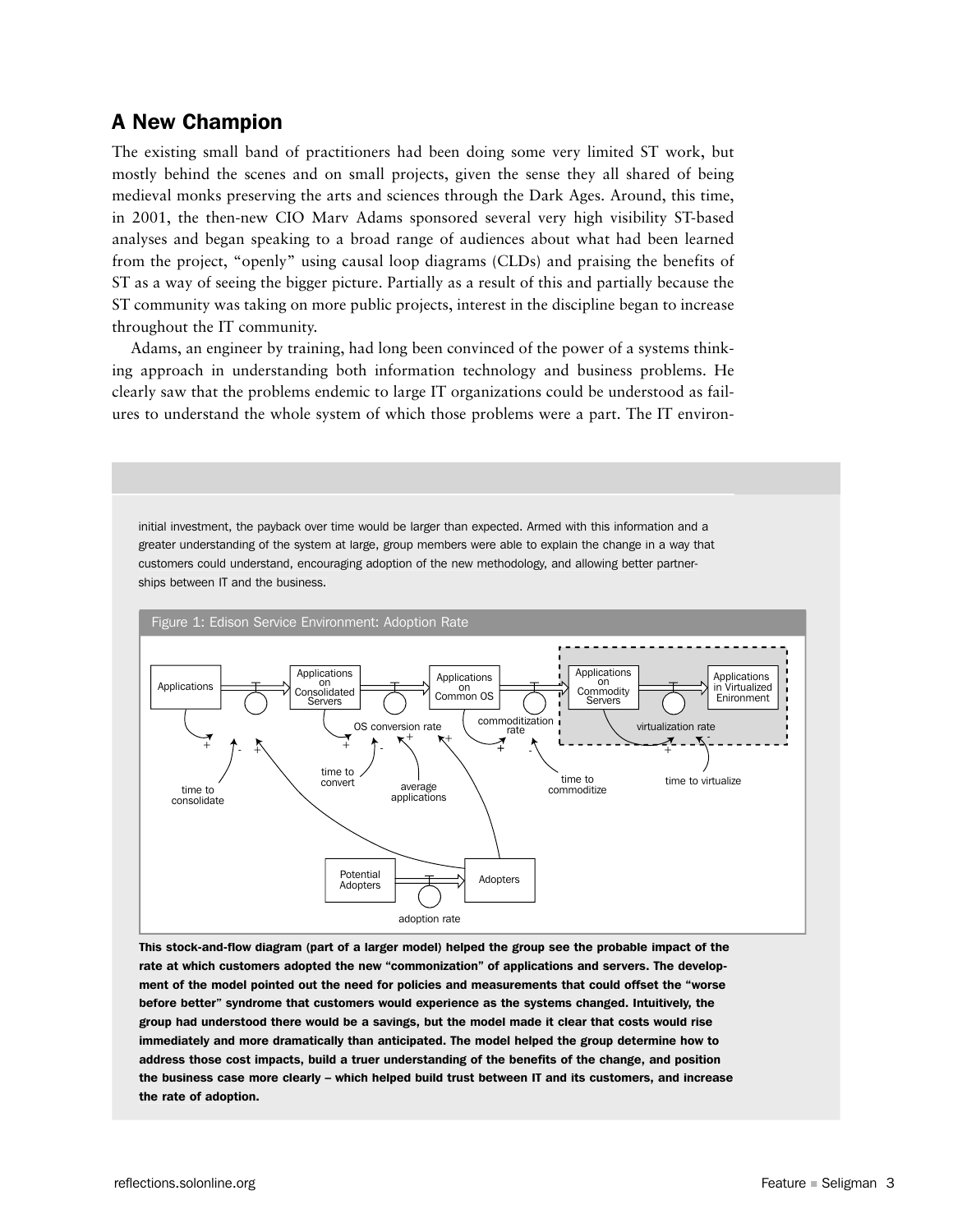ment has become immensely more complex in the last 20 years, but methods for coordination and control of this complex environment have not kept pace. One study was commissioned to use systems dynamics tools to look at an internal program designed to defragment the computing infrastructure. Although the program had made substantial progress in simplifying the computing environment, it was running up against many unanticipated obstacles, and the harder the team pushed to accelerate the program, the more it seemed to slow down. A systems thinking project produced a broader understanding of the causes of the resistance, and provided insights into how to intervene in the system and get things moving again. (See sidebar, "The Edison Project.")

# Dealing with "Limits to Success"

As the success and positive reception of some of these early programs filtered through the organization, along with the recognition and support these programs were getting from the CIO, new ideas and project requests began to pour in. By mid-2004, our list of potential projects totaled more than 75, but the resources available consisted of a small handful of people, only one of them truly dedicated to ST full time. This was a situation likely to produce a "limits to success" scenario (one of the most common system archetypes) and a probably fatal blow to the reemergence of ST at Ford.

Below is a map we put together to help us understand the phenomenon of our own limitations. As we saw this map, we began to realize a leverage point in the system: We needed more practitioners.

In response to this situation, we decided to focus all the efforts of the existing group on building capacity within the organization. This meant that we would decline almost all

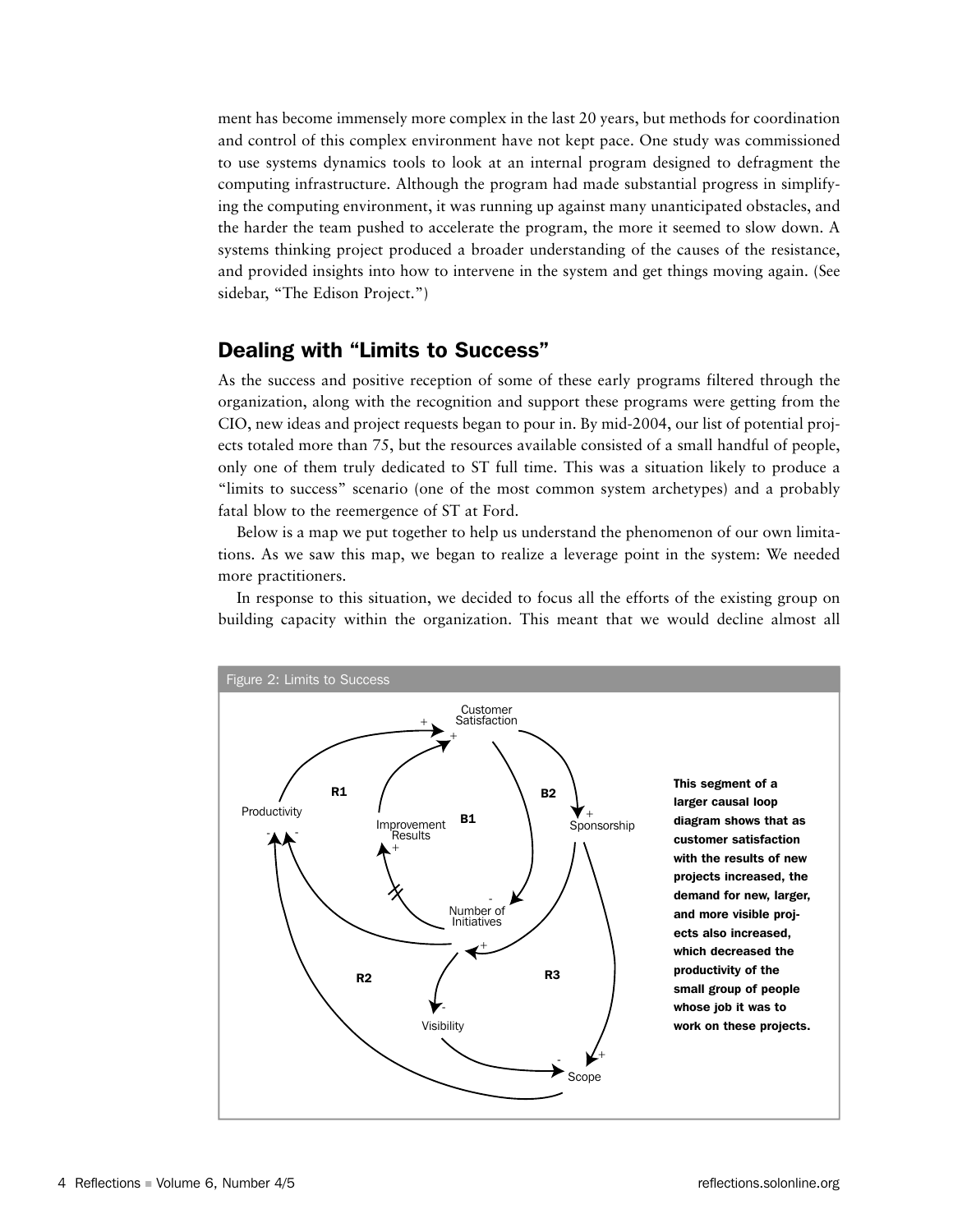requests to take on new projects, except as a part of training or immersion experiences for which the primary outcome was new practice capability. When accepting a new project, we made it clear that unlike a typical IT project, this project came with no promises for any particular results or findings. The primary goal was learning; the secondary goal was results or intervention. This was not an easy concept to sell to the organization, as it strongly challenged executives' mental models of what a project was supposed to be.

# Building Capacity for Systems Thinking

The question, then, was "How do we go about building ST capacity in this very large corporate IT environment?" At this point in 2002, the team consisted of one full-time person, a small band of "ST survivors," and some new volunteers. We agreed that we needed to accomplish two complementary goals.

First, we needed to create an awareness of ST basics across a broad band of the organization. This would require a comprehensive curriculum, and good broad-based learning resources. It would also require ways to sustain the learning, a part of which had to include opportunities to practice in relevant ways. Since then, we have created a comprehensive curriculum that looks at ST from three perspectives:

- The mechanics of ST, including the CLDs, archetypes, and methods for designing interventions.
- The ST theory, including looking at mental models.
- "Telling the Story," learning how to package and communicate the lessons and findings of ST to the organization.

We created the curriculum, including learning objectives, activities, and resources, along a continuum leading the learner from initial acquisition of skills and knowledge to development of the ability to guide others and ultimately shape and foster the program in years to come. We have shared our work at several Society of Organizational Learning (SoL) forums, and continue to make substantial progress in establishing for the first time a phased, comprehensive curriculum for teaching ST in the corporate environment.

The second goal of the program was to create an expanding base of advanced practitioners, who were able to lead ST projects, design interventions, and eventually teach and lead others in building their capacity. It was immediately obvious to us that these two goals were deeply intertwined and needed to be addressed systemically, but it was not immediately obvious how that was to be accomplished. That's where the Multidisciplinary Action Projects (MAP) came in, and provided an important key to building ST capacity at Ford.

Through our partnership with the University of Michigan, we had been hosting a group of graduate students from the business school in seven-week internships. Three years ago we conducted the first session in what has developed into a unique internship experience for the U of M students. This internship program, named MAP by the university, involved a team of students given a project to work on, typically an analysis of a program or process at the sponsoring company's site with recommendations for improving the project due as a final report. Many corporations have been partnering with the university for more than 10 years in offering these types of opportunities to the graduate students. Potential projects are displayed at a fair each year, and students bid on the engagements in which they are most interested.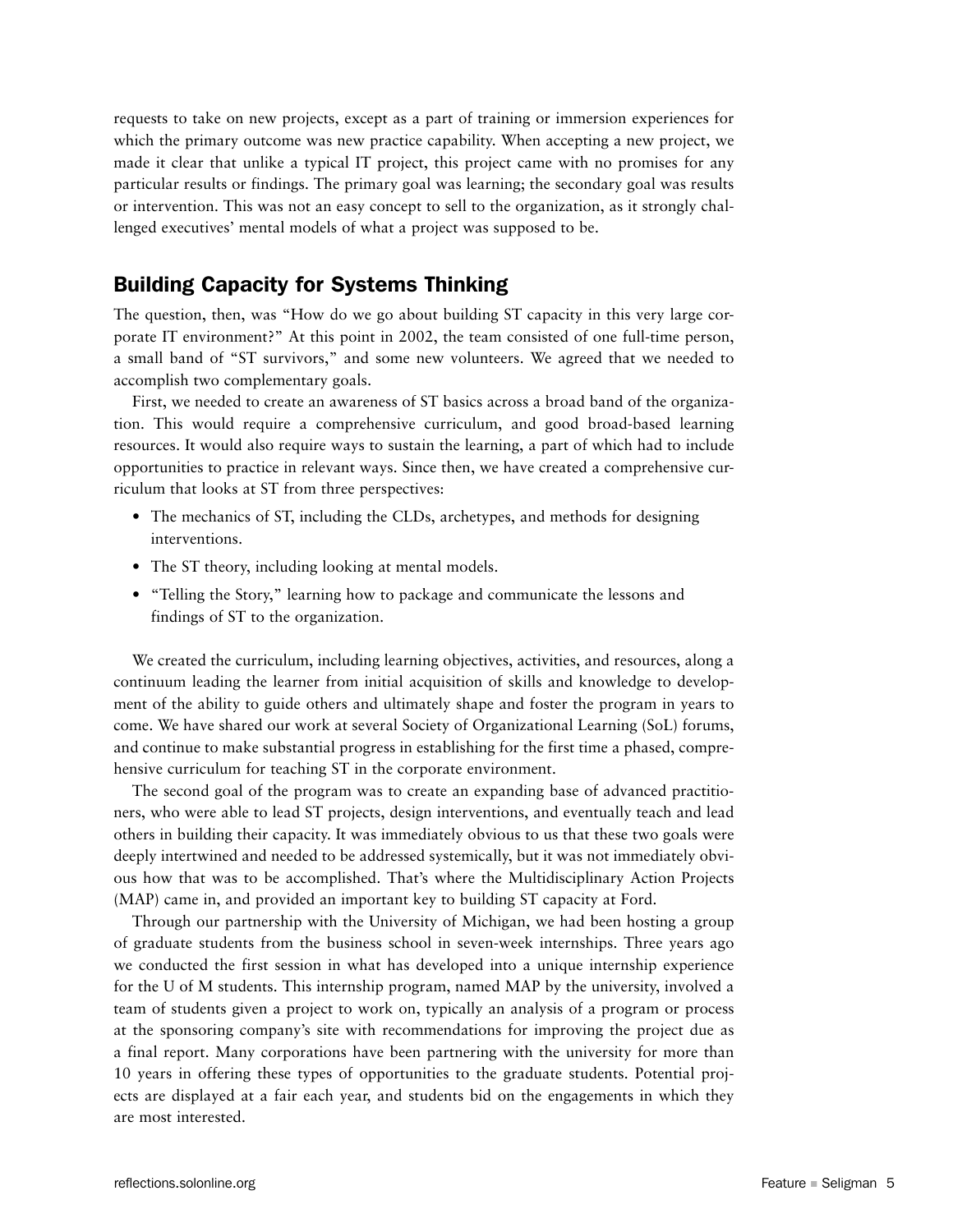We broke this mold by engaging the students in seven weeks of intensive ST training, and although this was centered on some relevant business issue, the desired outcome was new systems thinkers, not a specific solution to the problem, which was offered up mostly as grist for the ST mill. The focus of this effort was action learning. Students would learn about the

*The presentations produced the Holy Grail of ST outcomes: great dialogue and a mood of reflection among the senior team.*

"Ladder of Inference" tool, for example, and immediately apply the concept to the data-gathering stage. Powerful results ensued when students were able to apply a tool to a real-world situation, note the results, and look for additional business issues to tackle, such as finance, purchasing, or other business units we thought had minimal input to the opportunity we were addressing.

It was more than a little interesting to us that the MAP students, when transplanted from their collegiate setting to Ford, were able to go through the transformation required to understand the notion of mental models, examine and question their own, coalesce as a group, and learn to analyze and understand complex issues from the perspective of a systems thinker in a very short time. Further, the team noted with a mix of elation and curiosity that the presentations the MAP students made to the senior IT team produced the Holy Grail of ST outcomes: great dialogue and a mood of reflection among

the senior team. These are the gateways to more informed decision making.

We realized that we now had all the elements we needed to produce an integrated curriculum and approach to ST at Ford. We proposed and got support for a series of MAP-like programs for Ford IT. These Ford–MAP (FMAP) programs would pull a small number of employees out of their regular work for as much as 15 weeks, during which time they would be led and coached through an intensive immersion in systems thinking basics, and would work through the sequential steps of an ST project. Upon completion of the FMAP experience they would return to their everyday work, but their problem solving tool set would have the additional skill of systems thinking. At present our constraint for these FMAP sessions was the numbers of coaches we had to each and lead the course; however we are getting fairly clever and adaptable at our timing without compromising the quality of the results. Recently I had a conversation with one of the FMAP groups. They were nearing the end of their project, and wanted to discuss how to make the transition back to the "real world" of day-to-day IT. They were concerned with how to deal with the corporate immune system, and we were able to strategize together about how they could take what they had learned and embed it in their work and approach to problems.

I fully believe that we are building a small core of people inside IT who will never be able to look at problem-solving with a linear approach again, who will always seek to ask the deeper, more systemic questions, and who will look for the intended and unintended consequences of every decision. Whether we will ultimately anchor ST in the Ford IT organization is still an open question, and of course will never be answered definitively. The word *organization* shares the same etymological root as *organism*, and like organisms, organizations change over time, responding and adapting to their environments in ways that will determine their survival or extinction. We recently had conversations with the organizational development group of a company once widely known for its ST practice, of which there is little trace today. We understand that sustainability is a quality that can and should be part of the design of such a practice. However, in the final analysis it is an emergent phenomenon that will depend on a number of factors not always within our control, including changes in leadership and the broader business environment.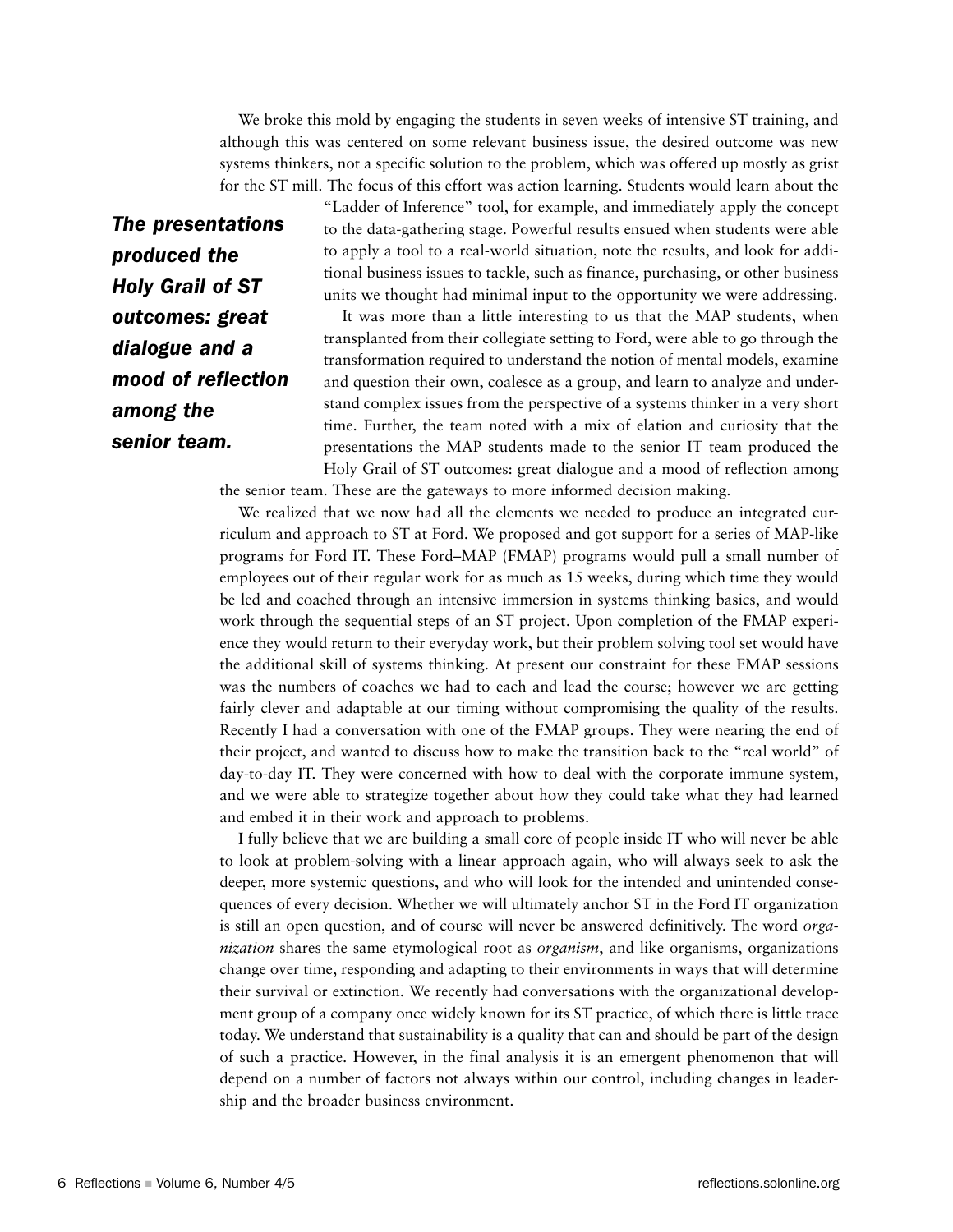

Ford is much like other large corporations in its fondness for large programs designed to cascade a methodology or culture change initiative through the organization. It is our observation that the failure of ST to take hold and grow roots in large organizations has in part been because we practitioners of ST have forgotten the insights we ourselves developed over the years: The result of a great ST project is not a set of elegant causal loop diagrams, but a new capacity for reflective dialogue, deep insight, and shifting entrenched mental models. This is often a long, painstaking, and slow process, achieved through numerous challenging and carefully crafted conversations led by skilled, experienced, and compassionate practitioners. However, when it comes to teaching ST itself to an organization, we may forget these lessons, and rely on the power that we have seen in ST to be inherently knowable and equally attractive to the organization and the people within it. This is almost never the case, since any approach that challenges entrenched mental models, disturbs patterns of power and influence, or potentially exposes faulty thinking or causes embarrassment is certain to produce significant resistance and even active suppression.

It is too early to conclude that ST will become an ongoing integral part of how we understand our environment and make decisions at Ford, and perhaps it's best never to make that sort of conclusion in a complex dynamic system such as a large corporation. But it has been our experience that it is possible to energize an organization with the practice of systems thinking even in the aftermath of a difficult period. Indeed, the failures of the past may provide the very embers that systems thinking can fan into full blaze.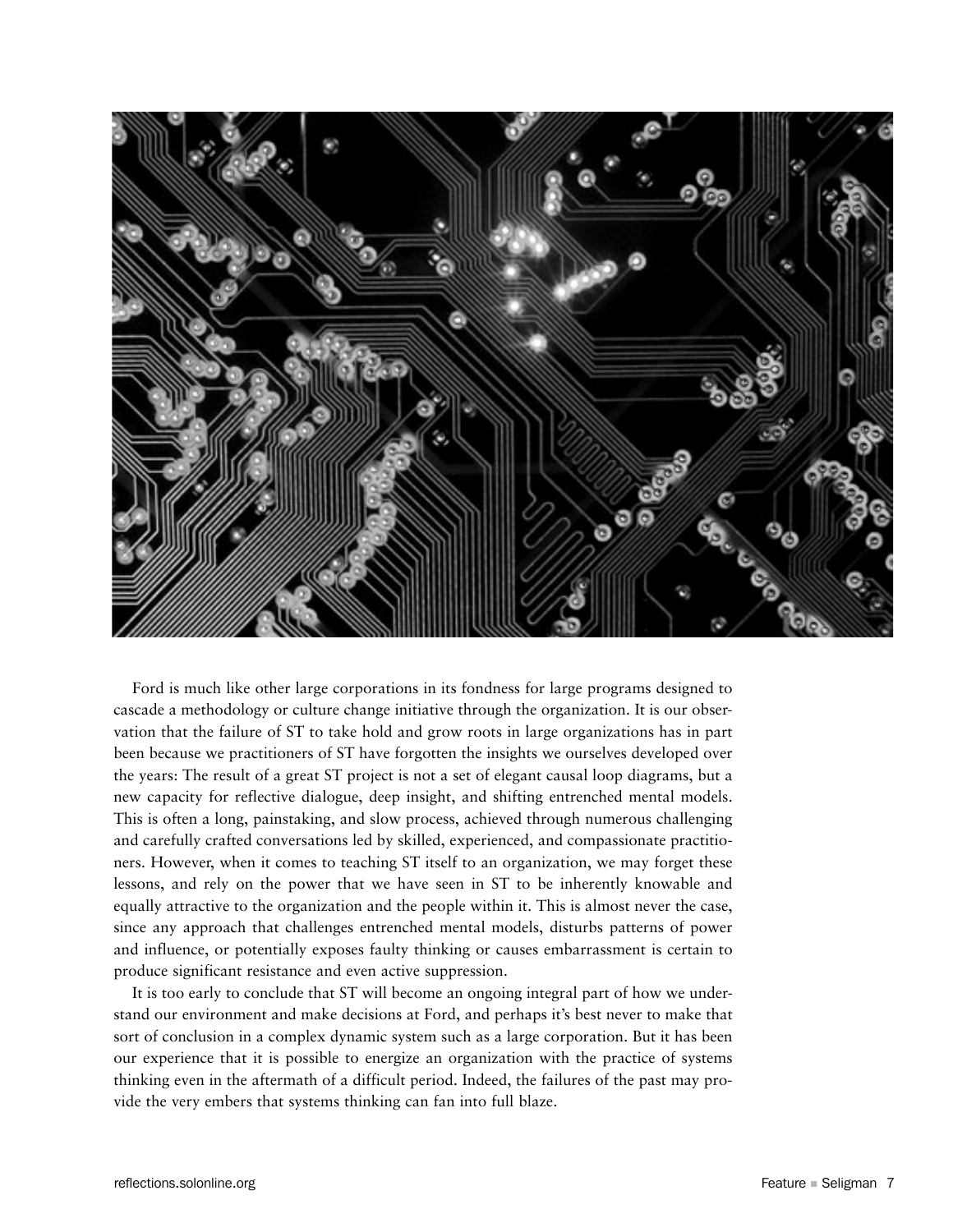# Guidelines for Practicing Systems Thinking

#### Understand your history

*There is no ideal, perfect, or correct plan or template for rolling out ST in an organization. Every situation is unique and can best be understood as the aggregate of all the history and conditions that came before.*

- What has the response to change programs typically been?
- What has the attitude to learning been in the company?
- Has ST made an appearance before? What was the reaction

#### Respect and appreciate the current state of the people in the organization

*People love change, but they hate to be changed. Base your strategy on what the likely response will be to each part of the program, and don't try to overcome resistance. Appreciate the resistance and give people a chance to do more of what they find satisfying and nonthreatening.*

- What is the pervasive mood of the organization?
- What events have taken place that might have built resistance to the introduction of an ST initiative?
- Have you spent sufficient time understanding the existing mental models of the potential participants?
- What small successes have occurred that you could leverage to bring ST practices into play?

#### Create the conditions for self-reflection inside a safe practice field

*Building a safe and collegial environment multiplies the chances of people examining and shifting their own mental models a hundredfold, which will increase the impact of the work on both the individuals and the organization immeasurably.* 

- Can you make and accept provisional findings without fear of the "failure" label?
- What does it mean to truly practice, allow yourself to think about new ideas out loud, and invite others to share and build them with you?

#### Take the deep structures into account

*The larger, older, and more traditional the organization, the more you will discover deep structures that produce patterns of behavior that explain the resistance to change you will encounter. Don't fight deep structures unless they are in your circle of control. Understand them, however, and you will know how to create micro-changes that over time can and will reach a critical mass that will impact and shift the structures.*

- From an ST perspective, what are the deep structures, which will inevitably reproduce the same patterns of behavior within the organization?
- Can you intervene in those structures, or should you take them as givens, providing a set of strategic guideposts for designing your interventions?

#### Look for similar or parallel successes in the organization, and seek to leverage them

*Spend more time studying successes than failures. Failures are enlightening in telling you which paths are likely to be blocked. Successes indicate which paths may be open to you.* 

- Can you think of a time in your organization when people embraced a new idea, method, or tool? What characterized that time?
- What are the ways that you can get a pilot program going in your company with the fewest bureaucratic hurdles or layers of approval?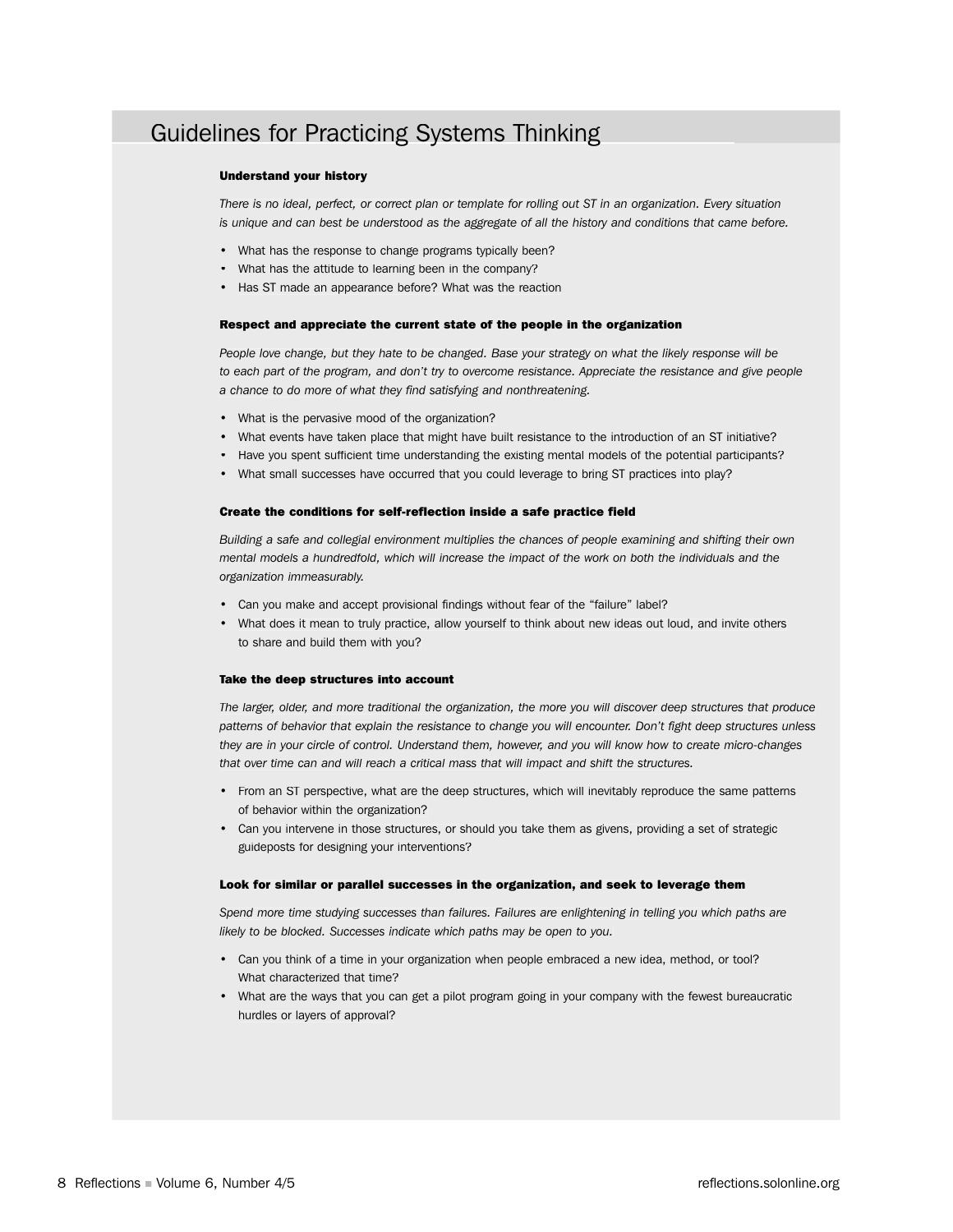#### Concentrate on building capacity rather than achieving results or completing projects

*In one of our projects, the participants didn't draw a CLD until practically the last day, but this group has produced some of the most committed systems thinkers to come from any group. To be overly focused on the product and not the process will inevitably produce bad results and fail to teach the core lessons of ST.*

- Have you clearly communicated the purpose of your project to the sponsors and the organization?
- Have you identified people within the organization who are likely to become practitioners, and concentrated your early efforts on them?

#### Create a "pull" program by concentrating on small groups of early adopters.

*Large cascaded programs are an invitation to the immune system to go into overdrive. Start quietly, with people who are interested and willing to commit, and don't be in a hurry. Remember that immune system!*

- Who will sponsor an initial pilot, whether it is under the radar or on the screen?
- Is there a group of alternative thinkers, survivors of an unsustained major change initiative, or a group that already meets to discuss ways to improve the work environment that you can connect with?

#### A B O UT THE AUTHOR

Jeremy Seligman is director, Information Technology (IT) Strategy and Organizational Development, Ford Motor Company, a position he was appointed to in 2005. After time spent in teaching and as a professional musician, Seligman began his business career at Xerox in Finance and later in Information Systems, then moved to Frontier Communications, where he was appointed CIO in 1997. A two-time graduate of the University of Rochester (with a bachelor's degree in Education and an MBA in Finance and Economics), he is a lifelong student of organizational dynamics and change and is a member of the Founding SoL Council of Trustees.

#### *jseligma@ford.com*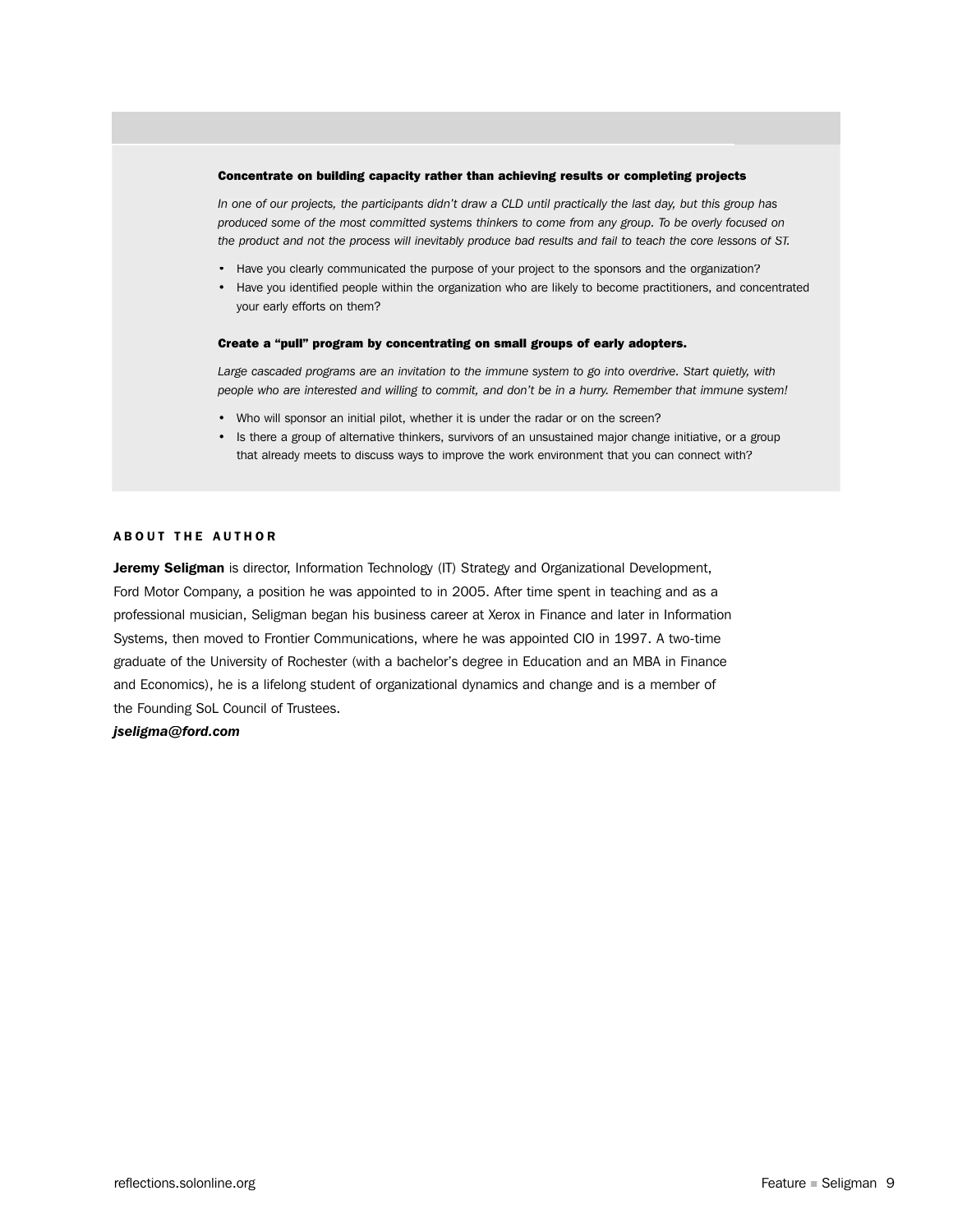# **Commentary** *By Michael Goodman*



Michael Goodman

When I began working as a consultant in the field of organizational dynamics and change more than three decades ago, my colleagues and I believed that once people saw the richness, compelling logic and value of thinking systemically about serious business, organizational, and social issues, they would naturally adopt this approach in making decisions and setting policy. We assumed our job was in large part a marketing challenge: "show and tell" the world about what systems thinking (and later organizational learning) offered and "they would come."

Ironically, most of us failed to think systemically about the change process itself. We did not fully grasp the power and resilience of the resistive forces and pressures inherent in every system, no matter how well intended or beneficial the proposed change. Take the case that Jeremy Seligman briefly alludes to in his article: the systems thinking work at Ford related to the launch of the Lincoln Continental in the mid-1990s. It is often cited as one of the most visible and measurable corporate systems thinking success stories. Yet upon hearing it, people usually ask "What became of all that success and learning within Ford?" It appears that despite the clear bottom line impacts the program generated, little of the tools and methods associated with the launch dispersed to the wider system. The immune system seems to have kept a local success from becoming an organization-wide success.

As Seligman's article demonstrates, systems thinking practitioners are still learning how to

bring about sustainable change in organizations. The guidelines he offers reinforce the lessons many of us have learned, often the hard way. Heaving dealt with a diversity of organizational immune systems all over the world, I can offer a few additions – many developed with my colleague Cliff Bolster – that may help those who are newer to the work.

"Go slower now in order to be able to go faster later" is always a winning strategy in systems thinking work. Proceed carefully, and let expectations about results grow slowly and in alignment with internal capacity.

Doing systems thinking alone is not enough. In my experience, the practice and application of systems thinking must be used in concert with the other learning disciplines, especially mental models and building shared

vision.

The process is more important than the product. How you go about using systems thinking matters. As Seligman notes, the Holy Grail is generating serious dialogue which can then produce shifts in mindsets and behavior. It isn't about getting the diagrams right, it's about getting the process right: getting the right stakeholders in a "safe" environment or "practice field" where they can start to discover the hidden consequences of their collective actions and challenge their own thinking. It's about learning.

Sheep dipping often leads to drowning.

As Seligman again notes, organizations hold an unfortunate bias in assuming that everyone needs to be exposed to systems thinking.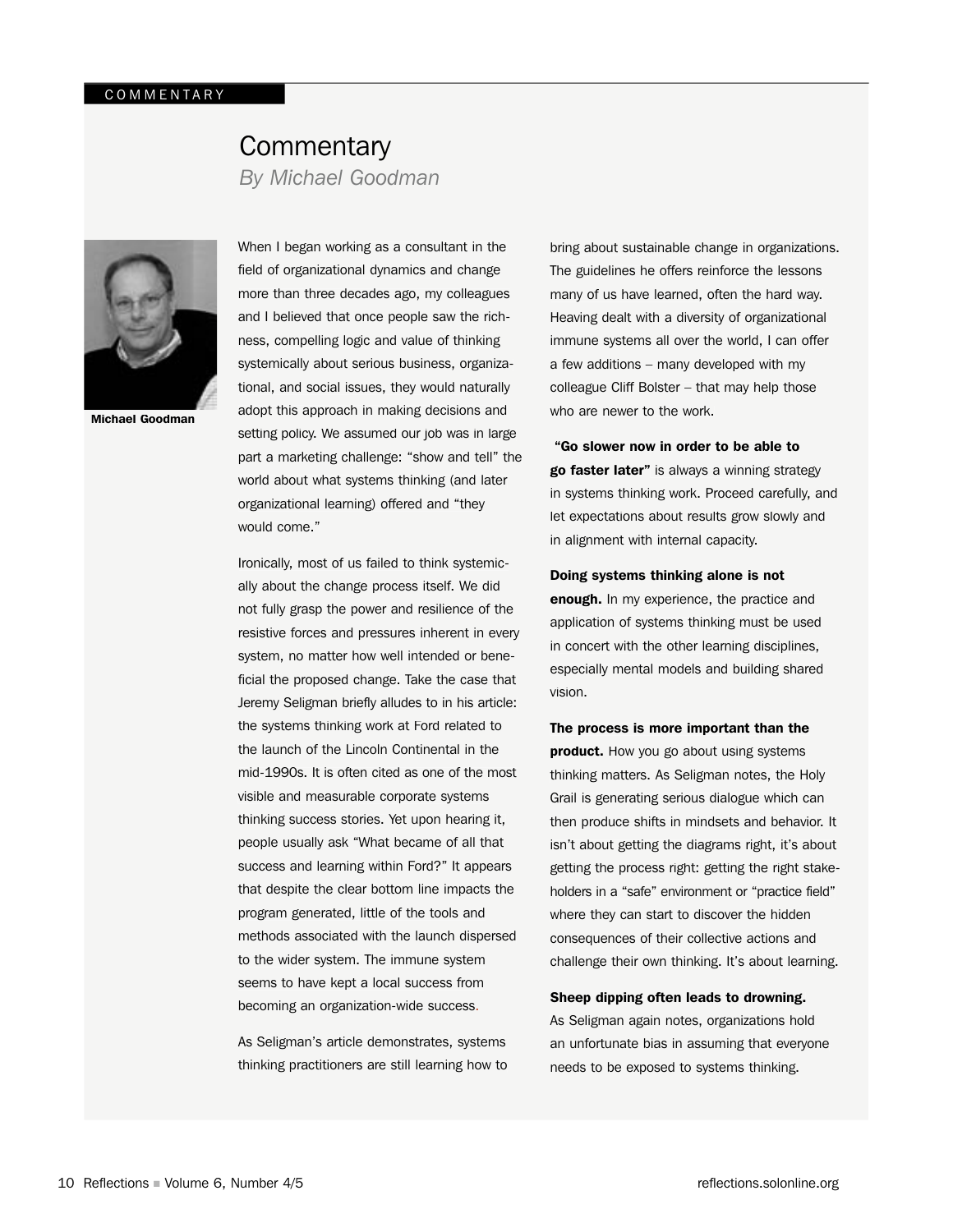I know of no better way to evoke the wrath of the immune system than by forcing everyone through some sort of training program.

Intervene at *organization, team,* and

*individual* levels. This is an easy one to miss. Capacity building at the individual level is necessary but insufficient. Working with intact teams is very high leverage. But the policies, processes, and procedures that drive the organization's inner works are most critical. It is often here that you find some of the sources of the immune system or deep structures that resist change: the reward system, the appraisal system, the financial priorities, and the management development strategies.

Learn from the implementation experience

itself. When it comes to organizational change, there is no better teacher than direct experience. In Ford's case, realizing that the MAP (Multidisciplinary Action Projects) could be used to build internal capacity was a real breakthrough. But what is true for Ford IT may not be replicable for other organizations for reasons such as access, tradition, history, etc. Start small, see what works, and build on your experience.

Watch out for initiative overload. People are overwhelmed from the number of change and improvement programs, efforts and initiatives rolling through their organizations. While each of these programs is well intended and should yield positive returns, the reality is that often individuals do not have enough time, energy, or commitment to fully engage and commit to those programs. Demand seems to have exceeded capacity, and the unfortunate byproduct of too many large-scale initiatives is often cynicism.

Do not make systems thinking a separate initiative. If you can keep your program "under the radar," you can accomplish a lot more. We often advise our clients not to label what they are doing as systems thinking. Just start using the tools and processes with people and observe what happens.

Given the difficulties in getting started implied by these guidelines, you may wonder why we should bother trying to create a systems thinking culture at any organization. My own answer is that systems thinking is a powerful language for diagnosis and action. Its focus is on the critical relationships and connections often missed or undervalued that can make or break a change effort. It enables us to recognize the often hidden and unintended consequences of our actions, to change our own thinking to match the way complex systems operate, to alter our behavior so that we are working with these complex forces instead of against them, and to expand the choices available to us. When we see those choices, we have the ability to pick the high leverage changes that will really make a difference.

#### Michael Goodman

Founder

Innovation Associates Organizational Learning *Mrginhop@aol.com*

© 2005, Society for Organizational Learning. All Rights Reserved.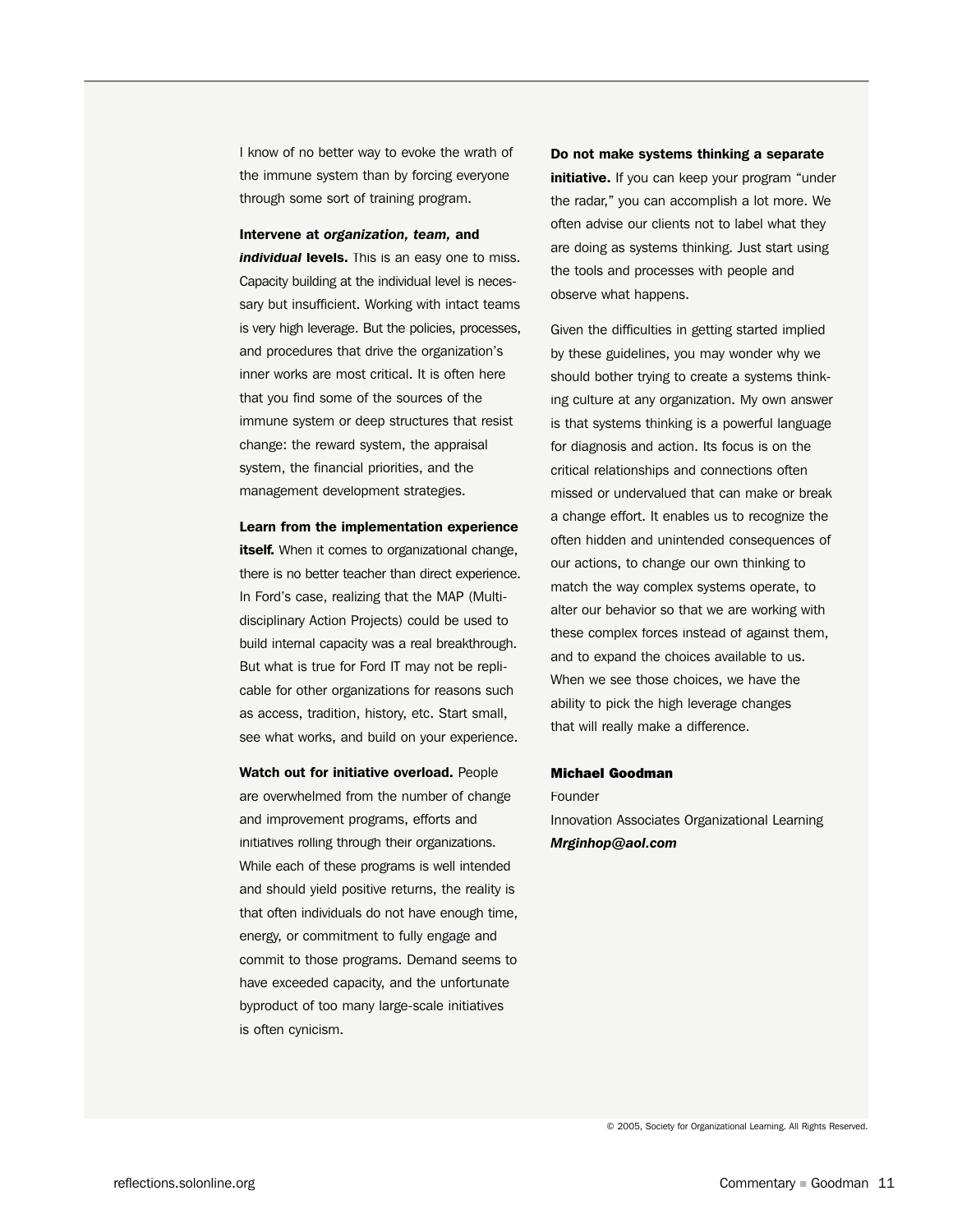# Committees and Boards in Healthcare Organizations: Barriers to Organizational Learning?

Manoj Pawar



Manoj Pawar

## Are Healthcare Organizations Learning-Disabled?

In our work, my colleagues and I have found that the organizational dynamics in hospitals, medical groups, and other healthcare organizations tend to include an overemphasis

on advocacy, power and control, personal agendas, blame, and other fear-based dynamics. Although it is true that these elements are seen in all industries, these dynamics seem to be the norm in healthcare organizations.<sup>1</sup> Additionally, fear-based dynamics seem to manifest themselves more in healthcare teams, and especially at the board and committee levels, where managers and physicians interface.<sup>2</sup> This severely limits an organization's capacity to create, adapt, and innovate effectively – skills needed to meet current and future industry challenges related to cost, consumerism, patient safety, and outcomes based in quality<sup>3</sup>. Health care organizations will need to evolve into true learning organizations if they are to survive these industry trends.<sup>4</sup>

Our review examines the challenges of creating a culture conducive to team learning at the level of hospital boards and committees, the nature of the team learning skills lacking in healthcare organizations, and the approach we took with one organization to replace its "governing board" with that of a structured dialogue group, in an effort to advance its efforts in becoming a learning organization while fostering closer relationships with physicians.

# One Source of Dysfunction: Hospital Boards and Committees

Although a full discussion of the factors that contribute to barriers to organizational learning is beyond the scope of this article, many can be attributed to the training environments of physicians, nurses, and other skilled healthcare professionals. These tend to be hierarchical "command-and-control" environments that discourage true creative inquiry and the exploration of new concepts or approaches through generative dialogue.<sup>5, 6</sup> The decision-making styles that evolve in the fast-paced clinical settings are grounded in a need to assess large amounts of data in a rigorous manner, while also doing so in a fashion that allows a team to take action quickly. When transferred to settings that do not involve potentially life-threatening clinical outcomes, however, this particular approach to conversation and decision making can be problematic.

Barriers to organizational and team learning in healthcare organizations are present on fairly high levels, in boards and committees particularly. Wellmeaning managers assume that, like themselves, healthcare professionals are reasonably comfortable with learning in teams and that, via their involvement, they seek to fulfill the mission of the team, board, or committee. The mental models that arise from two substantially different types of training – healthcare and business – can lead to suboptimal performance and failure to meet mutual expectations if not addressed. Leaders in healthcare grossly underestimate the degree to which healthcare professionals expect that their roles in meetings of teams,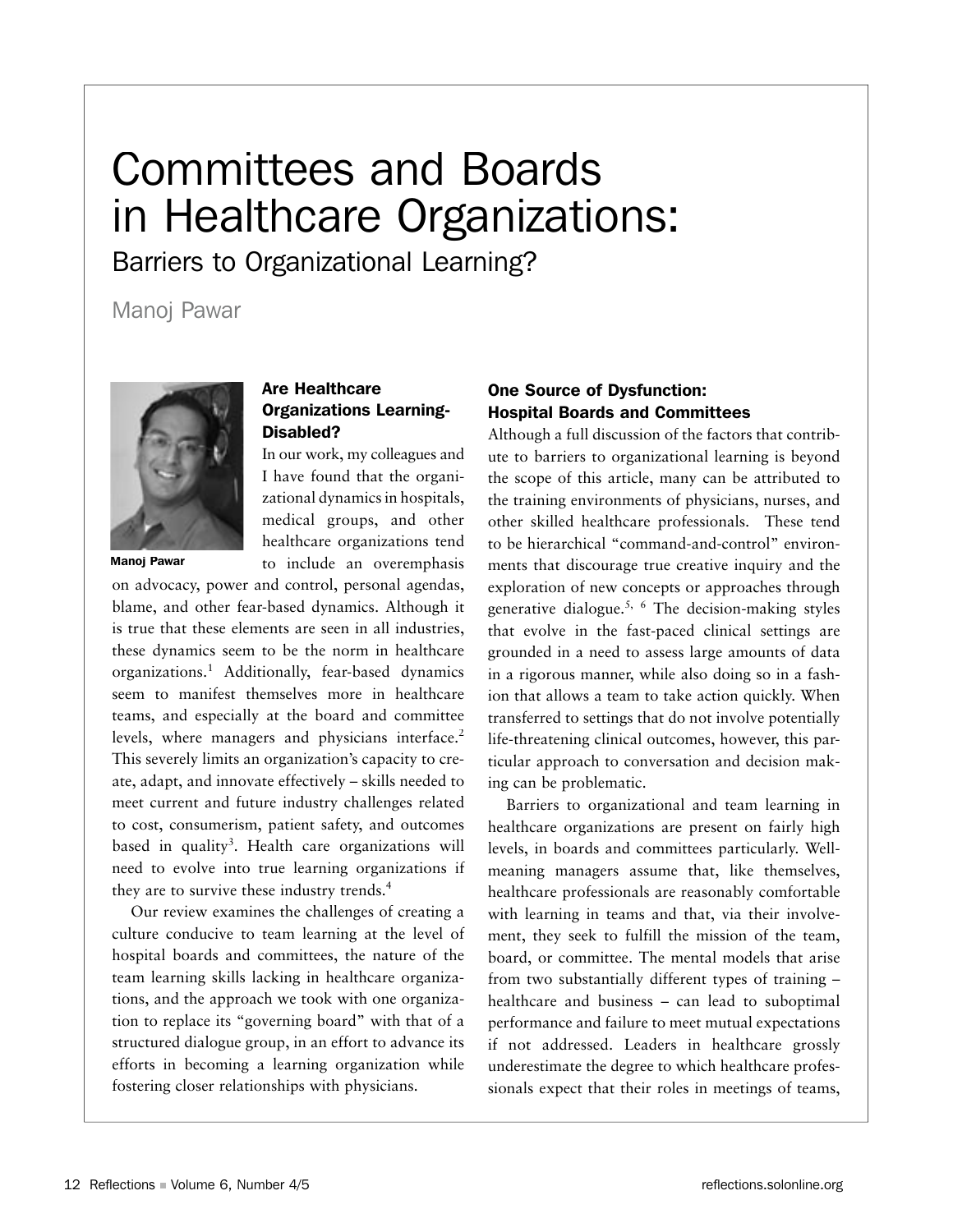boards or committees will be directive in nature, involving decision making, advocating for their constituencies, and mandating solutions to problems. Although the "right" people may have been selected for these teams, leaders must understand that gaps exist in terms of the skills required to achieve effective team learning. While more directive approaches do play an important role in team dynamics (a decision must be made or an action taken at some point), generative dialogue must become the primary work of these groups.<sup>7</sup> Failure to do so will inhibit the organization's ability to rapidly adapt to changing market trends, and to truly explore the real questions that are essential in reducing medical errors and improving outcomes.

# Defining the Disability and the Nature of Its Impact

In order to better understand the nature of the "learning disability" that is common among healthcare organizations today, it is helpful to review the concepts of a learning organization and of dialogue.

#### *Learning Organizations*

Learning organizations are organizations whose members are continually focused on expanding their collective awareness, capabilities, and intelligence. These organizations are open to challenging their commonly accepted assumptions, structures, and norms, to gaining actionable knowledge, and to sharing knowledge among all their members. As a result, learning organizations are not only able to adapt effectively to current challenges, they also embrace the challenges of the future.<sup>8</sup> As the shared pool of knowledge within the organization grows, so does the collective organizational intelligence, making the organization more adept at quickly identifying opportunities, meeting challenges, and innovating. As many healthcare organizations strive to become learning organizations, they struggle with perhaps the most critical skills needed to foster a culture of organizational learning and trust: the skills of *dialogue*.

#### *Dialogue*

Dialogue, then, is a form of conversation through which people think together to arrive at a much larger shared understanding. Whereas discussion, or the fragmentation of thought through debate and argument, seems to be the norm for many healthcare teams, dialogue seeks to heighten the collective intelligence of the group. $\frac{9}{5}$  As defined by the physicist David Bohm, dialogue implies a "flow of meaning." Effective dialogue achieves this "flow of meaning" through the use of two important skills: the ability to understand and make apparent mental models, and the ability to balance advocacy and inquiry.

Mental models are the "filters" through which we perceive and interpret the events of our worlds, and it is upon these often incomplete perceptions that we base actions and decisions. Developing awareness for our internal mental models, with all of their flaws, and continually seeking to clarify and to complete these models requires that individuals make their thinking visible to one another.<sup>10</sup>

The second of these dialogue skills, balancing inquiry and advocacy, places emphasis on generating conversation directed towards understanding the thinking of others. In general, our culture tends to favor advocacy more than inquiry, and the same holds true for teams in healthcare, perhaps to an even greater degree (consider the formats of grand rounds, or "mobidity and mortality" rounds in many hospitals).<sup>11</sup> Inquiry adds a great deal to the collective knowledge by eliciting important perspectives or facets from others that could alter the mental models within the group. Refining the shared understanding of a concept is essential before taking action, making decisions, or reacting with strong emotion.

When performed effectively, dialogue leads to higher levels of trust, true and honest exploration of important concepts and challenges, shared understanding, and innovative thinking that raises the collective knowledge of the group. In healthcare, dialogue most certainly is a critical competency<sup>12</sup> for effective process improvement, as it relates to cus-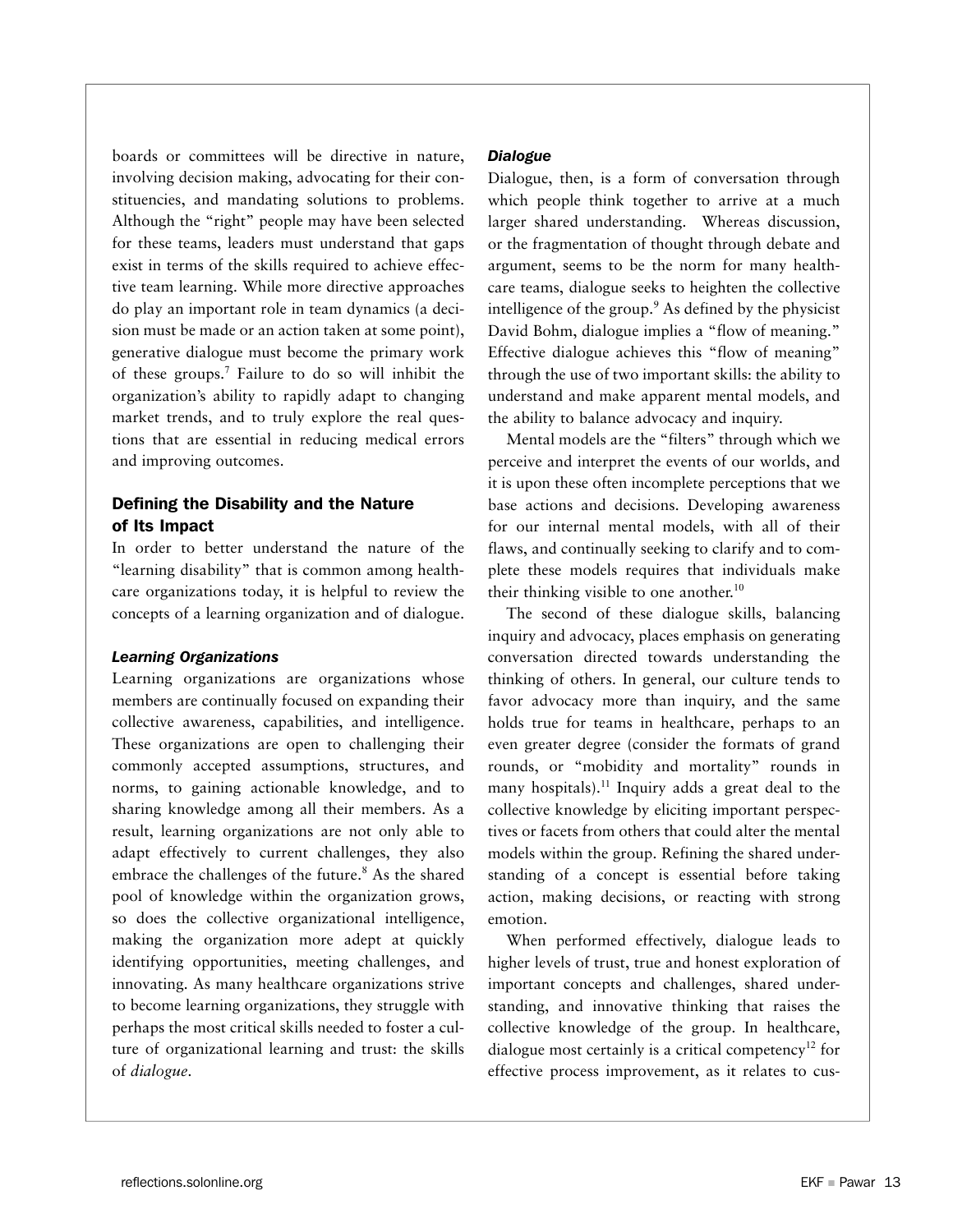#### Figure 1: The Compass Group: Service Excellence and Patient Satisfaction

#### Learning Objectives:

*By the end of this session, participants should be able to:*

- Describe the strategic importance of customer service and patient satisfaction.
- Describe the process by which the most recent patient satisfaction surveys were developed, implemented, and analyzed.
- Use inquiry skills to engage in more revealing dialogue with providers, staff, and patients regarding service.

#### Action Oriented Goals:

*As a result of this session the following action can be expected:*

- Participants will share their views on patient satisfaction, as well as their "best practices" in the context of their service-related plans at their sites.
- The "best practices" flip chart maintained during the session will be communicated to all providers and staff.
- The management team will assimilate observations in this forum with those of other stakeholders to potentially modify the survey content, questions, and process in the future.
- The frequency and method of monitoring satisfaction on an ongoing basis will be refined.
- The "action items list" maintained during the session will be delegated and acted upon.
- Interested provider-participants will be invited to work on this project with administrative project leaders in the future.

#### Pre-Work:

Participants will be expected to be familiar with the patient satisfaction survey results for their own sites, and should have already had discussed with their managers and directors regarding their action plans based on these results.

tomer service, quality outcomes, financial outcomes, and strategic dilemmas. The skills of dialogue in this setting have impact at a number of interfaces: physicianphysician, physician-nurse, physician-administrator, and physician-patient, among others. Organizations that master these skills will be able to achieve high levels of success at each interface as a result. The specific dialogue skills that we have found elusive in healthcare organizations are those related to understanding mental models, and those related to inquiry. Failure to achieve successful dialogue with these skills in an organization leads to cultures based on blame, organizational rituals that are never questioned, processes that cannot be managed effectively, and short-sighted strategic thinking. In today's marketplace, the lack of this competency will place organizations at a competitive disadvantage.

## Case Study: The Challenges of One Organization

The governing board of a healthcare organization with which we worked was typical of many seen in this industry. Physicians attended meetings with the expectation of advocating for their constituencies based on location or specialty, while personal agendas promoted a need for control while defending one's position. Many physicians questioned the value of the board, wondering if they really had any formal control, and these same physicians had indicated to the chairman that they were advocating and lobbying to dissolve the group. Managers learned to fear these meetings, as interactions tended to focus on criticism of the existing situation, solution, or dilemma. Reports on the progress of key departments devolved into "feeding frenzies" for the critical healthcare professionals who were accustomed to such thinking and interaction in the purely clinical setting. Not only were expectations not met, true exploration of challenges through healthy dialogue were rarely observed.

As the chairman and the management team contemplated the future of this board, we were invited to facilitate a retreat to help assess the true beliefs of the current attendees and other stakeholders. Our preliminary work with this organization revealed the following perceptions:

• Physicians and managers believed that there was, indeed, value in meeting together regularly.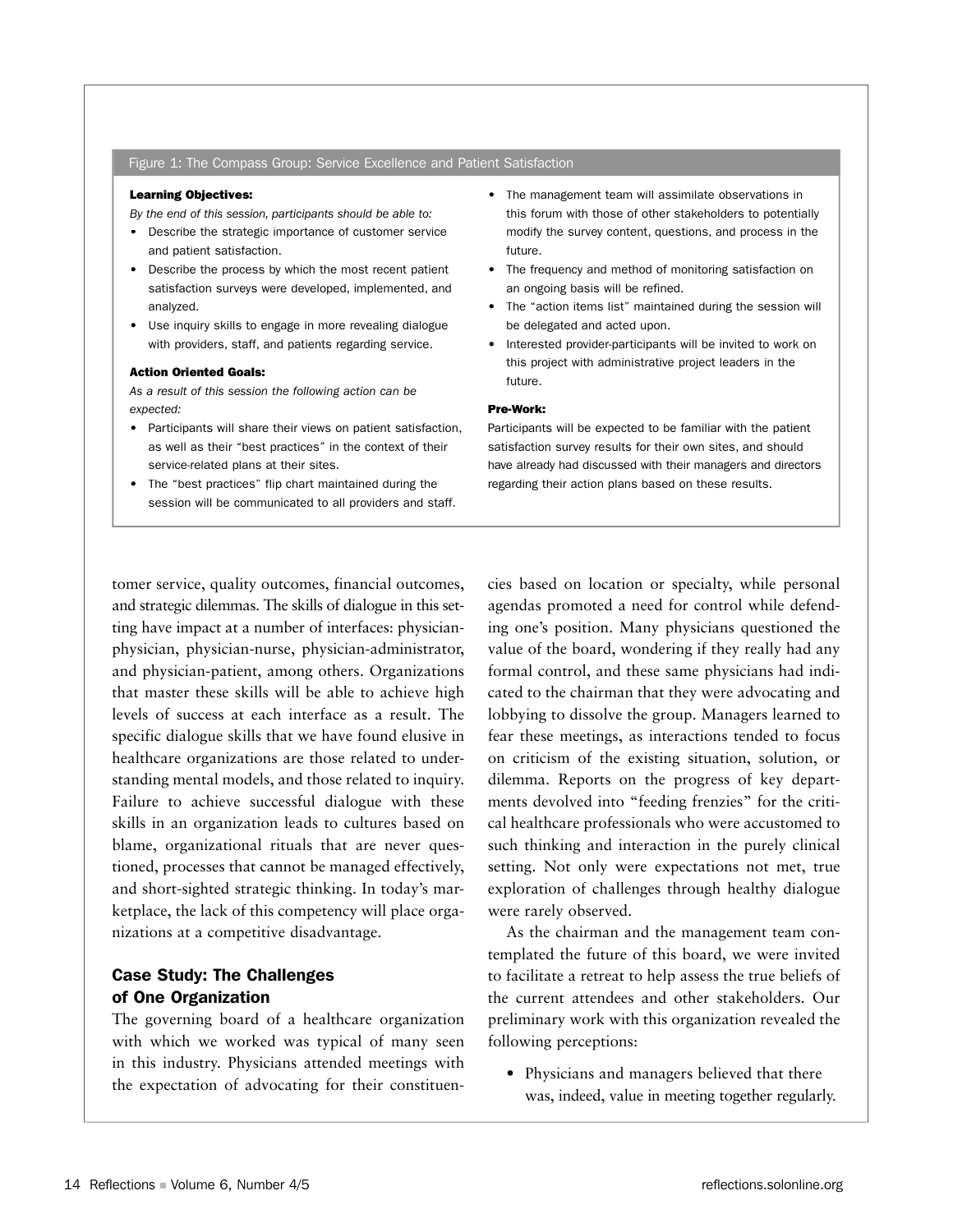• Both groups felt that the "new" strategic themes within the organization (satisfaction of customers/patients; satisfaction of employees; strengthened physician relationships, and financial stewardship) were very important to address, for the benefit of all stakeholders, including patients, and the themes resonated with many on a personal level. We were able to elicit specifics from the group that described how they would envision that their collaborative work might bring value to the following stakeholder groups:

Patients/Customers - Provide guidance for administration in monitoring and developing culture and processes that seek to improve service standards across clinics, and to leverage these service successes for contracting/market share

Employees – Provide direction for administration in monitoring and developing processes that improve employee morale, retention, and communication

**Physicians** – Provide administration with guidance related to reimbursement issues, contracting, and set a direction for ongoing provider education efforts related to practice management and professional development needs

The Organization - Develop physician leaders by working collaboratively to integrate provider ideas and input and by sharing information and best practices.

- Managers understood that they could not develop tactics that address these themes, and that they truly needed to have a collaborative relationship with physicians to realize the full potential of possible approaches.
- Physicians expressed a wish to help create approaches these strategic themes, but wondered if they would have the power and control to make policies and decisions.
- Both groups had difficulty seeing beyond the current formal board structure, envisioning

that the same struggles and limitations would arise.

• Other physicians, nurse practitioners, and physician assistants in the organization were passionate about participating, although they had not had the opportunity to do so historically.

# The Compass Group

Based on observations from the retreat and the strategic themes of the organization, it became clear that a mere evolution or transformation of the existing board structure would be inadequate, resulting in frustration and failure due to the persistence of deeprooted norms. Nothing short of a complete destruction of the existing paradigms would provide this organization with the freedom to explore new paths to achieving its stated goals. With this understanding in mind, we recommended complete dissolution of the existing structure, in favor of a dialogue-based forum structured around the stated organizational imperatives of customer service, employee satisfaction, strong physician relationships, and financial stewardship. This forum came to be called the "Compass Group," for the following reasons:

- The group felt that these strategic themes or imperatives were analogous to the directions on a compass.
- The name seemed to convey a sense of purpose, in that the forum could be leveraged to keep the organization on track with strategic goals, just as a compass provides direction for travelers.
- The name also removed the implications and contextual associations with the terms "board," "council," or "committee." It was important for every detail to dissociate the new dialogue sessions from the mental models the group had developed from prior board experiences in healthcare, in which emphasis was placed on debate, advocacy for one's constituency, power, and "governance."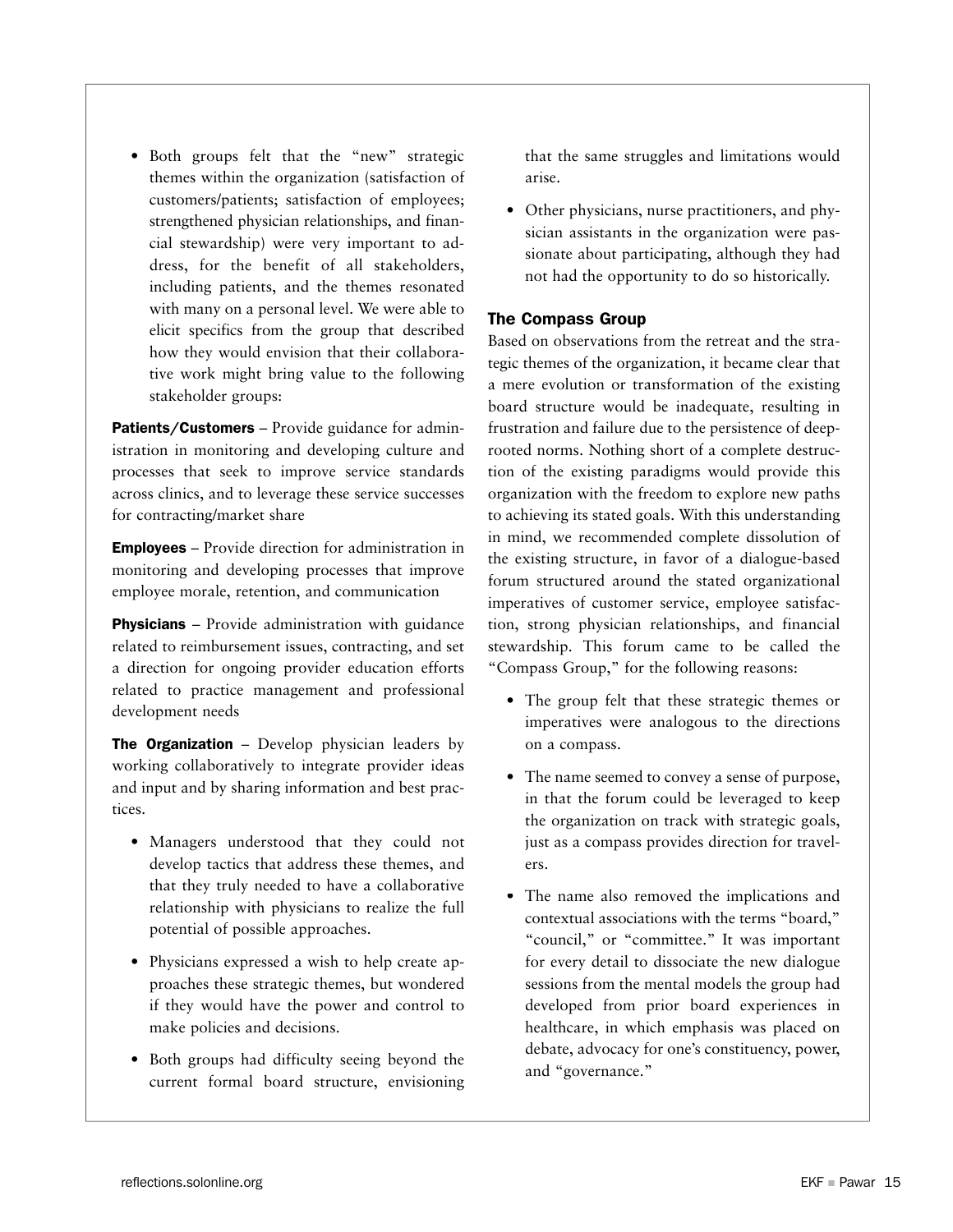The Compass Group was seen as a risky endeavor by many within the organization, both physicians and managers. Much of this fear, as expected, was based on the uncertainty of where dialogue around these concepts could lead the group. The organization, however, was able to understand that some degree of risk is involved in any learning.

#### "Uncoupling" Old Norms

Old norms that prevailed in this group were important to consider. These cultural and conversational norms had been a major barrier to true learning within the organization. A great fear among many physicians and administrators was that the "old ways" of dealing with each other would carry forward into the new efforts. We recognized that a number of important steps were needed to "uncouple" the organization from old ways of interacting, thus allowing for new ways to emerge and thrive.

#### *Associating Pain with the Status Quo*

A critical event during the retreat included dialogue around existing aspects of the meetings that board members disliked, involving not only content, but also emotions, unmet needs, and frustrations. A significant amount of facilitation was required to uncover these real issues, but did result in the shared understanding that all of the participants were concerned about (1) the feeling that they were not being heard by each other or by the administration, and (2) the feeling that they wanted to "make a difference" but were not. By linking these two perceptions, and their associated emotions, we were able to markedly raise the level of discomfort with the "status quo" for this group. This discomfort created a compelling need for change among all board members that was instrumental in effecting necessary change.

#### *Incorporating New Perspectives*

The group felt strongly that the constancy of the membership of the board over the past several years had contributed to some degree of stagnation, and had been a major factor in perpetuating norms for interaction among group members that may not

have been acceptable for those outside the group. Understanding that many others in the medical group expressed an interest in and saw value in dialogue meetings, it seemed natural to invite new participants that possessed new and fresh perspectives.

#### *Eliciting Desired Norms and Expectations*

Several of the current board members were able to articulate rewarding and fulfilling experiences that they had enjoyed in other meetings and committees. By identifying the specific cultural aspects of these other team experiences from a minority of board members, virtually all of the other participating physicians and administrators were able to articulate their own "best experiences." Common among these experiences were feelings of "being heard," of "contributing proactively," of "understanding one another," of mutual respect, and of building upon collective contributions to generate new and creative approaches. By explicitly listing these desired norms and expectations, the group was eventually able to develop momentum for change, striving for this "new way."

#### *Generating "Buzz"*

By communicating the themes of dialogue that took place at the retreat, along both formal and informal communications, others in the organization became aware that the Compass Group was "no ordinary board or committee." The communications were lively, genuine, informal, and carried with them a feeling of realism, openness, and innovation that was not typical of standard emails and memoranda. This "buzz" was instrumental in generating interest and participation from many others who might not have been comfortable in the traditional board setting, and set expectations that helped to "uncouple" the norms of the past.

## Setting the Stage for Dialogue: Designing the Compass Group

Because of the risk inherent in any team or organizational learning process, a great deal of thought must be focused on planning for a dialogue session that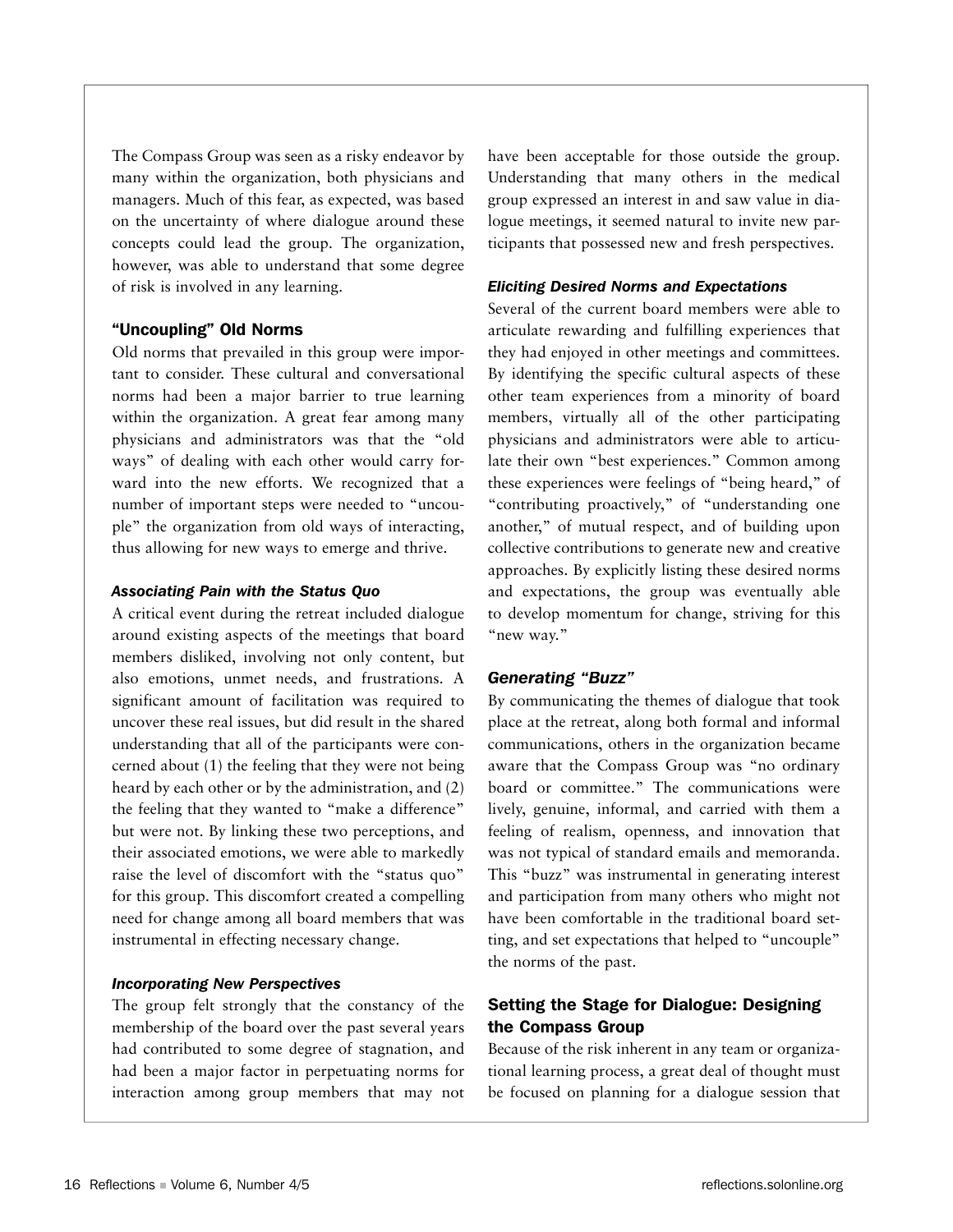

allows people to relax, and thus fosters collaborative dialogue, engagement, and exploration of creative possibilities for action. Described here is our approach to the planning of the Compass Group for this particular organization, based on some of the principles used in developing a "World Café."13

#### *Establish a Clear Purpose*

We understood that a significant need for this group, both healthcare providers and managers, was to have a clearly defined purpose and objectives, along with concrete actions. Without these elements, it was unlikely that either group would perceive significant value. Because participants were unfamiliar with the concept that dialogue, by itself, is a valuable endeavor, we felt that it was important to work towards eliciting clear goals that were meaningful from their perspective.

For the first of the Compass Group sessions, the management team had chosen to focus on the strategic theme of customer service. Some smaller projects and work had already begun at a number of facilities along the lines of customer service, and a patient satisfaction survey had recently been completed. The management team wished to gain insight into how to best proceed with this information. With this theme in mind, we structured the dialogue based upon a series of questions that led to greater insight and shared knowledge. Along with a memorandum regarding the outcomes of the recent retreat, the dissolution of the old board, and the creation of the "Compass Group," a communication regarding the purpose, objectives, and goals of this first Compass Group session was distributed to the medical group's management team, physicians, nurse practitioners, and physician assistants (see Figure 1).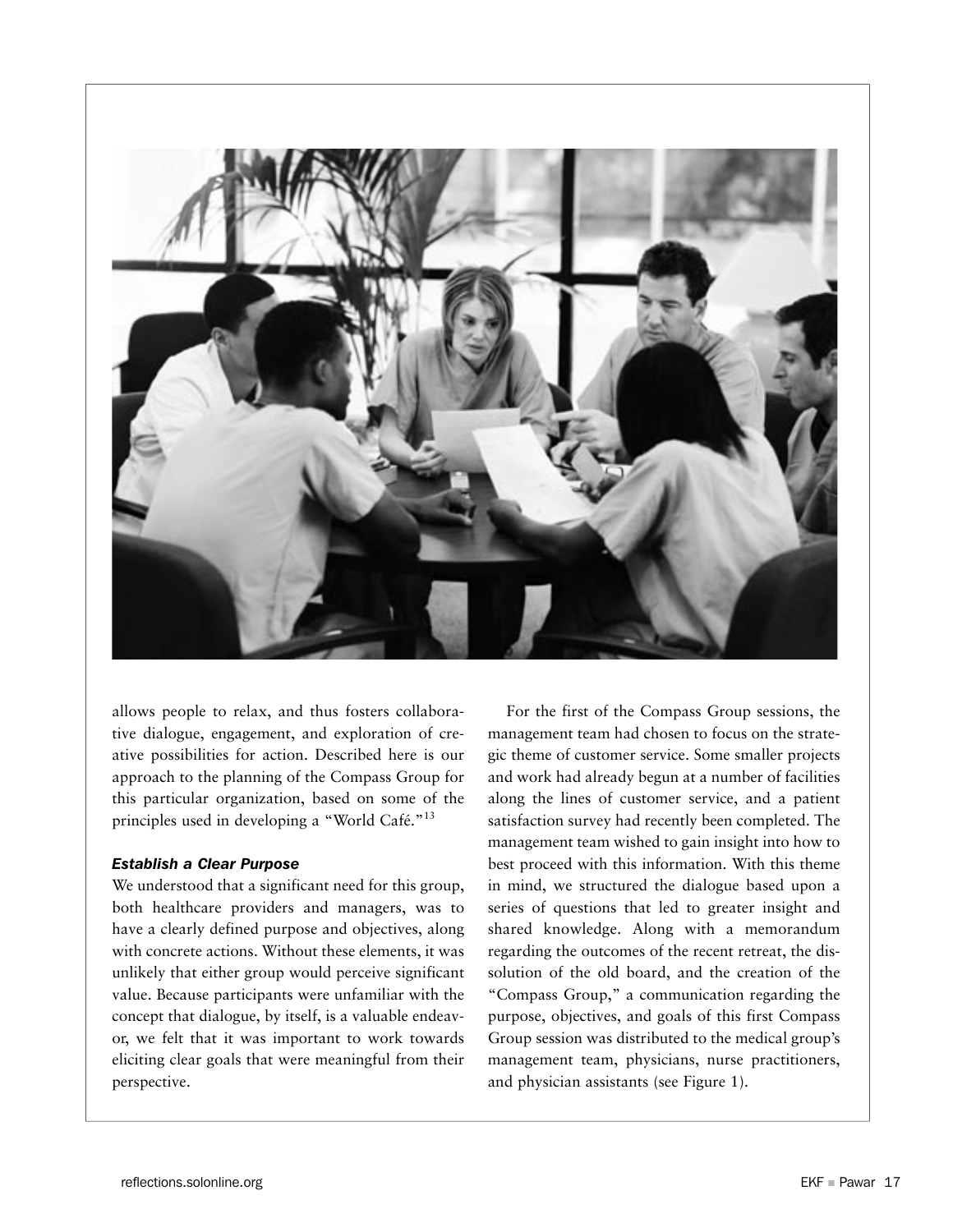#### *Invite Great Guests*

With a clearly defined purpose and objectives, we worked with the organization to help them decide who should be invited to attend the retreat for the Compass Group. At one time, the governing board for the organization was comprised of elected positions, which many felt excluded potential contributors within the organizations, while contributing to the dynamic of pushing personal and constituencybased agendas. More recently, the organization had appointed a representative from each of its facilities to serve on the governing body, which balanced contribution somewhat better, but resulted in apathy due to what was perceived as "forced" participation. We supported the management team's preference to offer invitations to all interested physicians, nurse practitioners, and physician assistants, feeling that true engagement can only be achieved when individuals are free to choose to participate, rather than being forced to do so.

In addition, we felt that the process of inviting participants must convey the sense that the Compass Group was "no ordinary board meeting." Participants were clear on the purpose and goals of the new dialogue-based forum, and were also aware of the sense of urgency for the change, based on the need to meet organizational and market-driven demands. Enthusiasm was also generated among invitees by actively setting the expectation that this forum, inno-

Figure 2: Compass Group Dialogue Questions

# Dialogue

During this dialogue activity, share answers to:

- How did you react to the re-enacted service
- What is your experience with customer service in your faciltiy
- How might these results best be used for improving service across all facilities

#### Let one person comment, then use inquiry skills:

- Seek first to understand
- completely
- "What leads you to..."
- "Tell me more about..."
	- "How did you..."

vative for this organization, would result in dialogue that would truly make a difference.

#### *Plan for a Safe and Welcoming Environment*

In planning an effective dialogue session, paying close attention to details such as ambiance is critical to creating a physical space that is perceived as inviting, hospitable, and intimate. The purposeful creation of a welcoming space brings a tremendous amount of power, and it is surprising how often leaders fail to consider the impact such planning can have. The successful creation of such an environment changes the emotional frame of reference for participants, such that they feel a greater degree of psychological safety, with the openness necessary for true and engaging dialogue.

For this organization, we recommended that the creation of a welcoming environment begin with the invitation process itself. Rather than utilizing the typical emailed appointment scheduling that is used extensively within the organization, stationary and fonts with earth tones were used to convey the message that this experience would be different from the typical hospital board or committee meeting, while also setting the groundwork for creating a sense of hospitality and intimacy during the event.

We continued our work with the organization's planning team to assist them in designing the physical layout and ambiance for the dialogue session. A number of critical details, described here, were elicited:

- Round, café-style tables with seating for 5–7 people, staggered randomly, rather than in straight rows
- Place cards for seating arrangements to foster dialogue among diverse participants
- Flip charts for recording dialogue themes at each table
- Soft, natural lighting
- Soft jazz as background music
- Catered food around a local theme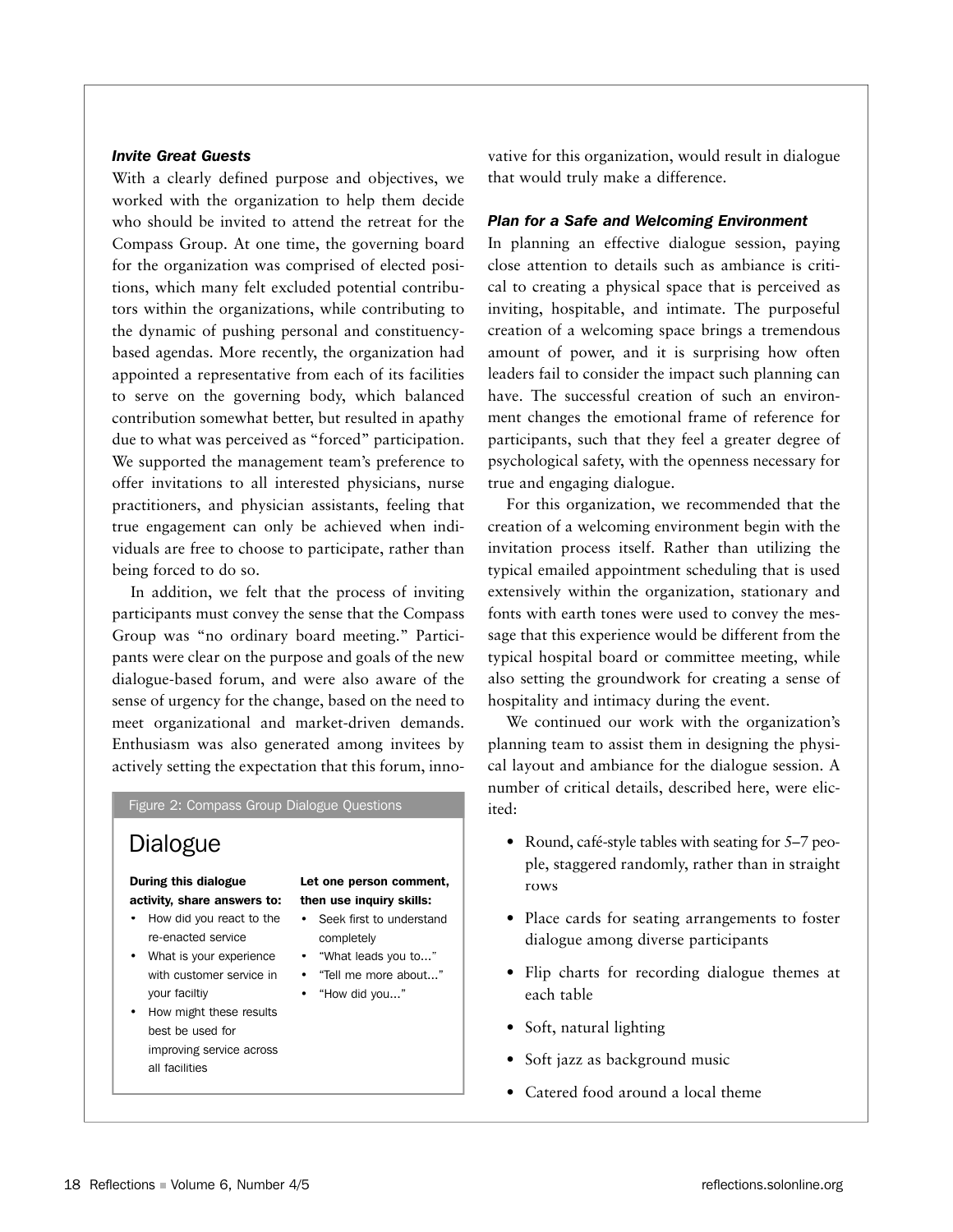- A table for a host or greeter to welcome guests, to orient them to the environment, and to provide them with materials for the event
- Name tags for each attendee including an interesting fact (in this case, participants were asked to write down the location of their most memorable service experience)

#### *Form Powerful Questions*

Well-structured, open-ended questions are the most important determinant of a successful dialogue session. By framing a dialogue session around a series of questions, we were able to help the organization explore important concepts in a logical progression of discovery. As opposed to traditional board meetings, where agenda items focus on one-way communication of information, or on the presentation of statements to be debated, dialogue sessions framed around questions to be answered set the

groundwork for greater levels of inquiry and mutual discovery.

The formation of these questions is perhaps the single most important factor in determining the success of a dialogue session. The most effective questions are simple, yet thought-provoking, and will both focus dialogue and open the door to exploring new possibilities. Because the theme chosen for the first Compass Group session centered on customer service, questions related to service, and to the recent internal efforts in measuring service perceptions, were developed. See Figure 2 for an example of the questions for one round of dialogue during the Compass Group.

If participants are unfamiliar with dialogue as a process, planners of dialogue sessions sometimes feel pressure to create questions that lead to concrete action planning. Although in some cases this may be a rather natural progression, there is value in having

| <b>Topic</b>                                                   | <b>Time Allotted</b> | <b>Objectives for Participants</b>                                                                                                                                                                                                                                                                                                       |
|----------------------------------------------------------------|----------------------|------------------------------------------------------------------------------------------------------------------------------------------------------------------------------------------------------------------------------------------------------------------------------------------------------------------------------------------|
| Arrival and Welcome                                            | $6:30-6:40$ pm       | Relax, mingle, and meet your colleagues!                                                                                                                                                                                                                                                                                                 |
| Intro and Overview                                             | 6:40-6:50 pm         | Develop a framework regarding purpose, roles, and ground rules.<br>Understand inquiry as the basis for dialogue.<br>Provide an overview of the evening.                                                                                                                                                                                  |
| Video                                                          | 6:50-7:00 pm         | Observe practice site staff feelings regarding patient satisfaction, taking note of your<br>own reactions, through this entertaining reenactment of actual patient experiences.                                                                                                                                                          |
| <b>Project Description</b>                                     | 7:00-7:10 pm         | Gain an understanding of how the most recent patient satisfaction project took<br>place, from the driving force, to planning, to implementation and data analysis.                                                                                                                                                                       |
| Reactions and<br>Dialogue                                      | 7:10-8:00 pm         | Participants, in groups, will share their reactions to (1) the video; (2) their own<br>experience with the project $&$ its results; and $(3)$ what they would like to see happen<br>with the results.<br>Participants will practice inquiry skills as they dialogue.                                                                     |
| <b>Travel Plans</b>                                            | 8:00-8:40 pm         | Participants will participate in dialogue to answer the following questions:<br>How do you feel about the structure and questions that are part of the patient<br>satisfaction survey process?<br>How will we continue to monitor progress?<br>What do you envision happening as a result?<br>Provide direction for the management team. |
| Forum Feedback,<br>Door Prizes, and<br><b>Closing Comments</b> | 8:40-9:00 pm         | To gather feedback regarding this forum.<br>To provide recognition to selected participants.<br>To provide more questions for reflection.                                                                                                                                                                                                |

#### Figure 3: Compass Group Outline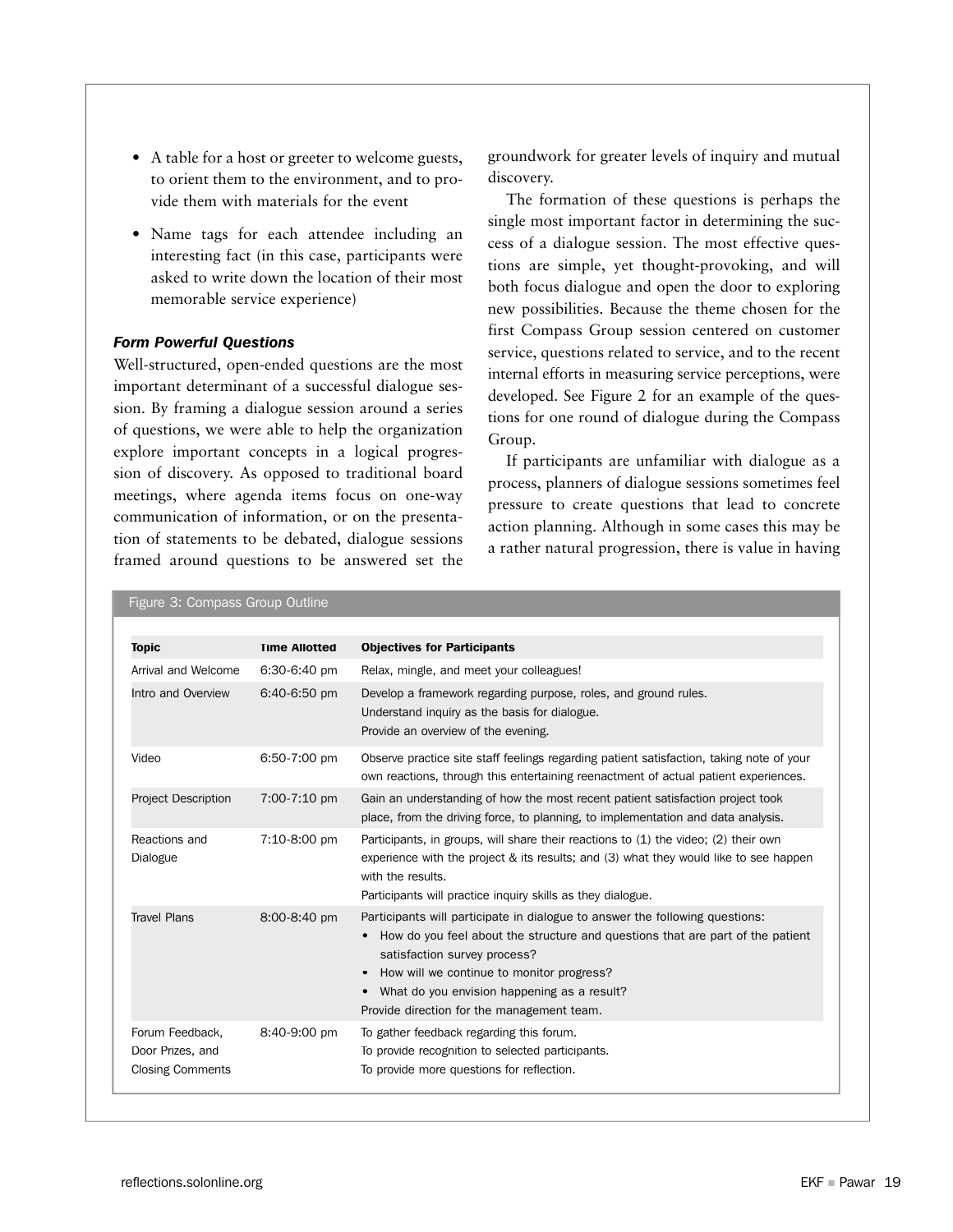the process of dialogue by itself as a goal without assuming that any decision or action will take place. Focusing on inquiry and exploration to truly understand is a valuable outcome by itself. With this organization, as with many in healthcare, we understood that many administrators and physicians perceived value by also arriving at some action. For this reason, we chose to provide the management team with a specific flip chart for "Action Items" to record observations that might require further research or planning, or at least further dialogue.

#### *Facilitating for Success*

By hosting the initial session, we felt that our role as facilitators was (1) to model the process for internal facilitators in the future, (2) to provide a larger structure for the evening in the context of facilitating between rounds of dialogue, and (3) to provide some training around the skills involved in dialogue, with a heavy emphasis on inquiry. Figure 3 shows an overview of this organization's first Compass Group session, focused on customer service.

Members of the management team had already received some training from us in hosting a dialogue session and in facilitating smaller conversations, mainly by encouraging a balance of inquiry and advocacy. We decided to leverage these skills by placing one management team member as a facilitator at each table. The other members at each table were carefully distributed to ensure sufficient diversity of conversations.

The Compass Group opened with a designated amount of time for attendees to arrive, get oriented, and to enjoy food and beverages while conversing with colleagues. Participants were asked to write the answer to the question "What is the location of your most memorable service experience?" on their name tags. Prior to starting the session, participants were encouraged to use this as a starting point for conversation with others.

We provided participants with an overview of the evening, as well as a brief didactic session on dialogue. We find that it can be immensely helpful to use "recipes" or "protocols" for dialogue, especially in situations where some individuals may be new to dialogue skills. The participants were reminded of the basic elements of the "recipes" for effective inquiry prior to each round of dialogue.

Each round of dialogue was structured around a series of questions. In this particular circumstance, a review of the organization's patient satisfaction data, as well as the video reenactments of actual patient experiences, was used as the starting point for forming dialogue questions. During the rounds of dialogue, facilitators at each table helped to encourage effective inquiry, and to surface hidden or underlying assumptions. In addition, the facilitators were asked to record the predominant themes of each round of dialogue.

Between each round, each table was asked to share their dominant themes, discoveries, and insights with the group and to comment on their success with using dialogue skills.

As one of the goals of the Compass Group was to provide an opportunity to share "best practices," a separate flip chart was maintained specifically for this purpose. In addition, another chart was maintained to document items that warranted action, follow up, or future dialogue.

#### After the Dialogue Session

The feedback from post-session surveys indicated an overwhelmingly positive level of enthusiasm, engagement, and perceived value. Participants, both managers and healthcare providers, felt that they had achieved a level of shared understanding that was greater than the sum of their individual knowledge. Most importantly, the attendees felt that they truly had accomplished a great deal in terms of the "real work" of the organization, something that had not been felt by the previous board structure, and that they felt passionate about continuing the conversations.

The themes and best practices that were identified through table dialogues were distributed to all members of the organization, and clear plan was described for future dialogue. In addition, efforts to continue the dialogue around service were implemented by providing powerful weekly questions for each man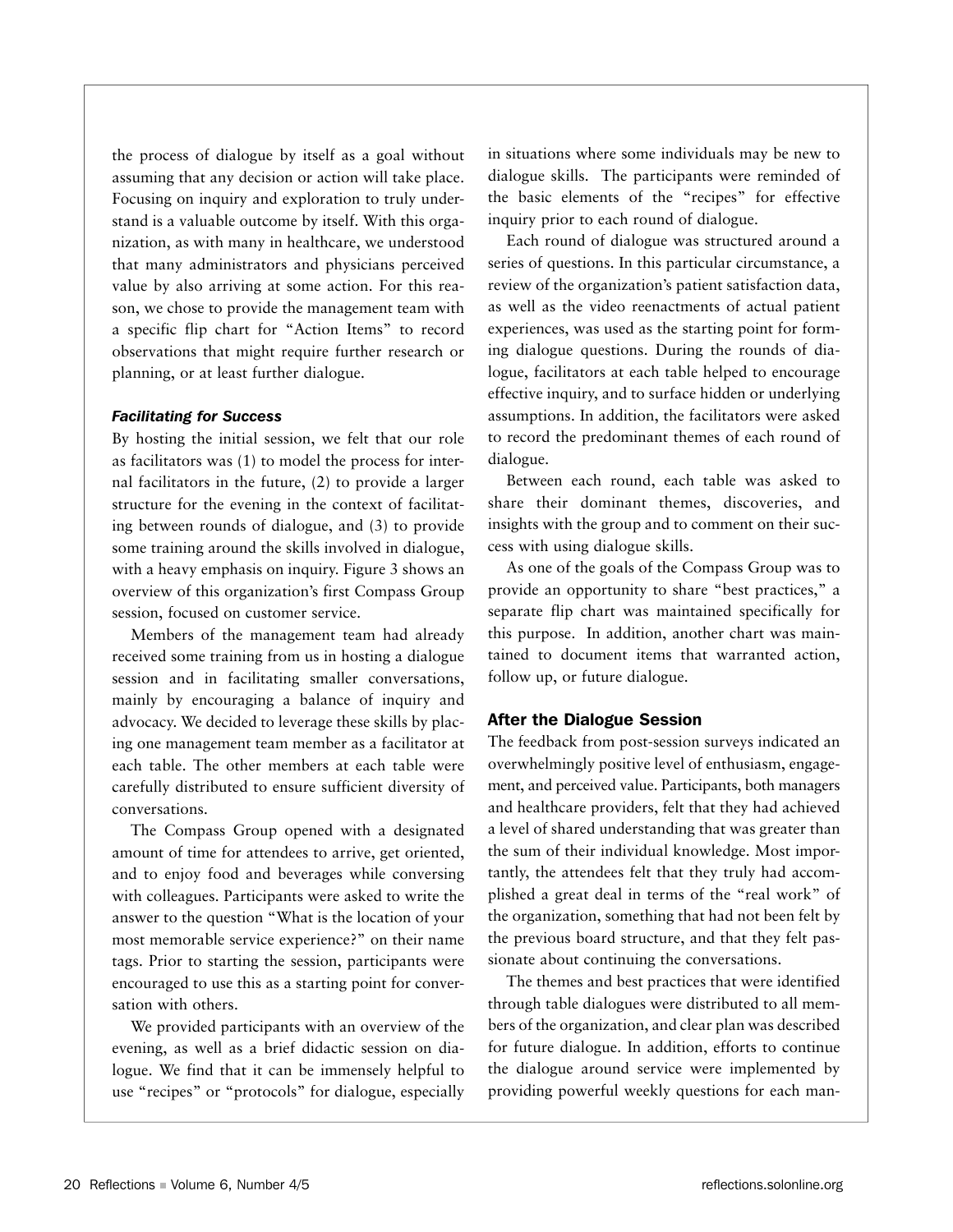ager, physician, or department to use with their staff.

Ongoing dialogue sessions continue to focus on the strategic directions defined by the "Compass," and high levels of engagement continue.

#### Conclusion

Based on our observations, boards and committees in healthcare organizations tend to operate in a mode that is heavily dependent on one-way communication, debate, and criticism. Indeed, the same dynamics also tend to be present at other levels of these organizations, including clinical teams. Unfortunately, these dynamics present a barrier to developing learning organizations that are able to innovate and adapt effectively to tumultuous market conditions, a necessity for the healthcare organization of today.

Dialogue – specifically, the skills of understanding mental models and of balancing advocacy with inquiry – are essential for building organizations that learn effectively. Such skills are sorely needed in healthcare at all levels.

By challenging the assumption that committees and boards in healthcare must always be structured in the traditional, formal manner, organizations may be more likely to explore formats that are more conducive to dialogue. Shifting to dialogue-based forums focused on organizational strategic imperatives can be one approach that fosters organizational learning, while engaging and improving relationships with physicians.

#### **ABOUT THE AUTHOR**

Manoj Pawar, MD, MMM is a managing partner with Nivek Consulting and the Medical Director for the Exempla Physician Network. He is committed to developing high-performing teams and organizations in healthcare.

#### *pawarm@comcast.net*.

Special thanks to Gene Beyt, MD, Richard Hays, DBA, Charles Jacobson, MD, and Bob Myrtle, DBA for their wisdom, and for their gracious and insightful contributions in the development of this article.

#### Endnotes

- 1 *Creative Conflict Management in Healthcare. Final Report.* March 24-26, 2004. Vancouver, BC, Canada. The Morris J. Wosk Centre for Dialogue. Simon Fraser University.
- 2 Baker, G. R., Ph.D., Tregunno, D., Ph.D., and Law, M., M.A. (2004). *Challenges in Linking Team Effectiveness and Health Outcomes Research.* Presentation. Academy Health Conference. June 9, 2004. University of Toronto. Toronto, Ontario, CA.
- 3 Kohn, L. T., Corrigan, J. M., and Donaldson, M.S. (Eds.). (2000). *To Err Is Human: Building a Safer Health System.* Committee on Quality of Health Care in America. Institute of Medicine. 2000.
- 4 Boan, D. and Funderburk, F. (2003). *Healthcare Quality Improvement and Organizational Culture.* The Delmarva Foundation. November 3, 2003.
- 5 *Creative Conflict Management in Healthcare. Final Report*. March 24-26, 2004. Vancouver, BC, Canada. The Morris J. Wosk Centre for Dialogue. Simon Fraser University.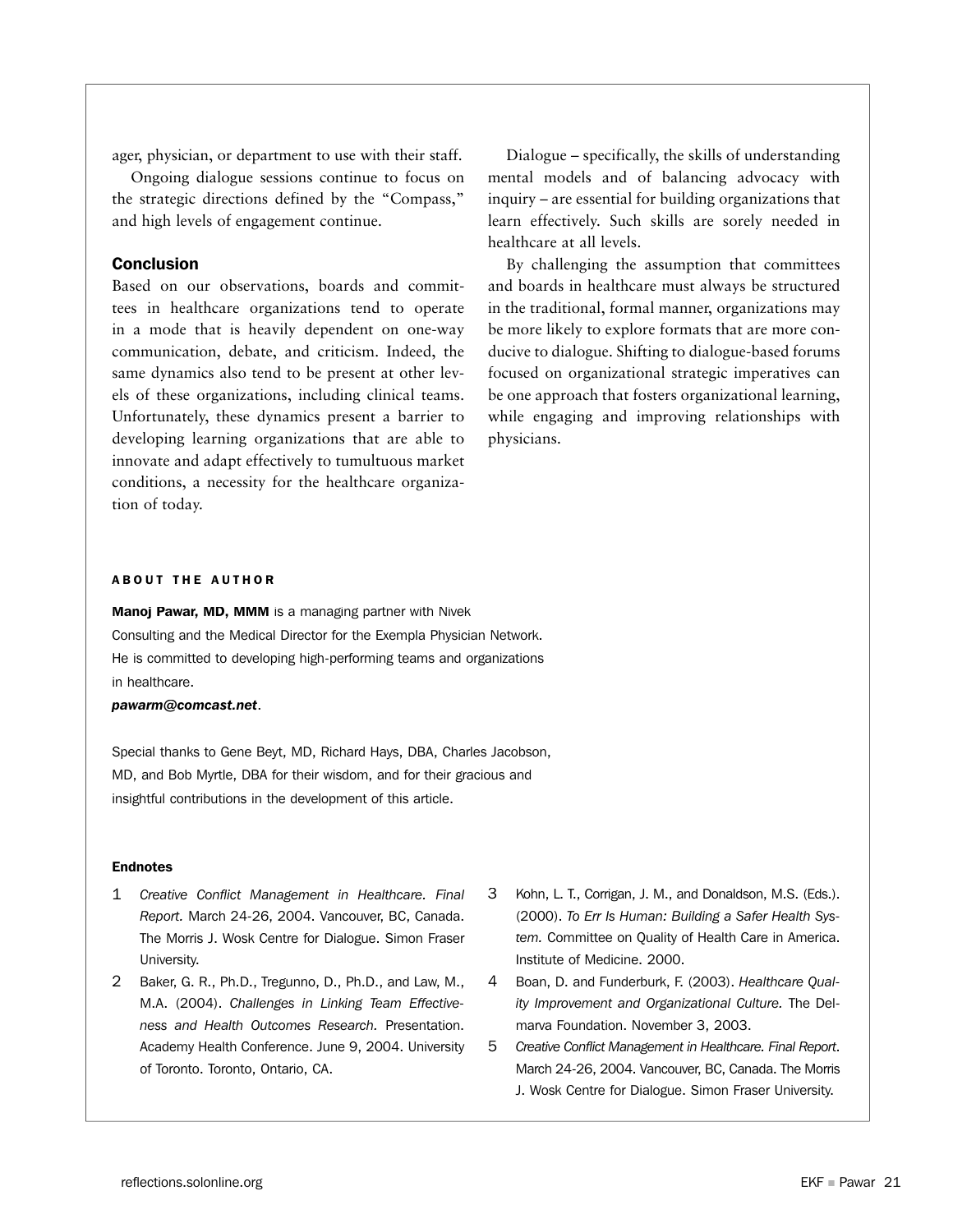- 6 Baker, G. R., Ph.D., Tregunno, D., Ph.D., and Law, M., M.A. (2004). *Challenges in Linking Team Effectiveness and Health Outcomes Research.* Presentation. Academy Health Conference. June 9, 2004. University of Toronto. Toronto, Ontario, CA.
- 7 Taylor, B. E., Chait, R. P., and Holland, T. P. (1996, September-October). *The New Work of the Non-Profit Board*. *Harvard Business Review.*
- 8 Senge, P., Kleiner, A., Roberts, C., Ross, R., and Smith, B. (1994). *The Fifth Discipline Fieldbook: Strategies and Tools for Building a Learning Organization.* New York, NY: Doubleday/Currency.
- 9 Issacs, William. (1994). Dialogue. In Senge, P., Kleiner, A., Roberts, C., Ross, R., and Smith, B. (1994). *The Fifth Discipline Fieldbook: Strategies and Tools for Building a Learning Organization.* New York, NY: Doubleday/Currency.
- 10 Senge, P., Kleiner, A., Roberts, C., Ross, R., and Smith, B. (1994). *The Fifth Discipline Fieldbook: Strategies and Tools for Building a Learning Organization.* New York, NY: Doubleday/Currency.
- 11 Boan, D. and Funderburk, F. (2003). *Healthcare Quality Improvement and Organizational Culture.* The Delmarva Foundation. November 3, 2003.
- 12 Brown, J. and Isaacs, D. (1996, December-1997, January). Conversation as a Core Business Process. *The Systems Thinker, 7;10.*
- 13 Brown, J, Isaacs, D., and The World Café Community. (2001, June-July). The World Café: Living Knowledge Through Conversations that Matter. *The Systems Thinker, 12; 5.*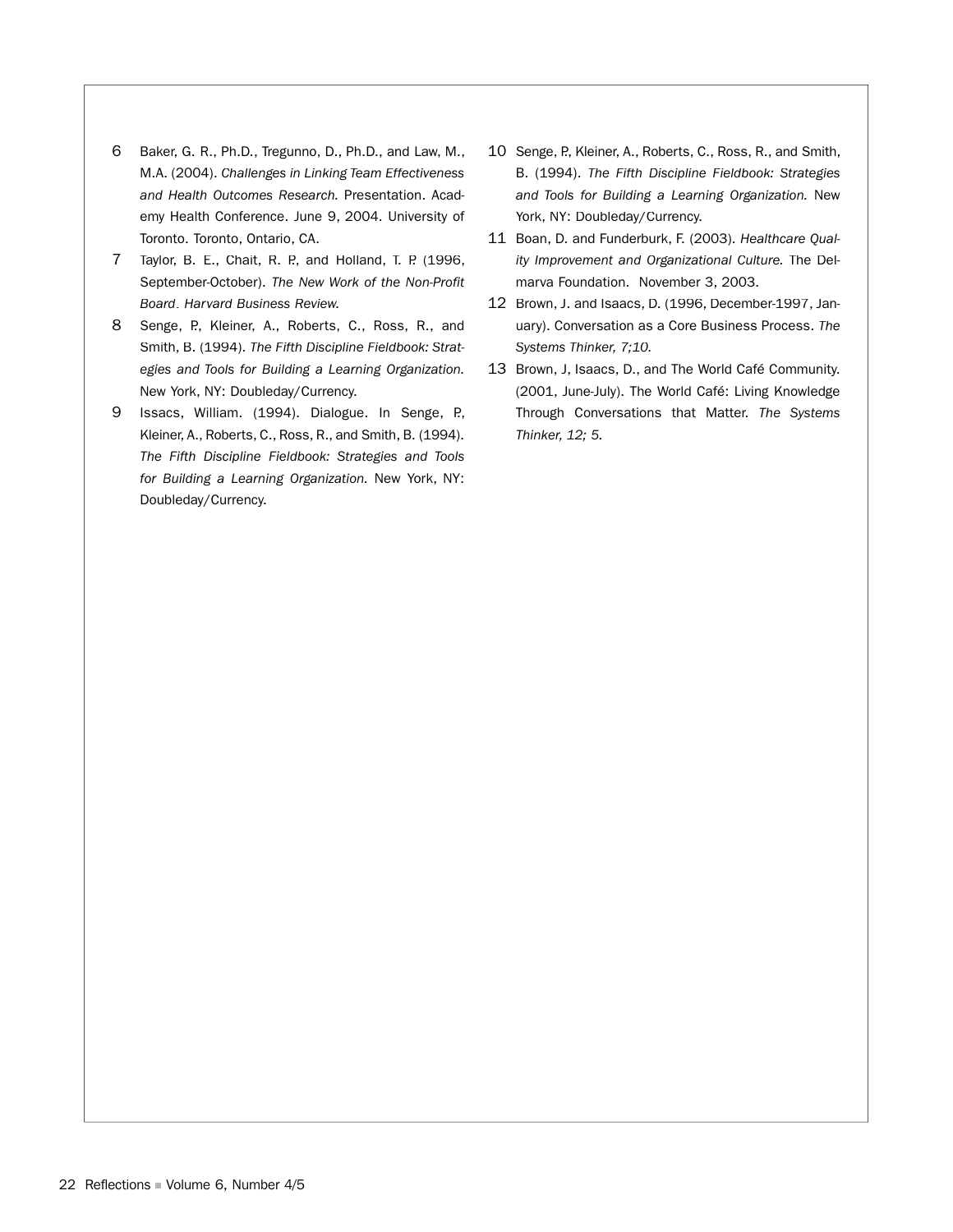# Conversation as a Core Process: Co-Creating Business and Social Value

The World Café: Shaping Our Futures Through Conversations That Matter

By Juanita Brown with David Isaacs and the World Café Community Berrett-Koehler, 2005

*"Managing in the new economy requires not just change programs but a changed mindset…. Conversations are the way workers discover what they know, share it with their colleagues, and in the process create new knowledge for the organization. In the new economy, conversations are the most important form of work.'*

—ALAN WEBBER, "What's So New About the New Economy?" *Harvard Business Review*



Juanita Brown David Issacs

The World Café process is based on a simple premise: conversation matters. Juanita Brown and David Isaacs began using this conversational practice in 1995, after a serendipitous series of events at a meeting they hosted in their home. It has since developed and spread around the world. A mainstay of the learning organization community, World Cafés are also now routinely used in groups that are too large for traditional dialogue formats. Café conversations are designed so that everyone in a given setting can participate in several continuous rounds of small group dialogue while still remaining connected to a larger, single conversation. What emerges from these sessions is often a new sense of shared purpose, knowledge, and opportunities for action.

# Perspectives and Observations

W hen Tom Johnson first walked in the door of our home, I must admit I stereotyped him. I assumed he'd be focused only on the numbers. After all, he was a famous professor of accounting history and had written a seminal book on management accounting, *Relevance Lost*, which had an impact on measurement systems around the world (1991). However, when he actually began to speak as part of the opening circle at the intellectual capital dialogue where



the World Café was born, I was dumbfounded. He was searching, he said, for a new way to think

about performance, measurement, value creation, and results. Tom was concerned that leaders were using his writings on activity-based costing as one more management tool to drive shortterm financial targets rather than to nurture sustainable business and social value.

 Tom challenged the group with the following set of questions: *Is it the financial and performance targets or the relationships among people and their patterns of working and thinking together*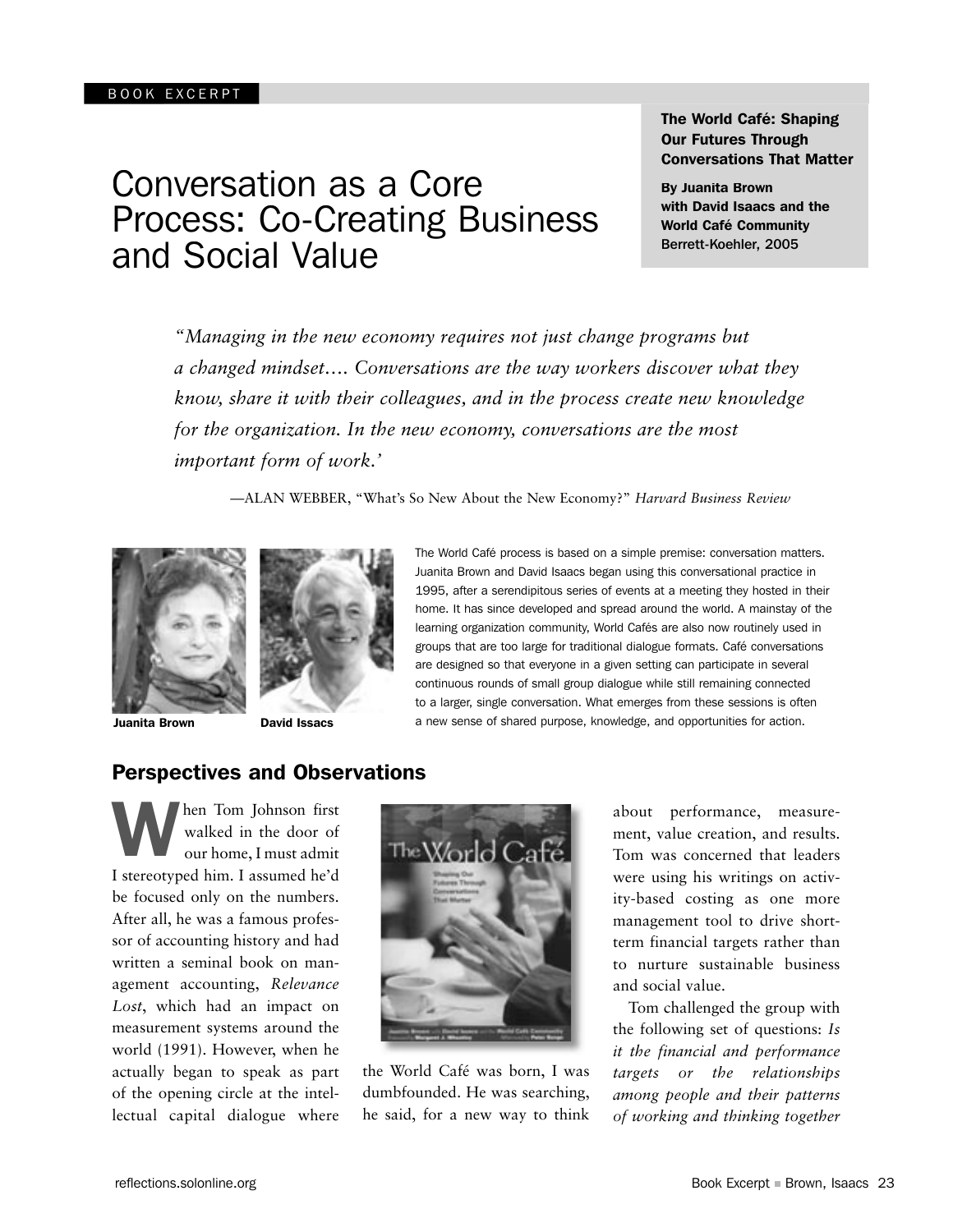# Conversation Matters!

#### Learning Organizations

True learning organizations are a space for generative conversations and concerted action which creates a field of alignment that produces tremendous power to invent new realities in conversation and to bring about these new realities in action.

Fred Kofman and Peter Senge "Communities of Commitment" *Organizational Dynamics*

#### **Politics**

Democracy begins in human conversation. The simplest, least threatening investment any citizen can make in democratic renewal is to begin talking with other people, asking the questions and knowing that theirs answers matter.

William Greider *Who Will Tell the People?*

#### Strategy

Strategizing depends on creating a rich and complex web of conversations that cuts across previously isolated knowledge sets and creates new and unexpected combinations of insight.

Gary Hamel "The Search for Strategy," *Fortune*

#### Information Technology

Technology is putting a sharper, more urgent point on the importance of conversations. Conversations are moving faster, touching more people, and bridging greater distances. These networked conversations are enabling powerful new forms of social organization and knowledge exchange to occur.

Rick Levine and others *The Cluetrain Manifesto*

#### Education

Within communities that foster human growth and development, change seems to be a natural result of constructing meaning and knowledge together – an outgrowth of our conversations about what matters. Leaders need to pose the questions and convene the conversations that invite others to become involved….In social systems such as schools and districts, one good conversation can shift the direction of change forever.

Linda Lambert and others *The Constructivist Leader*

#### The Knowledge Economy

Conversations are the way workers discover what they know, share it with their colleagues, and in the process create new knowledge for the organization. In the new economy, conversations are the most important form of work…so much so that the conversation is the organization.

Alan Weber "What's So New About the New Economy?," *Harvard Business Review*

#### Family Therapy

Our capacity for change lies in "the circle of the unexpressed," in the capacity we have to be "in language" with each other and, in language to develop new themes, new narratives, and new stories. Through this process we co-create and co-develop our systemic realities.

Harlene Anderson and Harold Goolishian "Human Systems as Linguistic Systems," *Family Process*

#### Leadership

Talk is key to the executive's work… the use of language to shape new possibilities, reframe old perspectives, and excite new commitments…the active process of dialogue, and the caring for relationships as the core foundation of any social system.

Suresh Srivastva and David Cooperrider *Appreciative Management and Leadership*

#### Collective Intelligence

Dialogue is the central aspect of co-intelligence. We can only generate higher levels of intelligence among us if we are doing some high quality talking with one another.

Tom Atlee, Co-Intellgence Institute *The Tao of Democracy*

#### Conflict Resolution, Global Affairs

The reality today is that we are all interdependent and have to coexist on this small planet. Therefore, the only sensible and intelligent way of resolving differences and clashes of interests, whether between individuals or nations, is through dialogue.

His Holiness the Fourteenth Dalai Lama "Forum 200" Conference, Prague

#### Executive Development

As the new business landscape continues to emerge, and new forms of organization take shape, our ability to lead will be dependent upon our ability to host and convene quality conversations.

Robert Lengel, Ph.D., Director Center for Professional Excellence University of Texas at San Antonio Executive MBA Program

#### Futures Research

Conversation is the heart of the new inquiry. It is perhaps the core human skill for dealing with the tremendous challenges we face. The culture of conversation is a different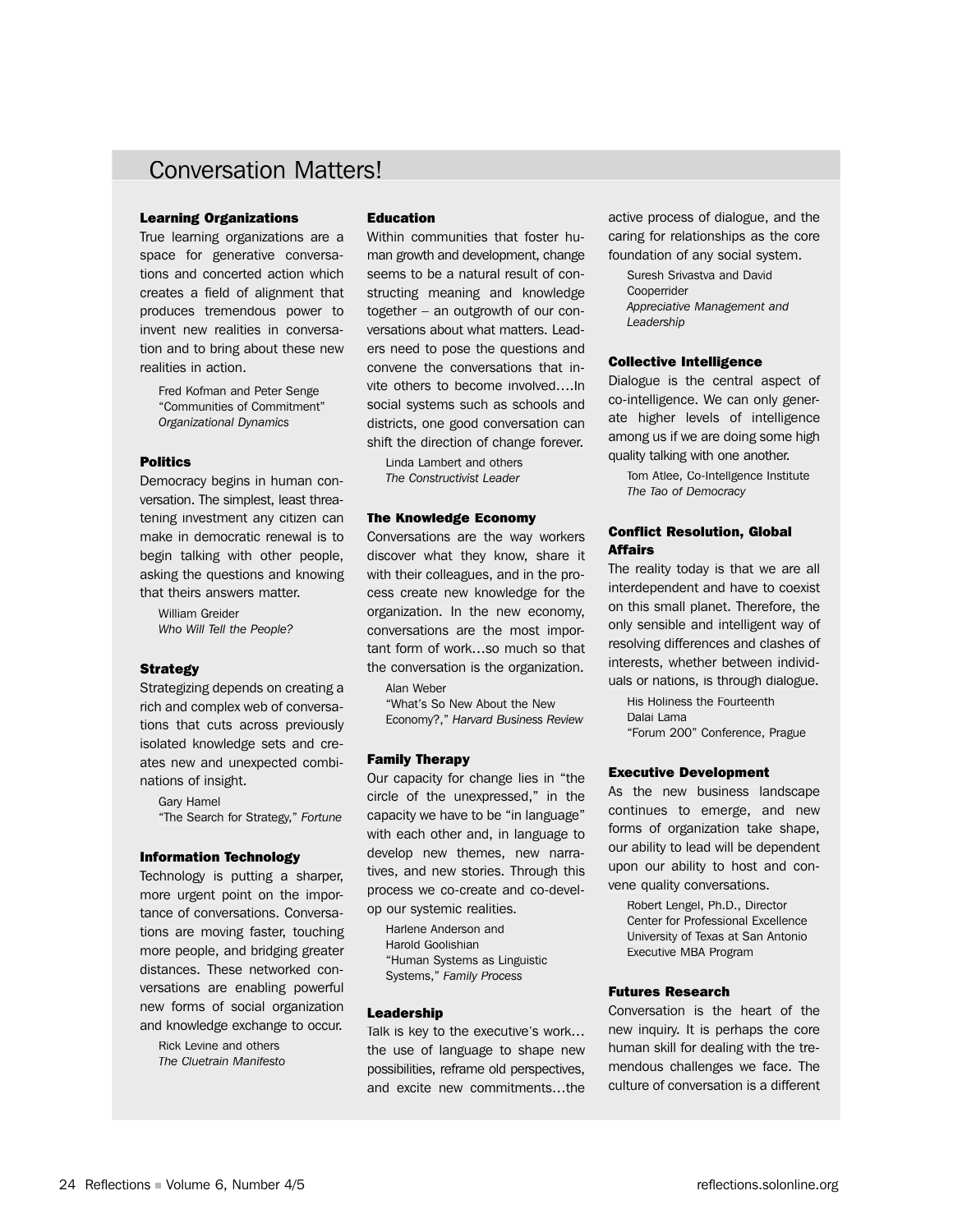culture, one that can make a difference to the future of the world. If we combine conversations that really matter…with the interactive reach of the Internet, we have a powerful force for change from the ground up.

Institute for the Future *In Good Company: Innovation and the Intersection of Technology and Sustainability*

#### Consciousness Studies

I'm suggesting that there is the possibility for a transformation of the nature of consciousness, both individually and collectively, and that whether this can be solved culturally and socially depends on dialogue. That's what we're exploring.

David Bohm *On Dialogue*

#### Evolutionary Biology

Our human existence is one in which we can live whatever world we bring about in our conversations, even it if is a world that finally destroys us as the kind of being that we are. Indeed, this has been our history since our origins as languaging beings – namely, a history or creation of new domains of existence as different networks of conversation.

Humberto Maturana and Gerda Verden-Zöller *The Origin of Humanness in the Biology of Love*

*that produce the outcomes we value? If organizations are living systems, then what core processes can an organization utilize that mirror nature's patterns? Where do you as a leader place intention and attention in a living system?* These powerful questions struck a chord with the other participants at that initial World Café and have continued to resonate in our thinking and research into the role of conversation as a core process.

#### *On Means and Ends*

With his colleague Anders Bröms of Sweden, Tom later wrote another seminal book, *Profit Beyond Measure*, focused on these questions (2000). Based on extensive research, it encouraged leaders to shift their attention from a focus on management exclusively by results (MBR) toward "management by means" (MBM) – the relationships and processes that shape the organization's capacity to learn, adapt to changing circumstances, and create the knowledge necessary for its long-term performance. Tom and Anders point out that because we've separated the ends (financial targets and performance objectives) from the means (the processes and practices used to create them), ends have come to seem more concrete, more "real," and therefore, more valuable than means. In contrast, Tom and Anders show how means and ends co-evolve simultaneously. "The task of managers," they argue, "is to stop treating results as a target one reaches by aiming

better. Instead, results are an outcome that emerges spontaneously from mastering practices that harmonize with the patterns inherent in the system itself. In other words, manage the means, not the results. *Means are ends in the making*" (2000, p. 50, italics mine).

Tom Johnson's work has greatly informed our thinking about the role of conversation as a core process, a fundamental "means" by which relationships are built, knowledge is shared, and value is created. As we explored this thinking with Tom and his wife, prominent educator Elaine Johnson, we began to see how the World Café can help make this natural process more tangible and real, and therefore more actionable. In Elaine's words, "What we're saying is that conversation is the essential, fundamental, and indispensable means. But *how* these conversations are viewed and structured will lead to different outcomes." Tom adds, "If conversation is seen as a core means for creating organizational performance, then how leadership works with conversation will be a key factor in determining how well the organization does. If people say 'Conversation means shut up and don't speak until you're spoken to, or don't talk until the boss authorizes you to,' that will lead to one set of results, and if the conversations occur more along the lines of the World Café principles, that will lead to a different set of results."

We've developed a simple picture to depict one way of visualizing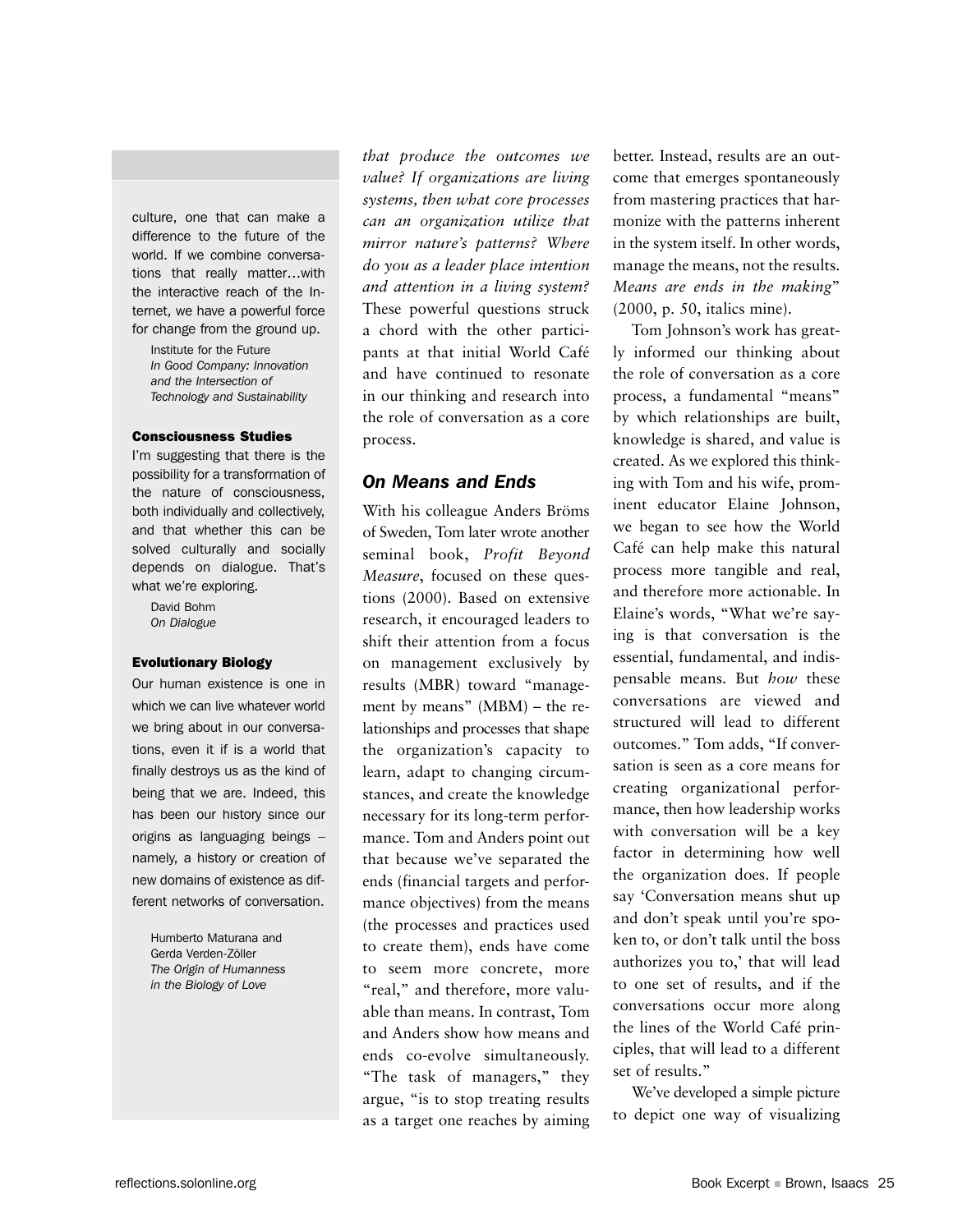

this core process of value creation at work.

As our living tree, A Core Process for Value Creation, illustrates, questions that matter stimulate learning conversations. These conversations, in turn, strengthen the networks of relationships and communities of practice through which an organization creates the fruits of its labors. The main challenge is that this core process is generally invisible, unfocused, and rarely used intentionally by leaders as a means to create sustainable business and social value.

# *Start Talking and Get to Work*

For most leaders, accepting the centrality of human conversation as a key organizational means for

achieving desired results entails a profound shift of mind – from seeing conversation as a peripheral activity to seeing conversation as one of the organization's most valued assets. Experiencing a World Café conversation makes it easier to visualize your whole organization or community as a dynamic, naturally occurring "Café," so you can work more intentionally with the often invisible conversational and social networks underlying organizational performance.

Stop for a moment. Pause, as Peter Senge of MIT and I have in Café gatherings with key executives, to consider the practical implications of the following question: *If critical organizational knowledge really does get created through networks of conversation and*  *personal relationships, what does that mean in practical terms for strategy evolution, for training and development, for technology infrastructures, for the physical design of workplaces and spaces, and for your own action choices as an organizational member or leader?*

I'll never forget the booming voice of a six-foot-four Texan, the head of global operations for a major multinational auto manufacturer who was responsible for more than fifty thousand employees. As he contemplated the implications of this shift in point of view, his voice rang out, "Damn! Do you know what I've gone and done?" All eyes turned in his direction. I held my breath. "I've just gone and reorganized my entire global operation. I've broken up the learning communities and ongoing conversations that have gotten built up over the years. It's going to take us a *long time* to recover from this!" His heartfelt comment stimulated a lively conversation about what leaders could do to work more effectively with conversation as a core process in their own organizations.

# *The Relationship Between Talk and Action*

One of the most important shifts required in this new way of viewing conversation is to re-evaluate our traditional view that talk and action are separate activities. We had a fascinating conversation with Café hosts in Denmark that explored this question. One par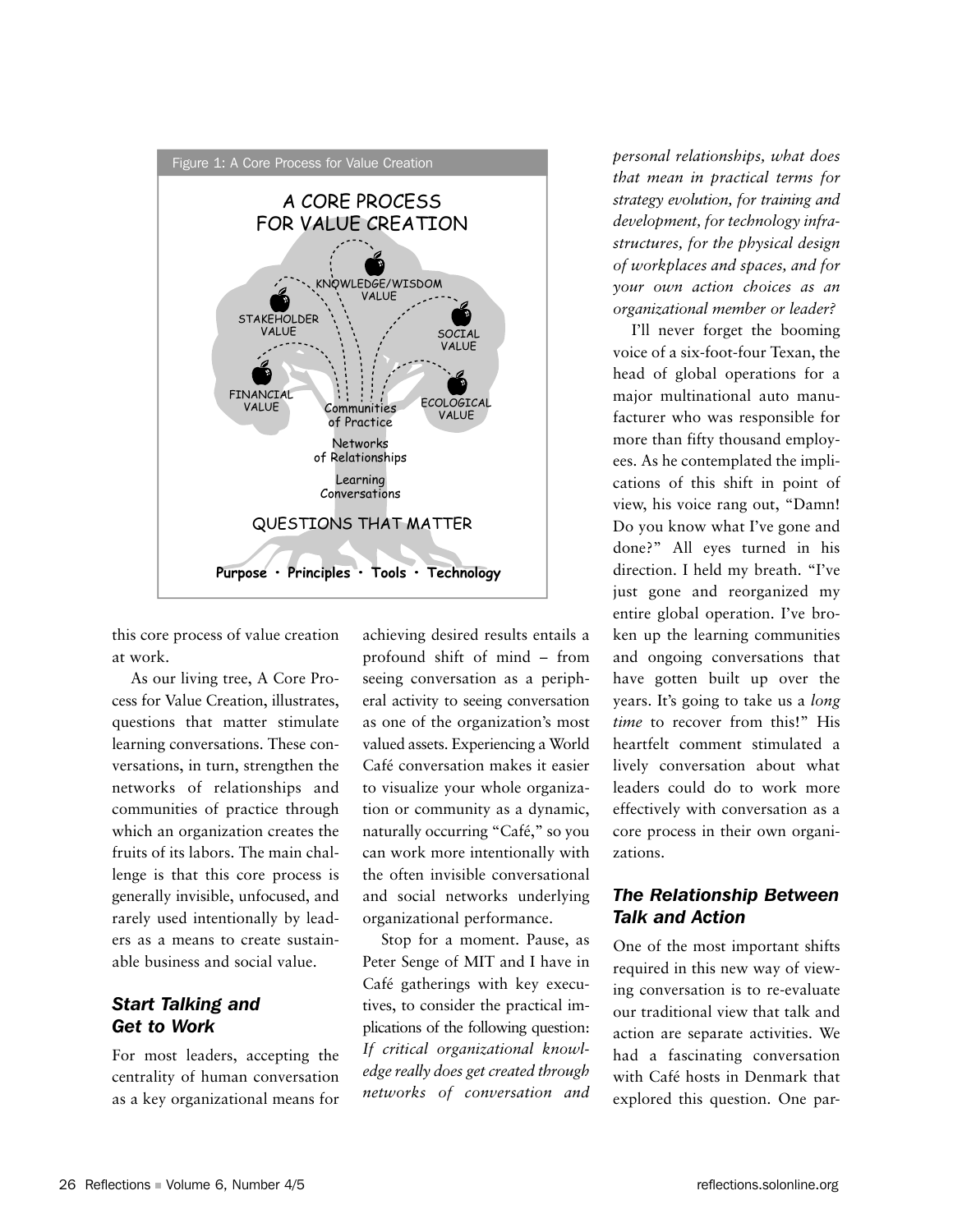ticipant suggested that we consider revising our traditional views of talk and action, seeing them as a single integrated whole rather than as separate activities. *What if, when conversations are highly energized and relevant, you are already* in *the action phase? What if it's* not *talking and discovery followed by action planning and implementation in the linear way we in the West think about it?*

As he suggested, perhaps the whole process is part of a single action cycle – reflection/insight/harvesting/action planning/implementation/feedback – in which conversation is a lively core process every step of the way. We're discovering that when people care about the questions they are working on and when their conversations are truly alive, participants naturally want to organize themselves to do whatever has to be done, discovering who cares about what and who will take accountability for next steps. Perhaps my eightyfour-year-old mom said it best when she shared a fundamental insight from her lifetime of organizational work. "You see," she mused, "conversation *is* action. You can think things and you can feel things but it doesn't become 'real' until you express it. Then it begins to germinate. Other people hear it, other people begin to feel



it, you share ideas together – and if it's important enough, relevant action becomes just a natural thing that happens."

The World Café is designed primarily to generate collective knowledge-sharing, webs of personal relationships, and new possibilities for action. A Café dialogue sets the stage for more traditional forms of action planning, which often occur during the same session but at a later point in time. Yvon Bastien, of Sanofi Synthelabo, Canada, raises an important question for leaders who are reconceiving the dichotomy between talk and action and are harnessing conversation as a core process: "How can we invent conversational processes for on-going action planning and implementation that generate the same energy and spirit as the World Café generates for strategic thinking and collective insight?" This is a question that those who believe we need to "*start* talking and get to work" can profitably explore as we consider how to develop innovative conversational processes that are alive throughout the whole action cycle – from initial exploration through implementation.

# *Doorways to Dialogue: Entering a Common Courtyard*

The World Café is not the only doorway to the type of dialogue that enables us to tap into the power of conversation as a core process for generating innovative possibilities and bringing forth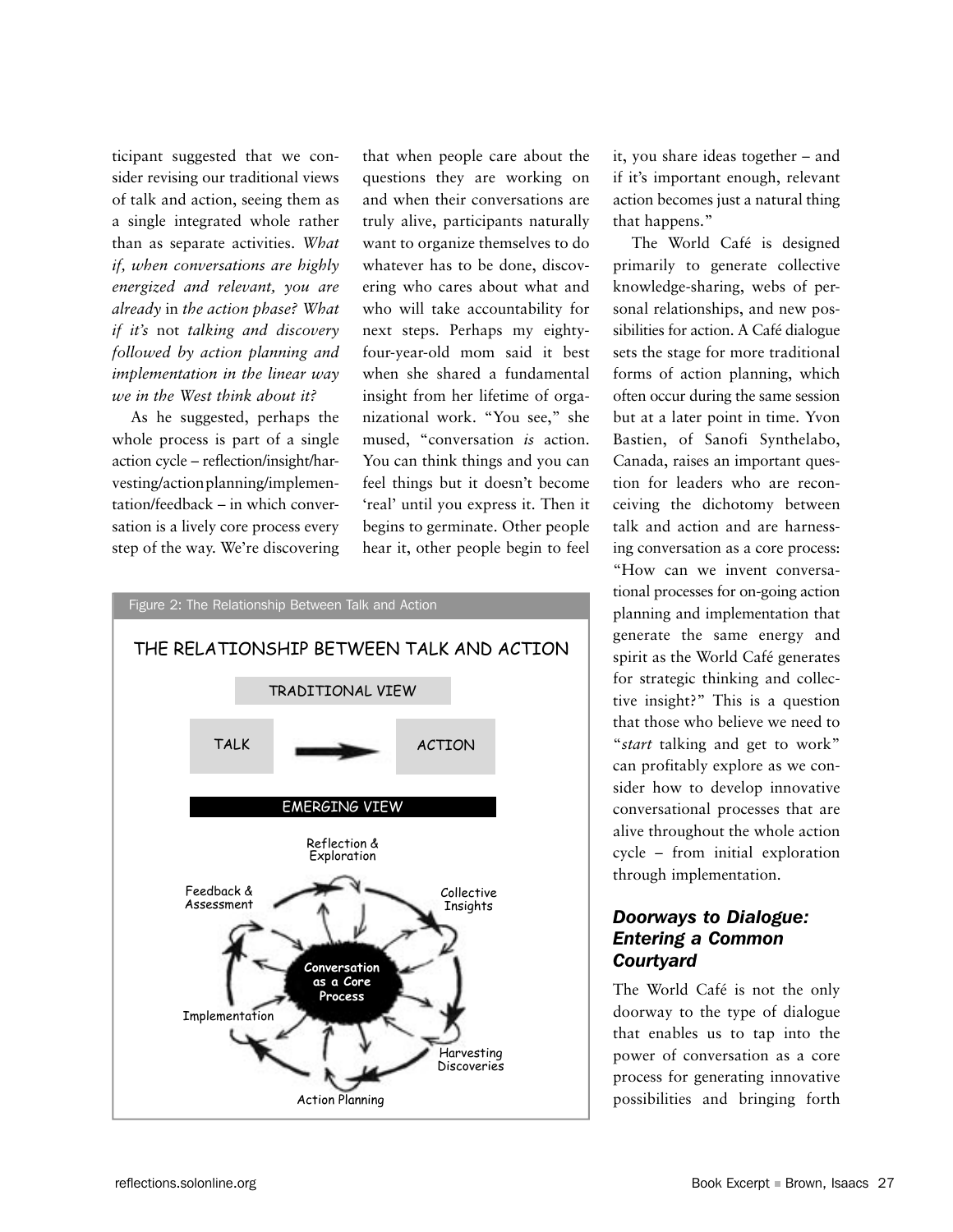new futures. The image I hold of this rich territory comes from my experience as a teenager living with my adopted grandmother in a colonial town in Chiapas, Mexico. When you entered the home through the large carved wooden door, the first thing you saw was a large central courtyard with vivid bougainvillea, lush flowers, and verdant trees in big clay pots with a large fountain in the center. You could enter the central courtyard by going through any of the multiple arched entryways that surrounded this open, flower-filled space in the middle of the house.

For me, entering the space of authentic dialogue is like entering this central courtyard in the spacious home of our common humanity. The World Café is only one valuable doorway into this central courtyard of collective possibility. Strategic dialogues, indigenous councils, salons, wisdom circles, citizens' deliberative councils, women's circles, study circle, Bohmian dialogue groups, Appreciative Inquiry, Open Space, Future Search, public deliberation models, and other conversational modalities from many cultures and historical periods have contributed to and draw on this lifeaffirming experience. Information on many of theses is listed in "Resources and Connections," which you'll find at the back of this book. I encourage you to seek out a variety of dialogue approaches. Find the doorways to dialogue that best connect to your personal life experiences, your needs, and your own unique path of contribution. Then use your creativity and imagination to become a conversation host in your own life and work.

For the rest of our time together, we'll be focusing on the theory and practice behind the World Café. The seven World Café design principles, which we introduce on the following page and explore in the chapters that follow, provide one easy-to-use approach to engaging the power of conversations that matter, whether or not you ever decide to host a formal World Café event.

# *Cultivating Conversation as a Core Process*

The following set of seven integrated World Café design principles has been developed over the years as a means of intentionally harnessing the power of conversation for business and social value. Here's a quick overview of each principle:

*Set the context:* Clarify the purpose and broad parameters within which the dialogue will unfold.

*Create hospitable space:* Ensure the welcoming environment and psychological safety that nurtures personal comfort and mutual respect.

*Explore questions that matter:* Focus collective attention on powerful questions that attract collaborative engagement.

*Encourage everyone's contribution:* Enliven the relationship between the "me" and the "we"

by inviting full participation and mutual giving.

*Cross-pollinate and connect diverse perspectives:* Use the livingsystem dynamics of emergence through intentionally increasing the diversity and density of connections among perspectives while retaining a common focus on core questions.

*Listen together for patterns, insights, and deeper questions:* Focus shared attention in ways that nurture coherence of thought without losing individual contributions.

*Harvest and share collective discoveries:* Make collective knowledge and insight visible and actionable.

 These simple principles, *when used in combination*, provide useful guidance for anyone seeking creative ways to foster authentic dialogue in which the goal is thinking together and creating actionable knowledge.

*The World Café is designed primarily to generate collective knowledge-sharing, webs of personal relationships, and new possibilities for action.*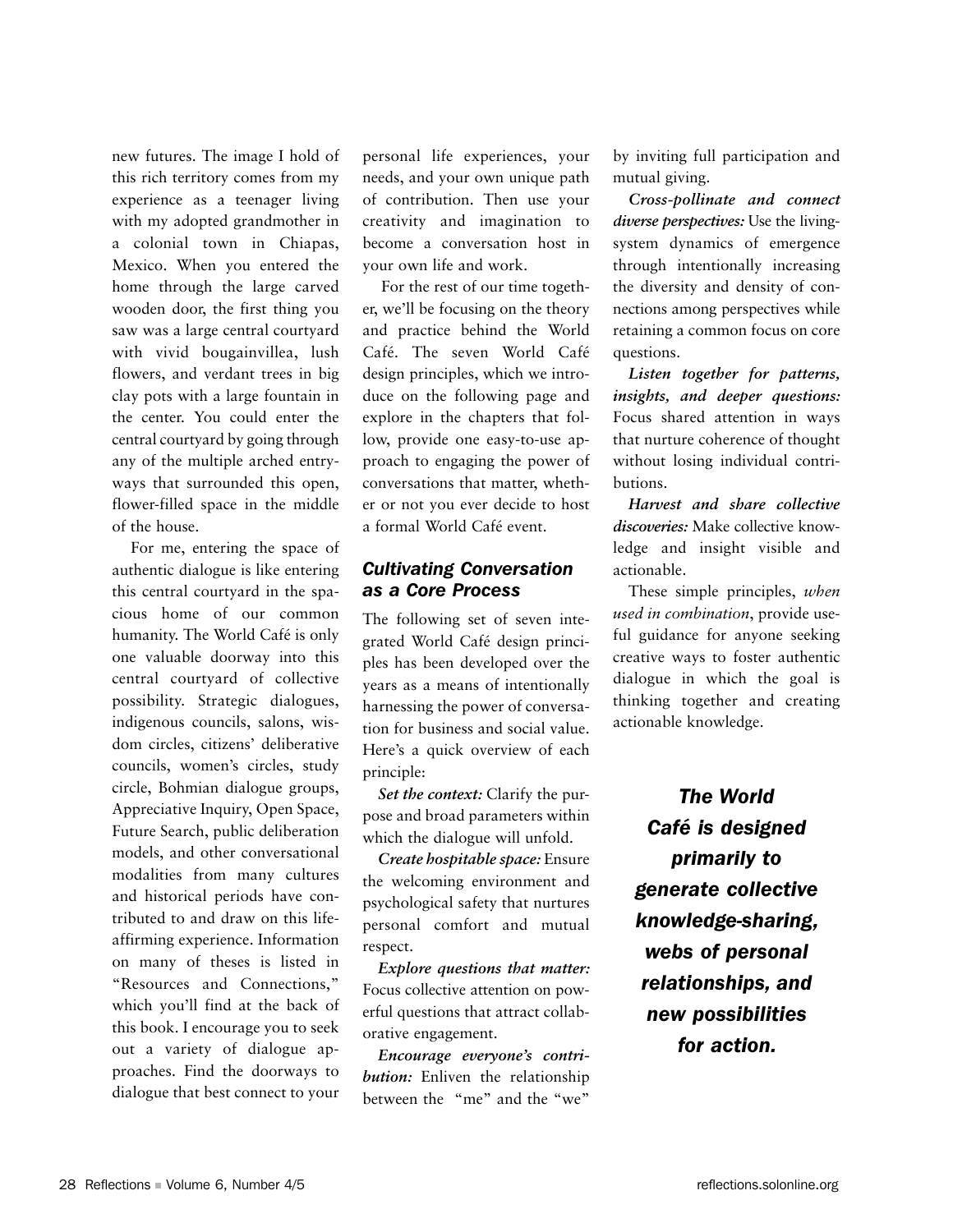# Stories from the World Cafe

*The following two stories offer real-life examples of how leaders in very different settings are using the World Café to create business and social value through fostering conversations that matter.*

#### Story 1

Creating a Culture of Dialogue: Museum of Science and Industry, Tampa Bay

*As Told By Wit Ostrenko and Fred Steier*

Wit Ostrenko is the president of the Museum of Science and Industry (MOSI) of Tampa Bay, Florida. Fred Steier, Ph.D., is professor of communication at the University of South Florida and a research fellow at MOSI's Center for Learning. MOSI is a major regional science center that receives eight hundred thousand visitors per year. This is the story of how the museum has been using World Cave conversations and conversational leadership a cornerstones in its efforts to redefine the relationship between the institution and its internal and external communities.

W e've designed MOSI to be a center for learning conversations. We don't want it to be a one-way, don't-touch-anything science center, so we've struggled with what hands-on learning really means, both for our visitors and for ourselves. How do we learn together as families and as communities? For us, our best learning has been embedded in conversations – with the board, staff, the larger community, and other science museums and associations.

The very nature of the museum is like a World Café, and each of our exhibits is like a Café table.

Most people visit the exhibits in small groups, so there's already informal conversation and collective discovery happening right there on the spot. Then, as people go from one exhibit to another, talking to others they don't even know, they become part of a lively web of conversations and share ideas, just like in an actual World Café event. And because we have many seniors as well as children visiting the museum, the conversations become intergenerational – they naturally cross-pollinate ideas by learning with and from each other.

But our use of the World Café is not only metaphorical. We use the Café process to engage with many of our key issues. We find the Café approach so useful with our internal staff, our professional community, and the public that the Café principles have become an integral part of our thinking about who we are as a community institution.

The first Café we held was at a board retreat. People came with the expectation that it would be another boring board meeting. But at the end, several people said, almost apologetically, that *this was the first time they'd really talked with each other*. The World Café built relationships – not only between individual board members but also between the museum and the board as representatives of the community we serve.

So often boards are given the

assignment simply to raise money. Bu the best fundraising comes from talking together and understanding the reason for doing it. For example, it came out during our Board Café that there were no

# *As a result of ideas generated in that Board Café, we're halfway to raising a milliondollar endowment*

scholarships available to enable the community's blue collar families to visit our museum. They're not poor, but spending \$14.95 for adults and another \$10.00 for kids is really cost-prohibitive, so they're not coming as often as we would like. It became a fundraising priority to help blue collar and other low-income families. As a result of ideas generated in that Board Café, we're halfway to raising a million-dollar endowment to provide full access to our museum to anyone who doesn't have the ability to pay.

We use our Café conversations to generate what we call "actionable knowledge." For us, this means that we intend for whatever emerges from a Café to be something that can be put into practice. For example, in the middle of 2003 we realized we weren't going to make our budget. We couldn't afford the staff we had, and we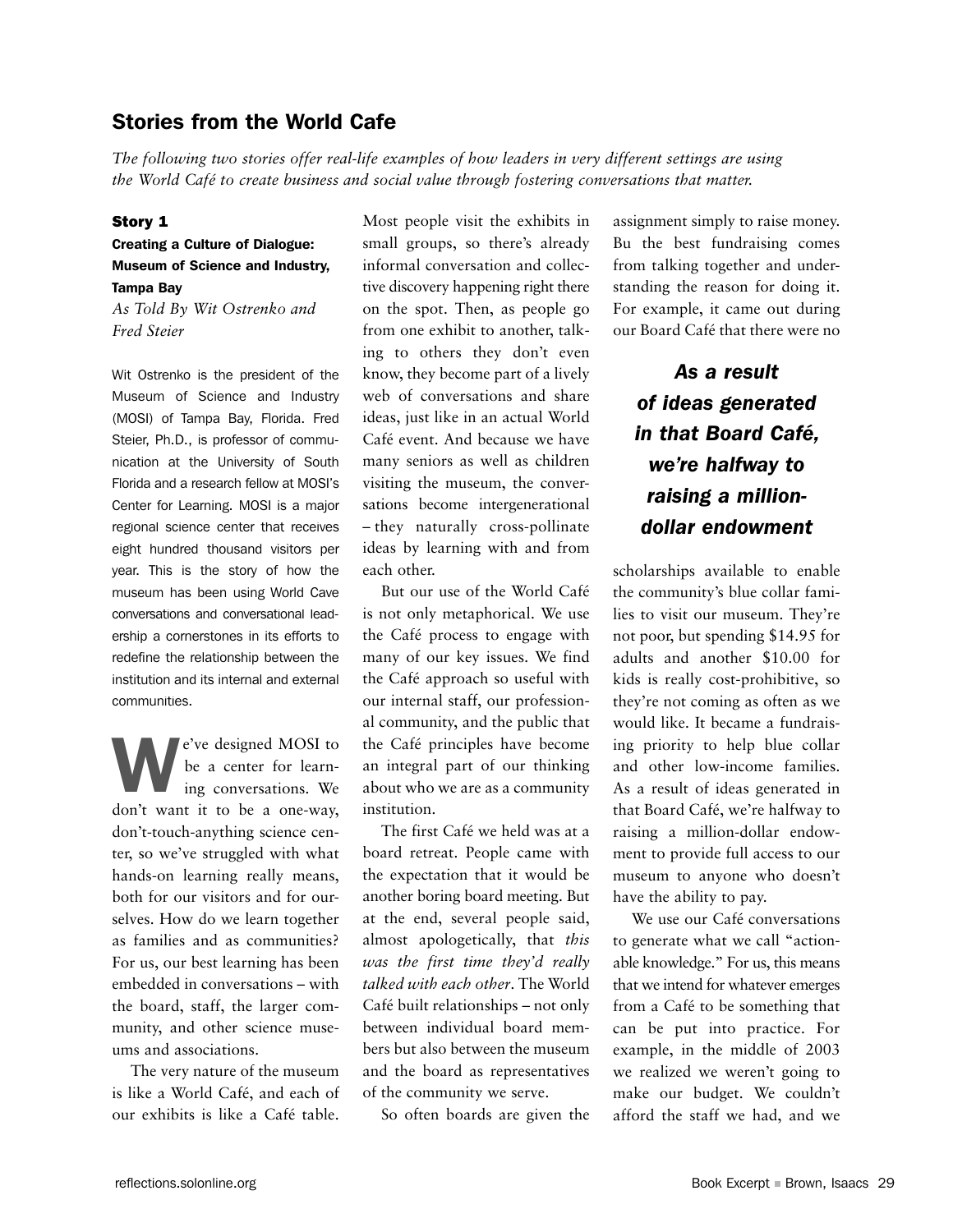were going to have to make several cuts. So, we brought a group of about thirty staff people together and held a World Café to figure out what to do.

The objective of the Café was to generate new revenue-producing programs, with the goal of raising \$175,000. We had no preconceived ideas of how to do this. During the Café, we came up with roughly \$188,000 worth of new net revenue ideas. One of the wilder ideas was a Yu-Gi-Oh tournament. Nobody had ever heard of Yu-Gi-Oh except for a couple of the parents on our staff who knew how popular the game is because their kids watch it on television. They were the ones who encouraged the rest of the group to say yes to it. We put the stamp of approval on it, along with the other key ideas, right then and there. Do you know what? By putting our key ideas into practice, we ended fiscal year 2003 in the black by \$267,000!

So where is the leadership in that kind of situation? The leaders at that Café weren't those with formal management titles, but rather anyone with great ideas for how to produce the most net revenue in a manner that is consistent with our mission and values. There were some real heroes that day! The Café conversations allowed people to contribute whom others don't normally see because they work nights and weekends or lead trips. All of a sudden one of these "invisible" people would put forth a great idea that everyone rallied around. It was very gratifying, and has helped build the feeling of MOSI

as a collaborative community that includes our board and staff.

It's starting to become a habit with us to recognize when there is an issue that we need to work through together in a more dialogic manner. We've also noticed that our people get better and better results as they get more experience in using the Café process. We've discovered that we can learn to be better Café contributors. As we get more practice, we generate more actionable knowledge and collective wisdom. For example, our Cafes are helping us generate creative program ideas that we anticipate will bring us \$750,000 in net income this fiscal year. That's unheard of for a public institution in an uncertain economy.

The Café is also enabling us to explore the relationship between play and learning that is at the core of MOSI's mission. That kind of creativity and playing with ideas is now happening in other settings, so even when we are not in a Café setting, people still behave in "Café fashion." For example, in a particularly innovative use of the World Café, we've held a number of Café conversations to engage visitors or potential visitors – including senior citizens, members of our minority communities, and children – in codesigning exhibit experiences. This use of the World Care really builds community, and the groups that help in the design process have a greater sense of ownership – the exhibits are truly "theirs." Thus, instead of MOSI being a kind of dictator of community values around science, it is becoming

more of a partner with community members in discovering the collective knowledge and in-terests in science that people didn't even realize counted as knowledge.

We're now reaching out to the associations we belong to beyond our local area. For example, Wit hosted a large four-hundred-person Café with members of the Giant Screen Theater Association, and another with the international board of the Association of Science and Technology Centers. In both cases, World Café conversations helped us identify and prioritize key issues and what actionable steps we're going to take to address those issues. Café conversations are like a positive virus spreading out way beyond where we began!

# Story 2 It's Win-Win All the Way: Sanofi-Synthelabo *As Told By Yvon Bastien*

Yvon Bastien has served as the president and general manager of Sanofi-Synthelabo, Canada, a Paris-based global pharmaceutical company focused on the research, discovery, and development of innovative medicines to treat many diseases. Sanofi-Synthelabo affiliates operate in over one hundred countries worldwide. This is the story of how Café conversations have helped Sanofi-Synthelabo, Canada, create sustainable business value.

was looking for a way to engage all of our people in thinking about the future of was looking for a way to<br>engage all of our people in<br>thinking about the future of<br>our business. I'd tried several different approaches, but they just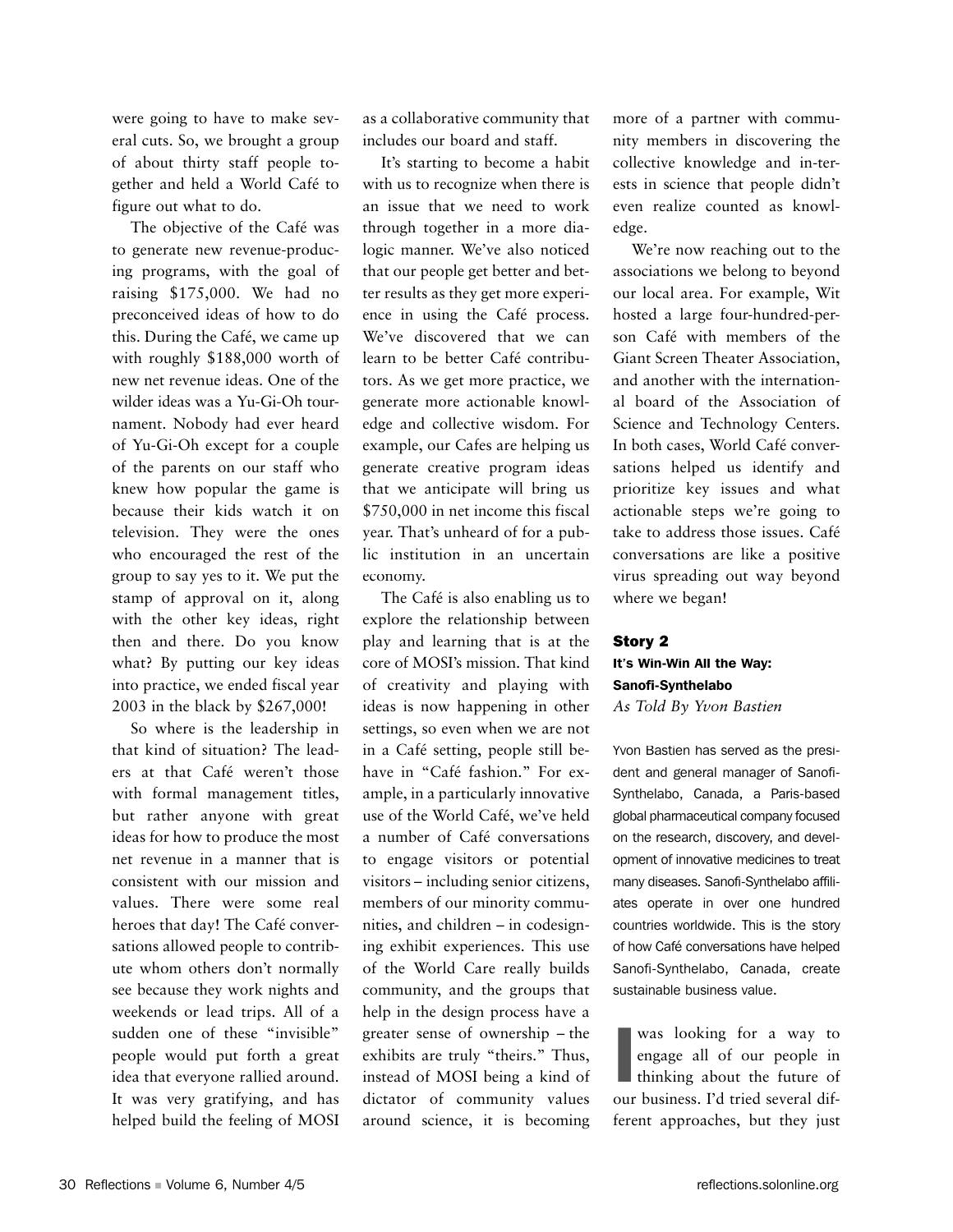weren't bringing out our people's best thinking. I was searching for something that connected the heart, the mind, and the bottom line. It seemed to me that Café conversations combined those three elements, and I decided to experiment with them.

We were in the midst of planning a celebration of our first \$100 million in sales, a big achievement! I asked David Isaacs to come to Toronto to host a Café conversation with our sixteen-person design team in order to plan for our January strategy event. We wanted to create both a celebration of our success and a strategic conversation about the future of our business with all of our Canadian employees. At the end of the Design Team Café, David asked the group, "Well, what do you think?" And they replied, "Oh, it's great. Café conversations are powerful for a small group of 10 or 20, but they will never work with 250 people." David assured them that a Café dialogue could work even better with a lot of people, so we decided to try it, although there were some who were still skeptical.

As it turned out, the January Strategy Café Conversation and Celebration was extremely successful in generating key ideas for moving the business ahead. Something about the World Café approach helped people drill through the formal layers of their professional titles and bring more of their whole person to the conversation. I could see it in people's eyes and body language at the small tables. Afterwards, many people were excited by what had occurred at the January Café, and they began to go out and host Café conversations themselves on all kinds of business questions. We counted seventeen Café dialogues in the months following that first experience! It was a bit clumsy at first, since we were learning as we went – it was a real challenge to craft the questions, use reflection in a more disciplined way, and give space for real dialogue. But several of us sensed that we were on to something, and I used my "executive privilege" as the president to encourage it to continue.

Then I decided to push the envelope a little bit further and ask, "What if we were to do our long-range plan using Café conversations?" David was instrumental at that point in encouraging us to explore this possibility. We invited twenty or thirty people – the whole senior team, as well as younger leaders who had not been asked to contribute in this way before – and convened a number of Café conversations focused on the long-range plan. We took our time, but we did it. And it was a success! Our Café work generated innovative but realistic action ideas for the strategic plan, as well as the collective commitment to make them happen.

Next I said, "We did a threeyear plan using Café conversations – what if we used it for next year's budget?" At that point, some people thought I was taking this Café idea too far! But others, including the director of finance, said, "Well, let's try it." And so we based the following year's budget on the selection of priority action ideas from our Café conversations, which we then grounded in our projected return on in-vestment and return on effort. To our surprise, we discovered that the Café conversation process was quite well-suited to this purpose. You see, in a way, the structure of the World Café obliges you to create a clean slate – a zero-based mentality – that's not encumbered by preconceived ideas. You can then select the ideas that have the most promise and link them to the hard-nosed accounting requirements.

To me, it was critical that our Café conversations be directly focused on business needs and results. But the business is linked to the other worlds we live in – not just the organization but also our families and our communities. I saw our Café conversations as the glue that could hold these

> *We wanted to create both a celebration of our success and a strategic conversation about the future of our business.*

aspects together. So we began to experiment with Café Conversations in areas where we had important stakeholder relationships. For example, our VP of sales and marketing hosted Café conversations with our business partners. And we did another long-range plan using Café dialogues where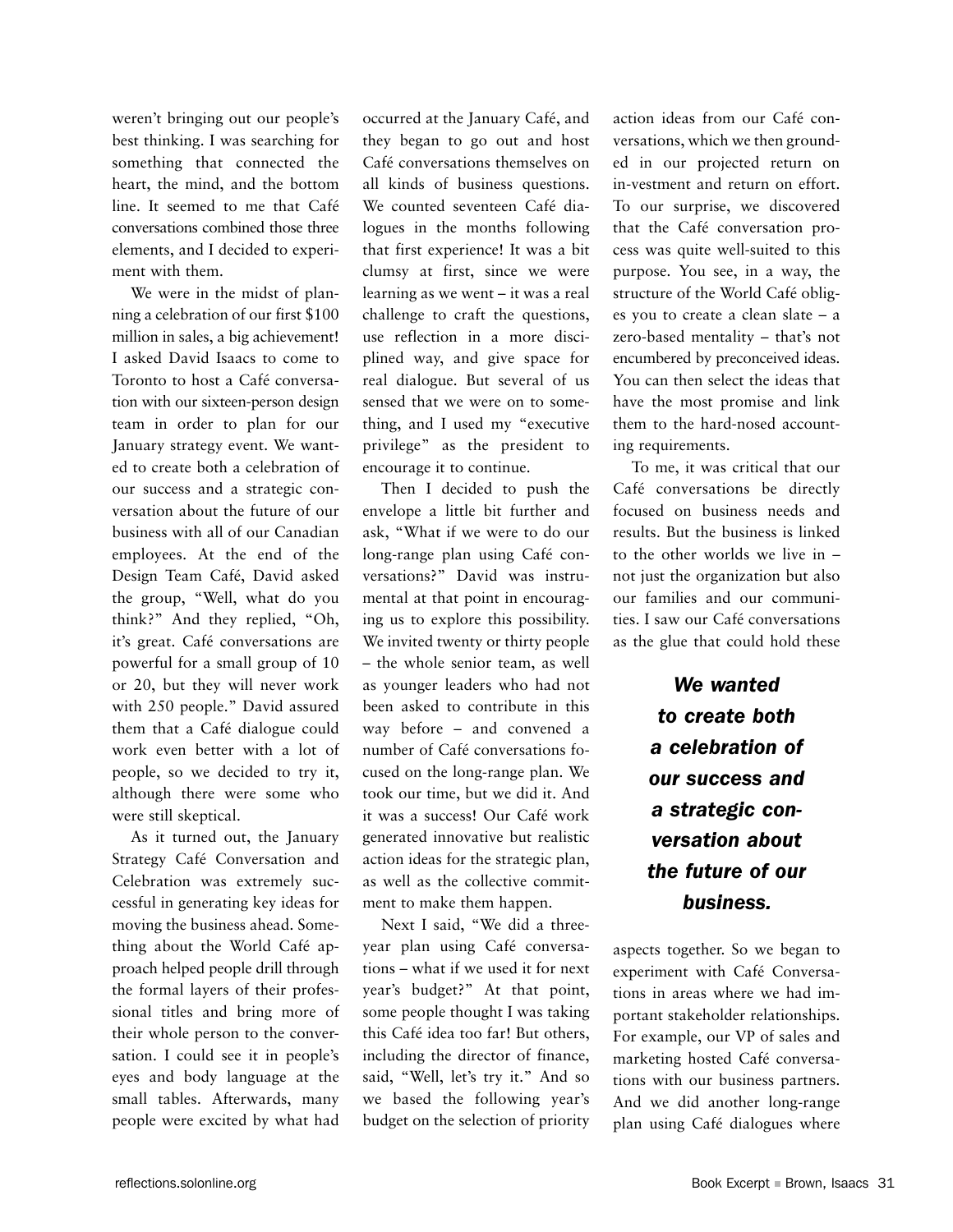we pushed the envelope even further by inviting other external stakeholders – physicians, pharmacists, representatives from the Stroke Recovery Association, and even patients.

These Café conversations have helped us recognize that we don't work for ourselves alone. A special moment occurred during the whole-group conversation at the end of one of our Strategy Cafes when a person from the Stroke Recovery Association said, "You have a great product that prevents strokes. Why can't a part of your larger mission be to stand for *no more strokes* in all of Canada?" The room just lit up. It was like a volcano. All of a sudden, there was a feeling of "Oh, yes, that's it!" Now we're seeing patients, physicians, and hospitals as directly linked to our contribution to society. So, beginning to engage corporate social responsibility in a more focused way is an important outcome from this work.

For the last several years, we've been in hypergrowth mode, with double-digit increases. We're consistently surpassing the expectations of the corporation. I can't say if that is the direct result of our Café conversations or the result of other things we've also been doing, many of which have come from our Café work. But here's what I can say: the World Café has been very essential, very unique, because it's the only process I've found that consistently connects intellect and emotion to a business frame of reference. That's a key strategic business advantage.

For a businessperson, the numbers are the measure of success. If we don't have the numbers, that's the end of the conversations. But if we don't have the conversations, that's the end of the num-

*But here's what I can say: the World Café has been very essential, very unique, because it's the only process I've found that consistently connects intellect and emotion to a business frame of reference.* 

bers. It's a paradox. The numbers are only the outcome of actions that you've taken upstream, where the pulse of the organization lives. You need to look at how alive the organization is, how people interact and talk with each other – their relationships. That is a key part of the value-producing capacity of the organization. It's very difficult for people to measure that, since the only tool they have to measure is the numbers.

But there are other indicators. I know we're succeeding when I see people more engaged in our business decisions, taking risks, getting the issues on the table, not being afraid to speak and to take action. For example, if you look at the first Café conversation versus the tenth one, you can see a huge evolution in confidence-a knowledge that whatever the issue is, we're going to solve it.

Of course, there are always challenges. I think there's great value in the kind of thinking and knowledge that Café conversations generate. But at the same time, we need better ways to move between the discovery part of a Café conversation and the action-planning part. We need to make sure when moving into the implementation phase that we as leaders don't go back to our old control mode of doing things.

For me, Café conversations are an act of respect for our people and their capacity to contribute. A Café dialogue is like the onramp to a freeway – you enter into the flow of the traffic by contributing to the conversation and suddenly you're on the highway of the natural evolution of the business. Deep down, I believe that Café conversations are a carrier of life. I like to see people coming to life – and me coming to life at the same time – all around our business. It serves the individual, it serves the community, and it serves the shareholders. It's win-win all the way.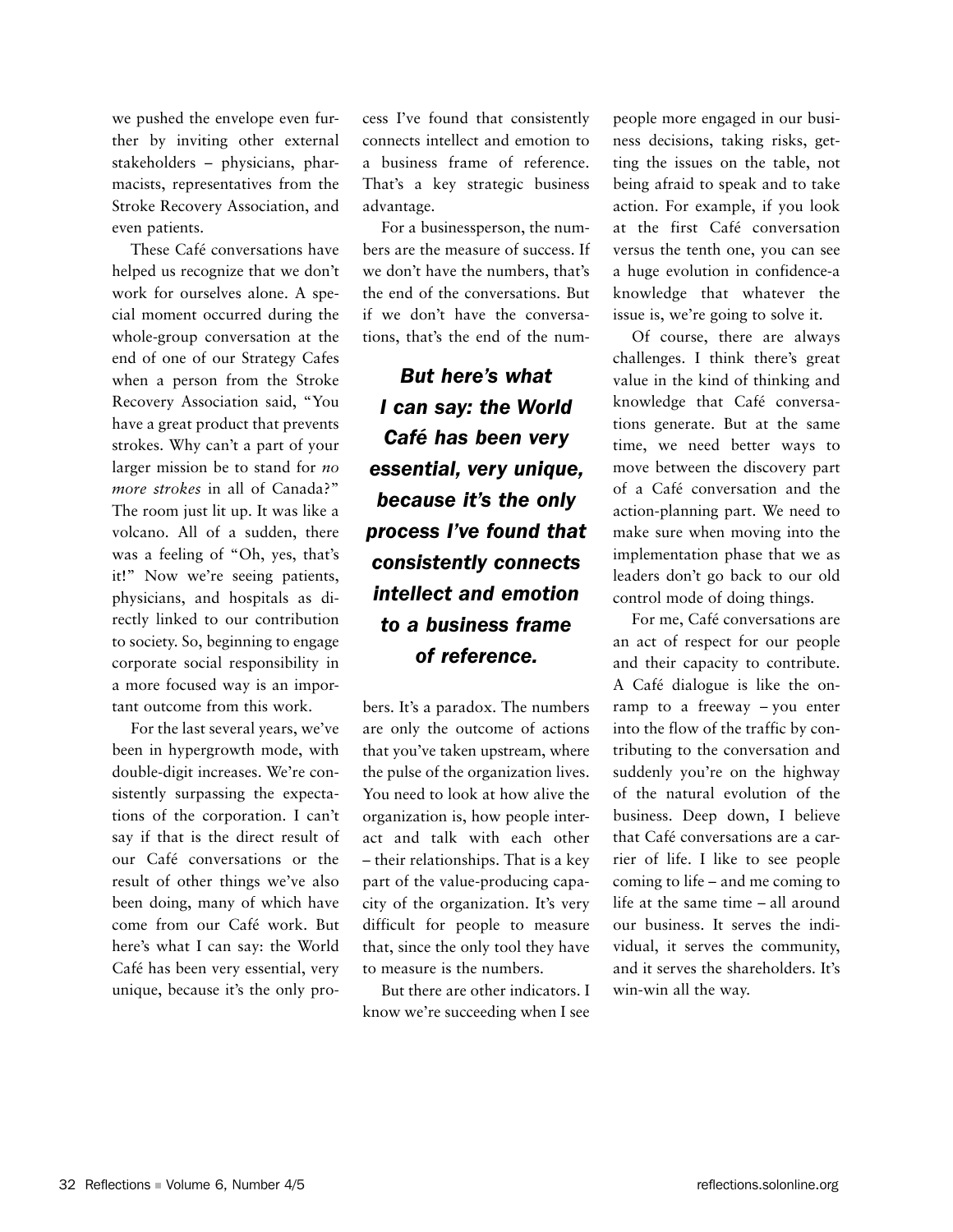# Questions for Reflection

hink about the conversations taking place in your organization or community. To what extent do members actively consider and work with conversation as a core process for creating business or social value? T

If you began to consider con-

versation a fundamental means for co-creating value in your organization, what specific implications would it have for how you do your own work?

What are some practical ways you can imagine to raise people's awareness, in your family, your

organization, or your community, about the power of conversation as a key means for creating valued outcomes – whether those be tangible outcomes, like new ideas, or intangible ones, like trust, respect, and a feeling of inclusion?

#### **ABOUT THE AUTHORS**

Juanita Brown, with her partner, David Isaacs, is a co-originator of the World Café. She collaborates as a thinking partner and design adviser with senior leaders, creating and hosting innovative forums for strategic dialogue on critical organizational and societal issues. A long-time SoL member, Juanita has also served as a Research Affiliate with the Institute for the Future and is a Fellow of the World Business Academy. David Isaacs is the president of Clearing Communications, an organizational and communications strategy company working with senior executives in the United States and abroad.

*inquiry@theworldcafe.com*

Reprinted with permission of the authors.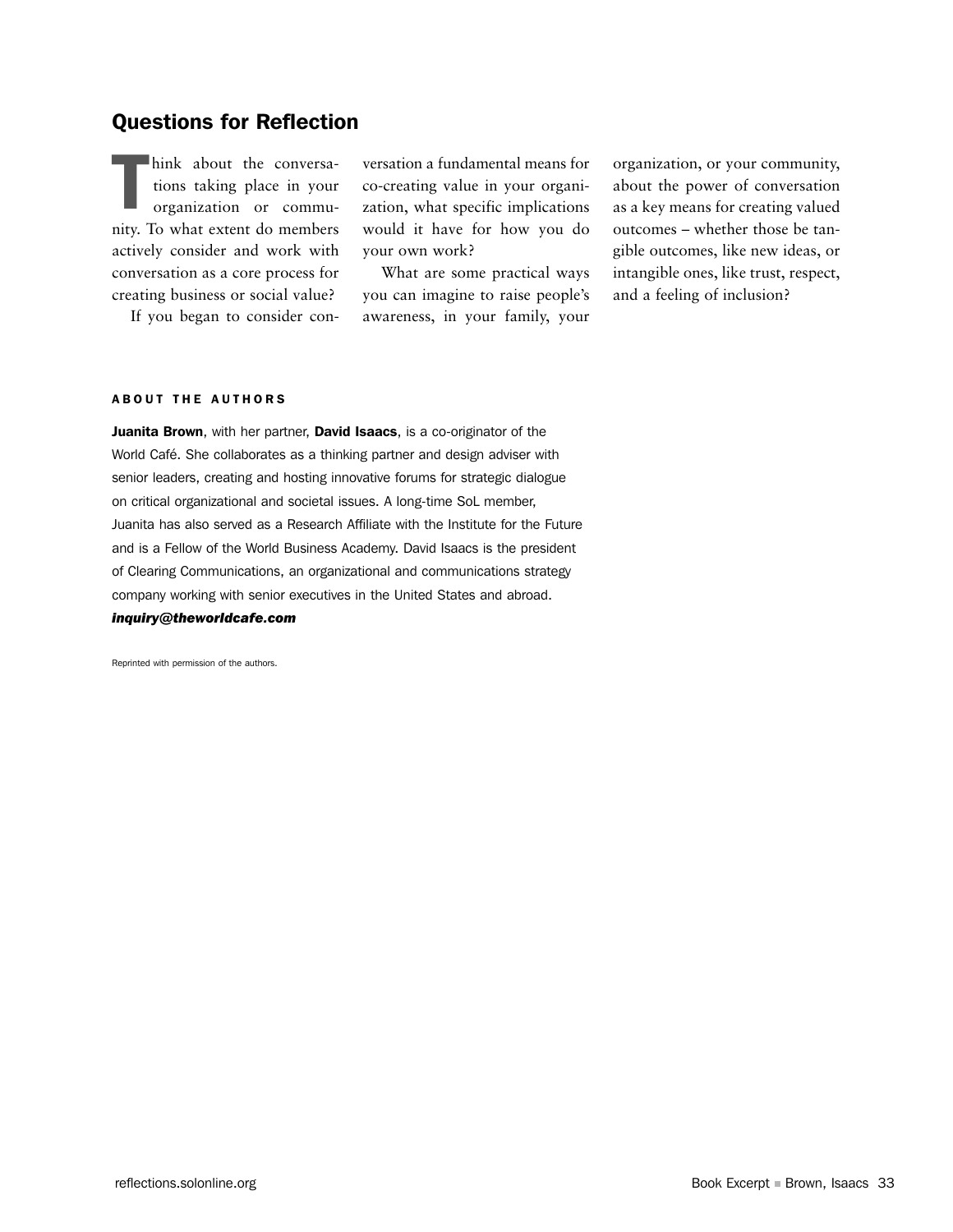#### R E C O M M E N D E D R E A D I N G

# Recent and Relevant Work

While great systems insights come most often through conversation and action, the right book or article can plant the seed that unlocks systems mysteries. Following are a few new references that may open up new possibilities and shed some light on persistent challenges. I invite you to share your own recommendations and summaries with us for inclusion in future issues.

— C. Sherry Immediato

*Societal Learning and Change: How Governments, Business and Civil Society are Creating Solutions to Complex Multi-Stakeholder Problems*  Steve Waddell

*Beating the System: Using Creativity to Outsmart Bureaucracies* Russell L. Ackoff and Sheldon Rovin

*Biomimicry: Innovation Inspired by Nature* Janine M. Benyus

"Learning in the Thick of It" Charles Parry, Joseph Moore and Marilyn Darling

"Developing First Level Leaders" Adreas Priestland and Robert Hanig *Societal Learning and Change: How Governments, Business and Civil Society are Creating Solutions to Complex Multi-Stakeholder Problems*  Steve Waddell

Greenleaf Publishing, 2005

Many of you had the chance to hear Steve Waddell speak about societal learning at SoL's Annual Meeting in 2002 (*http://www.solonline.org/ repository/item?item\_id=360607*). During the forum he shared his model of cross-sector collaboration as a natural extension of organizational learning. Steve's passion for this work, and for building capacity for new forms of coordinated action, has resulted in *Societal Learning and Change: How Governments, Business and Civil Society are Creating Solutions to Complex Multi-Stakeholder Problems.* This book features a number of useful concepts that help explain how organizations with quite different interests recognize what they share in common, and how they go beyond their local culture to work together. All key points are illustrated through a variety of cases. While you might think that cross-sector collaboration is only for those who have mastered systems thinking locally, in fact the opposite may be true: by actively inquiring into issues well beyond your normal boundaries, you may also develop much greater capacity to appreciate and address local issues. When we last checked, contacting the publisher directly was the fastest way to get the book*: http:// www.greenleaf-publishing.com/*

## *Beating the System: Using Creativity to Outsmart Bureaucracies*

Russell L. Ackoff and Sheldon Rovin Berrett-Koehler, 2005

*Beating the System* consists largely of many anecdotes reminiscent of Jack Nicholson's efforts to get an order of toast – which wasn't a menu item – in a diner in the movie *Five Easy Pieces* (*http://en.wikipedia. org/wiki/Five\_Easy\_Pieces*). The good news is that the system underdogs in these stories – all given the pseudonym "David" (as in "David and Goliath") almost always get their toast. But unfortunately, even as we identify with being victims of systems stupidity, if we are honest we must acknowledge that we are also the architects of exasperating bureaucracies. Like so many system phenomena, the consequences of our actions are so removed in time and space that we can hardly identify them as related to our own policies or actions. While I hoped for more guidance about how to make your system one that doesn't need to be beaten, I found this book sobering and provocative. You'll finish this quick read wondering how your organization can inspire the kind of generative creativity you want, rather than requiring initiative on the part of customers to redesign your policies and procedures.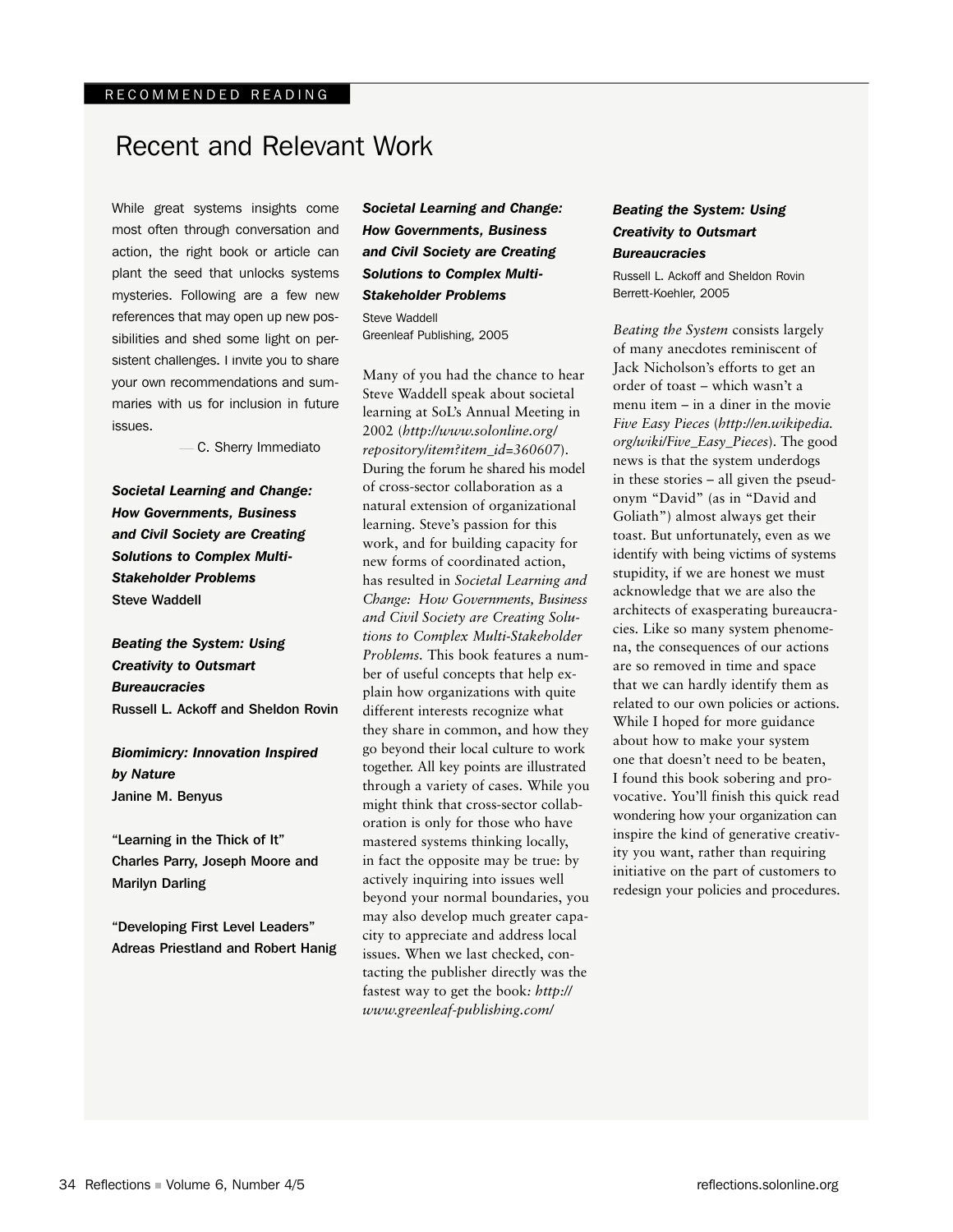#### *Biomimicry:*

*Innovation Inspired by Nature* Janine M Benyus Perennial, 2002

#### *Biomimicry: Learning from Nature*

(2-part video program – total 90 minutes) http://www.bullfrogfilms.com/catalog/ bmic.html

The subject of biomimicry is not new, but it may have escaped your notice. The concept is a simple one: nature has fantastic examples of elegant systems "thinking" that we would do well to emulate. Systems thinkers appreciate the importance of design, and yet many of us associate complex and elegant design with our mechanical inventions. Author Janine Benyus was a keynote speaker at the SoL Sustainability Forum in 2004, accompanied by a designer from Interface Industries who demonstrated how the concepts of biomimicry had been brought to life in the design and production of carpet. I was humbled to find that my idea of what constituted "good design" was transformed in an instant. In recognizing the amazing feats performed by nature without extraordinary conditions, we must ask whether our notion of what's possible needs modification. Janine's basic text is still a good one, but you may also enjoy the video series that captures the key ideas beautifully.

#### *"Learning in the Thick of It"*

Charles Parry, Joseph Moore and Marilyn Darling *Harvard Business Review* Reprint #R0507G, July 2005

Many of you will be familiar with the work Marilyn Darling and Charles Parry have already shared with the SoL community on the After Action Review principles and process. Repackaged for the *Harvard Business Review* audience, you may find this version hits home with your senior managers. Two previous pieces on this subject have been published in *Reflections*: "After-Action Reviews: Linking Reflection and Planning in a Learning Practice" (Vol. 3, No. 2) and "Cultivating a Learning Economy" (Vol. 5, No. 2).

#### *"Developing First Level Leaders"*

Adreas Priestland and Robert Hanig *Harvard Business Review*  Reprint #R0506G, June 2005

SoL consultant member Robert Hanig has been co-designing leadership development processes within BP for many years. This article describes an unusual process of building grassroots leadership, and in the process, furthering leadership at all levels by actively building relationships between this group and more senior managers. Andreas and Robert will also share this work with the SoL community during a session at SoL's *Global Forum* in Vienna in September.